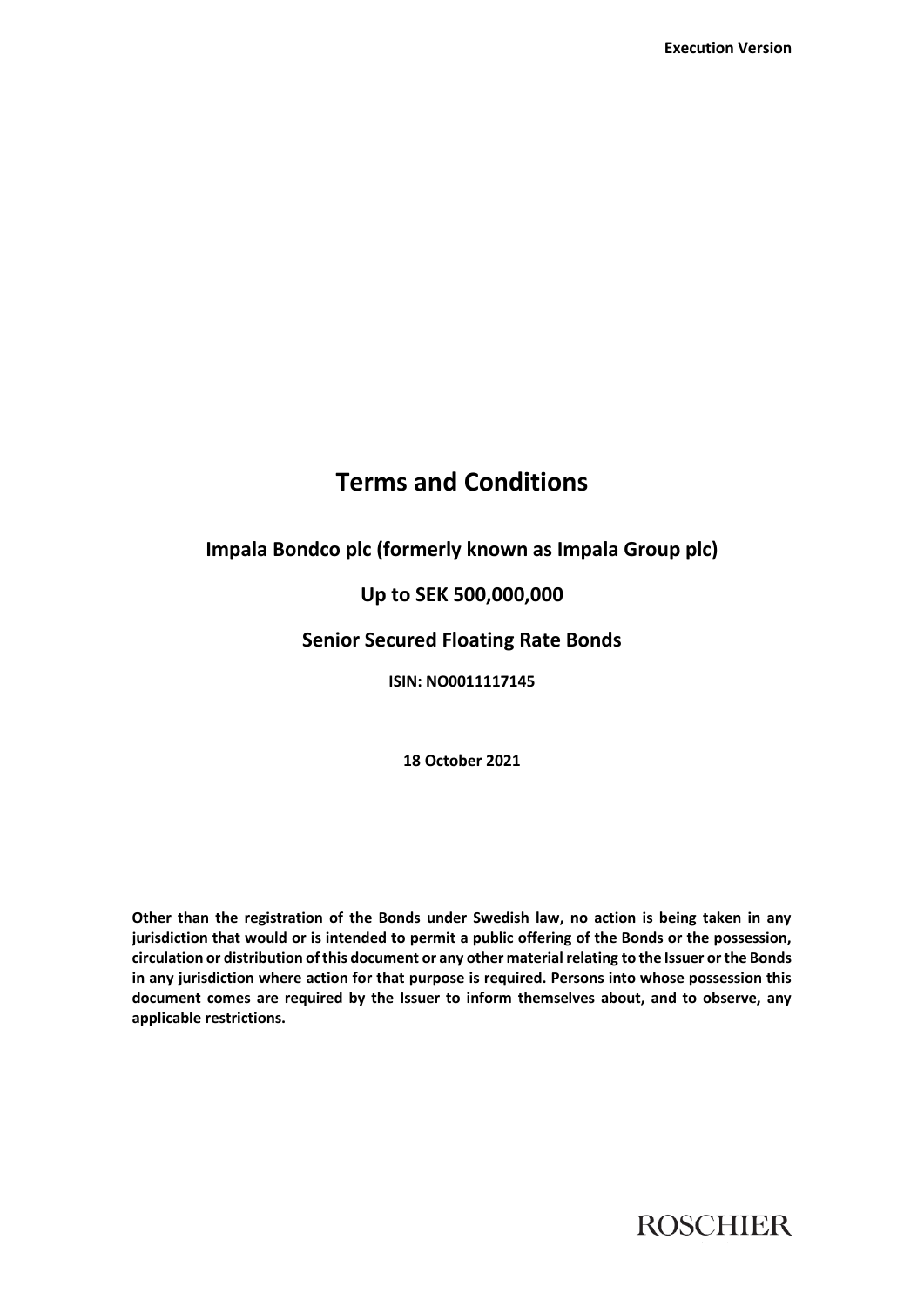#### **PRIVACY NOTICE**

The Issuer, the Security Agent, the Issuing Agent and the Agent may collect and process personal data relating to the Bondholders, the Bondholders' representatives or agents, and other persons nominated to act on behalf of the Bondholders pursuant to the Finance Documents (name, contact details and, when relevant, holding of Bonds). The personal data relating to the Bondholders is primarily collected from the registry kept by the CSD. The personal data relating to other persons is primarily collected directly from such persons.

The personal data collected will be processed by the Issuer, the Security Agent, the Issuing Agent and the Agent for the following purposes:

- <span id="page-1-0"></span>(a) to exercise their respective rights and fulfil their respective obligations under the Finance Documents;
- (b) to manage the administration of the Bonds and payments under the Bonds;
- <span id="page-1-1"></span>(c) to enable the Bondholders' to exercise their rights under the Finance Documents; and
- <span id="page-1-2"></span>(d) to comply with their obligations under applicable laws and regulations.

The processing of personal data by the Issuer, the Security Agent, the Issuing Agent and the Agent in relation to paragraphs [\(a\)](#page-1-0)  $-$  [\(c\)](#page-1-1) is based on their legitimate interest to exercise their respective rights and to fulfil their respective obligations under the Finance Documents. In relation to paragraph [\(d\),](#page-1-2) the processing is based on the fact that such processing is necessary for compliance with a legal obligation incumbent on the Issuer, the Security Agent, the Issuing Agent or the Agent. Unless otherwise required or permitted by law, the personal data collected will not be kept longer than necessary given the purpose of the processing.

Personal data collected may be shared with third parties, such as the CSD, when necessary to fulfil the purpose for which such data is processed.

Subject to any legal preconditions, the applicability of which have to be assessed in each individual case, data subjects have the rights as follows. Data subjects have right to get access to their personal data and may request the same in writing at the address of the Issuer, the Security Agent, the Issuing Agent and the Agent, respectively. In addition, data subjects have the right to (i) request that personal data is rectified or erased, (ii) object to specific processing, (iii) request that the processing be restricted and (iv) receive personal data provided by themselves in machine-readable format. Data subjects are also entitled to lodge complaints with the relevant supervisory authority if dissatisfied with the processing carried out.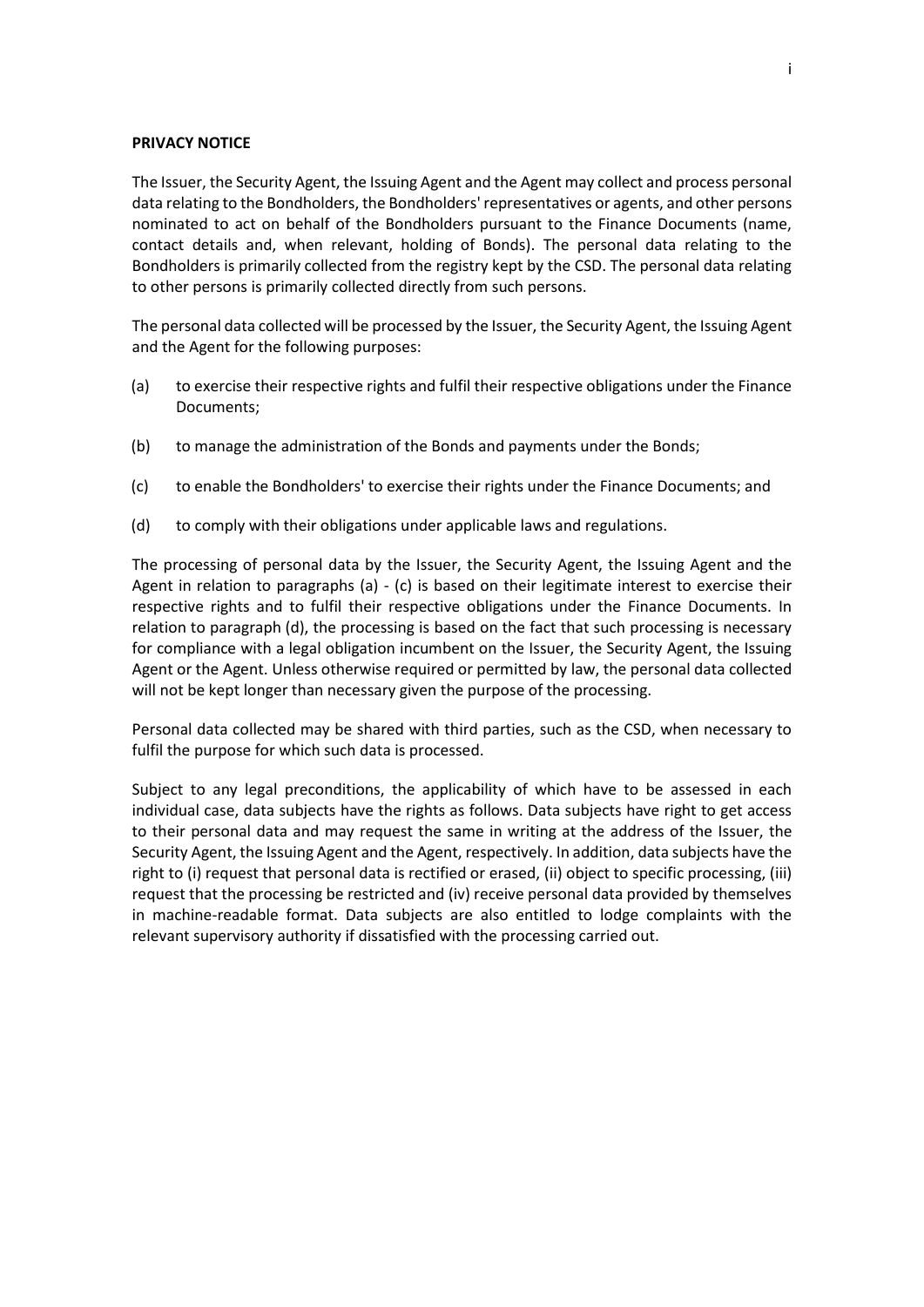# **Table of Contents**

| 1.  |                                                                    |
|-----|--------------------------------------------------------------------|
| 2.  |                                                                    |
| 3.  |                                                                    |
| 4.  |                                                                    |
| 5.  |                                                                    |
| 6.  |                                                                    |
| 7.  |                                                                    |
| 8.  |                                                                    |
| 9.  |                                                                    |
| 10. |                                                                    |
| 11. |                                                                    |
| 12. |                                                                    |
| 13. |                                                                    |
| 14. |                                                                    |
| 15. |                                                                    |
| 16. |                                                                    |
| 17. |                                                                    |
| 18. |                                                                    |
| 19. |                                                                    |
| 20. | Appointment and Replacement of the Agent and the Security Agent 42 |
| 21. |                                                                    |
| 22. |                                                                    |
| 23. |                                                                    |
| 24. |                                                                    |
| 25. |                                                                    |
| 26. |                                                                    |
| 27. |                                                                    |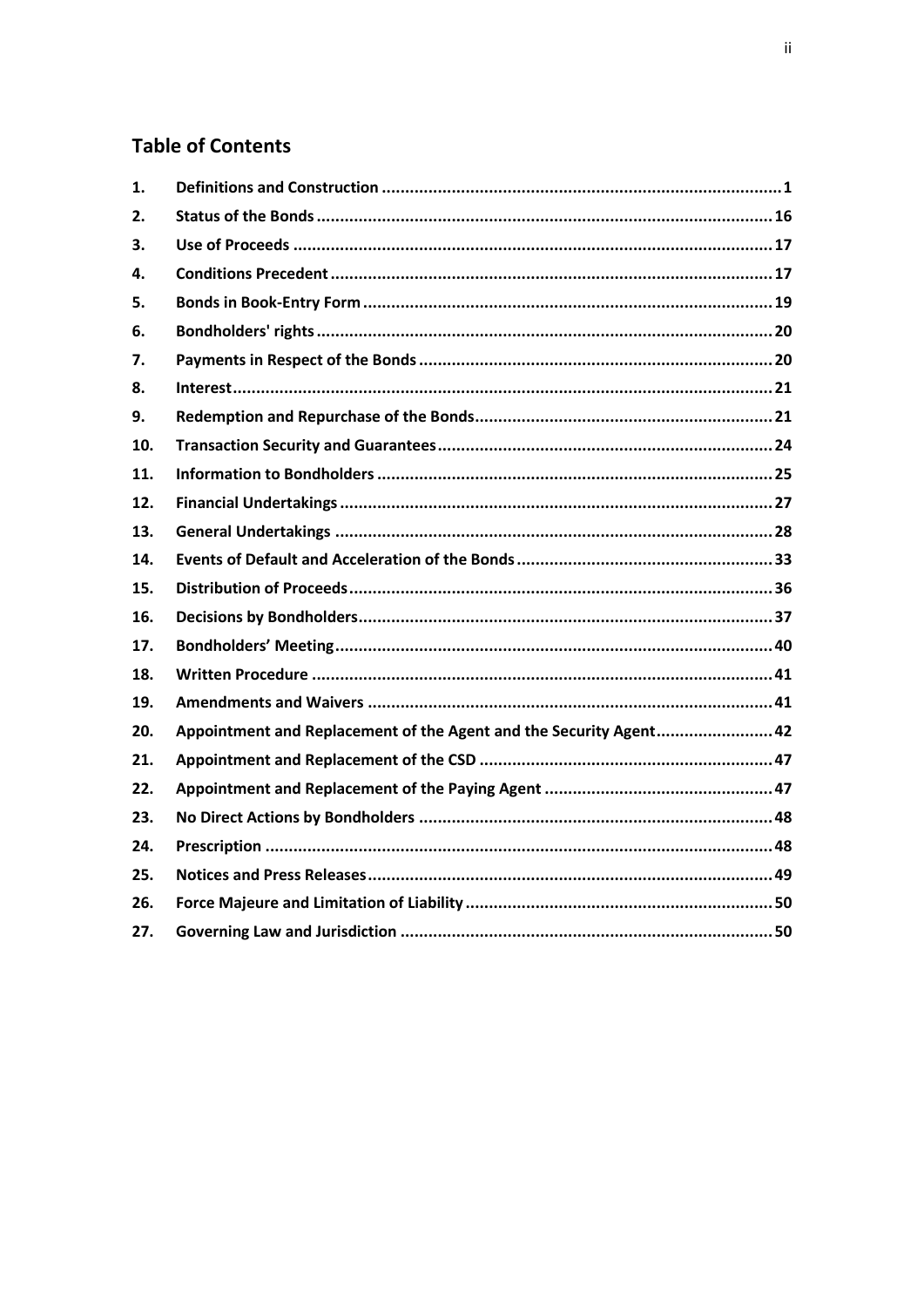## <span id="page-3-0"></span>**1. Definitions and Construction**

#### **1.1 Definitions**

In these terms and conditions (the "**Terms and Conditions**"):

"**Account Operator**" means a bank or other party duly authorised to operate as an account operator pursuant to the Securities Depository Act and through which a Bondholder has opened a Securities Account in respect of its Bonds.

"**Accounting Principles**" means the generally accepted accounting principles, standards and practices in the United Kingdom (including IFRS) as applied by the Issuer in preparing its annual consolidated financial statements.

**"Acquisition"** means the Issuer's acquisition of 100 per cent of the shares in the Target Group.

**"Acquisition Agreement"** means the acquisition agreement over the shares in the Target to be entered into by the Issuer or a direct or indirect Subsidiary of the Issuer and the Vendor.

**"Additional Guarantor"** means each Material Group Company that has acceded to the Guarantee and Adherence Agreement pursuant to Clause [13.13](#page-34-0) (*[Additional](#page-34-0)  [Guarantors](#page-34-0)*).

"**Adjusted Nominal Amount**" means the Total Nominal Amount less the Nominal Amount of all Bonds owned by a Group Company or an Affiliate, irrespective of whether such Person is directly registered as owner of such Bonds.

**"Advance Purchase Agreements"** means (a) an advance or deferred purchase agreement if the agreement is in respect of the supply of assets or services and payment in the ordinary course of business with credit periods which are normal for the relevant type of contracts, or (b) any other trade credit incurred in the ordinary course of business.

"**Affiliate**" means any Person, directly or indirectly, controlling or controlled by or under direct or indirect common control with such specified Person. For the purpose of this definition, "**control**" when used with respect to any Person means the power to direct the management and policies of such Person, directly or indirectly, whether through the ownership of voting securities, by contract or otherwise; and the terms "**controlling**" and "**controlled**" have meanings correlative to the foregoing.

"**Agency Agreement**" means the agency agreement entered into on or prior to the First Issue Date, between the Issuer and the Agent, or any replacement agency agreement entered into after the First Issue Date between the Issuer and an agent.

"**Agent**" means Nordic Trustee & Agency AB (publ), reg. no. 556882-1879, P.O. Box 7329, SE-103 90 Stockholm, Sweden or another party replacing it, as Agent, in accordance with these Terms and Conditions.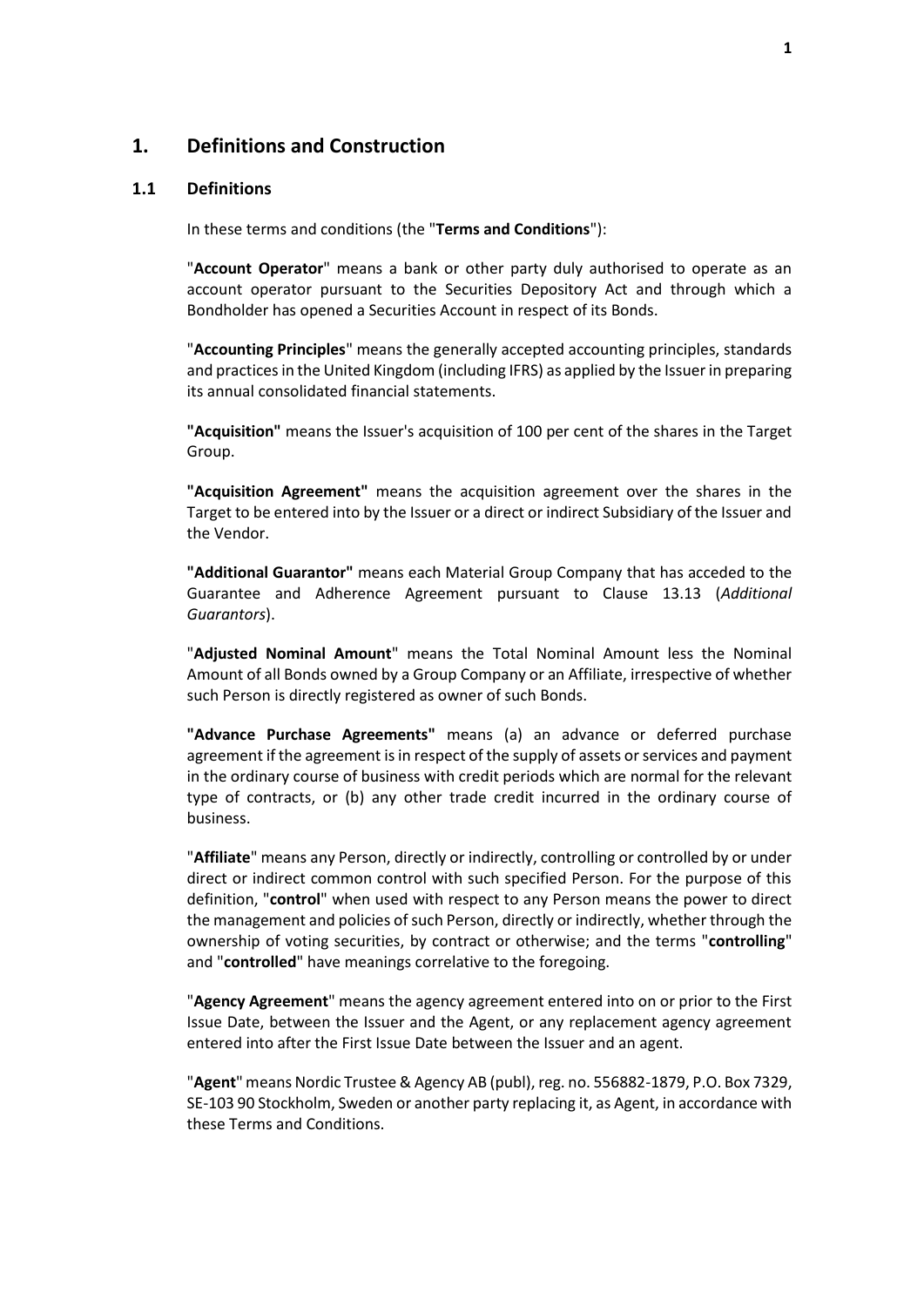"**Bond**" means a debt instrument (Sw. *skuldförbindelse*) for the Nominal Amount and of the type set forth in Chapter 1 Section 3 of the Financial Instruments Accounts Act and which are governed by and issued under these Terms and Conditions, including the Initial Bonds and any Subsequent Bonds.

"**Bondholder**" means a person who is registered in the CSD as directly registered owner or nominee holder of a Bond, subject however to Claus[e 6](#page-22-0) (*[Bondholders' rights](#page-22-0)*).

"**Bondholders' Meeting**" means a meeting among the Bondholders held in accordance with Clause [17](#page-42-0) (*[Bondholders' Meeting](#page-42-0)*).

"**Bond Issue**" means the Initial Bond Issue and any Subsequent Bond Issue**.**

"**Business Day**" means a day in Sweden and any banking days in jurisdictions applicable to any Guarantor, other than a Sunday or other public holiday, Saturdays, Midsummer Eve (Sw. *midsommarafton*), Christmas Eve (Sw. *julafton*) and New Year's Eve (Sw. *nyårsafton*) shall for the purpose of this definition be deemed to be public holidays.

"**Business Day Convention**" means the first following day that is a CSD Business Day unless that day falls in the next calendar month, in which case that date will be the first preceding day that is a CSD Business Day.

"**Call Option Amount**" mean the amount set out in Clause [9.3](#page-24-0) (*[Voluntary total](#page-24-0)  [redemption \(call option\)](#page-24-0)*), as applicable.

"**Cash and Cash Equivalents**" means, at any time, (i) cash in hand held by a member of the Group or with a reputable bank credited to an account in the name of a member of the Group and in each case to which a member of the Group is beneficially and legally entitled and which is within three (3) Business Days available to be transferred to the Issuer and applied towards repayment or prepayment of the Bonds or payment of interest (for the avoidance of doubt, not including e.g. any cash subject to a pledge or similar arrangement (excluding legal right to set-off) or any amount standing on client accounts) and (ii) short-term, highly liquid investments of the Issuer that are readily convertible to known amounts of cash and which are subject to an insignificant risk of changes in value.

"**Change of Control Event**" means the occurrence of an event or series of events whereby one or more Persons, not being the Sponsor (or an Affiliate of the Sponsor), acting together, acquire control over the Issuer and where "control" means (a) acquiring or controlling, directly or indirectly, more than 50 per cent. of the voting shares of the Issuer, or (b) the right to, directly or indirectly, appoint or remove all or a majority of the directors of the board of directors of the Issuer.

"**Closing Date**" means the date of completion of the Acquisition in accordance with the terms of the Acquisition Agreement.

"**Closing Date Security Agreement**" means the Security Agreements pursuant paragraphs [\(a\)](#page-17-0)[-\(c\)](#page-17-1) in the definition "Transaction Security".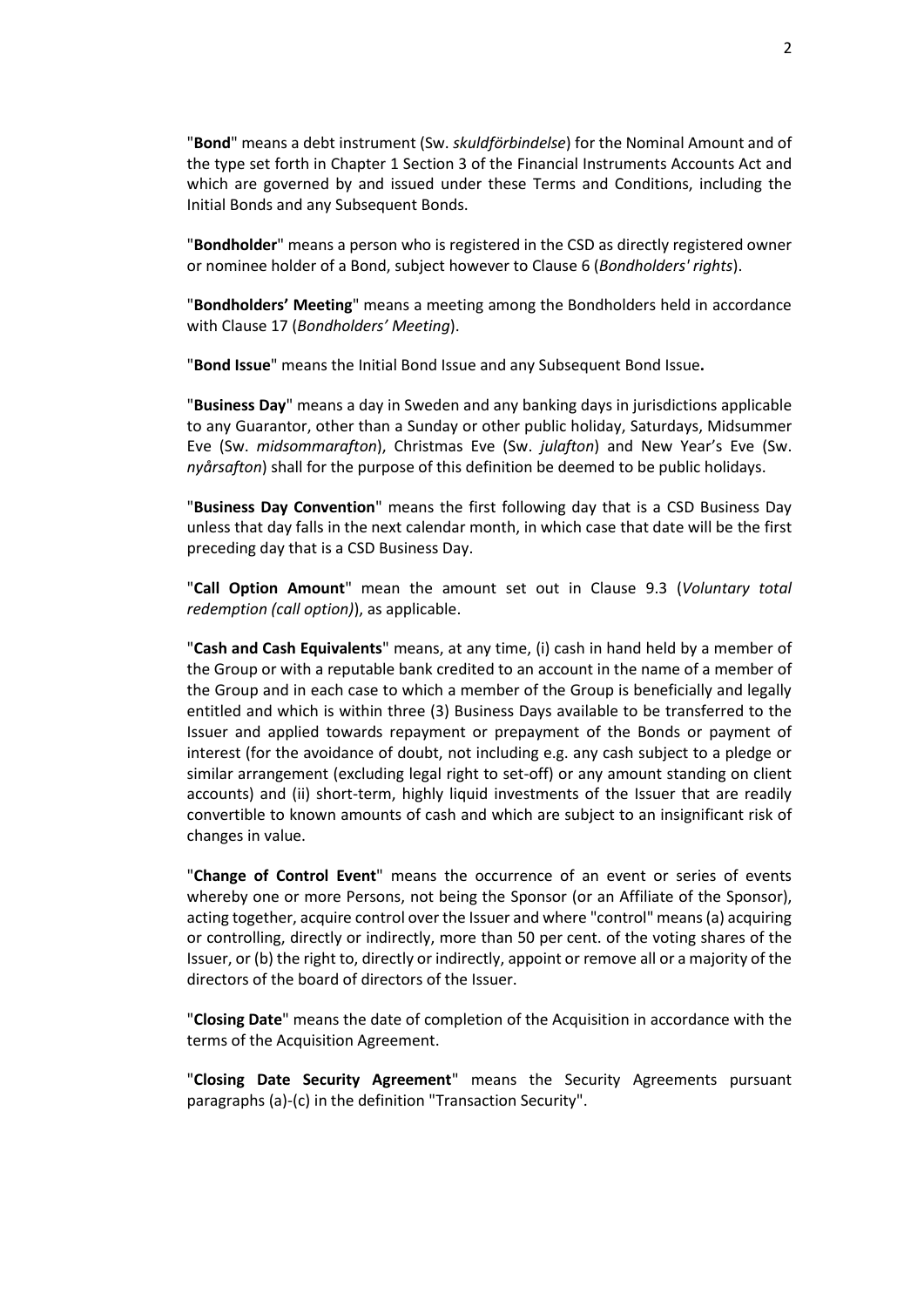**"Compliance Certificate"** means a certificate to the Agent, in the agreed form between the Agent and the Issuer, the signed by the CFO, the CEO or an authorised signatory of the Issuer, certifying (as applicable):

- (a) that so far as it is aware no Event of Default is continuing or, if it is aware that an Event of Default is continuing, specifying the event and steps, if any, being taken to remedy it;
- (b) if the Compliance Certificate is provided in connection with an Incurrence Test, that the Incurrence Test is met (including figures in respect of the relevant financial tests and the basis on which they have been calculated);
- (c) if the Compliance Certificate is provided in connection with that audited annual financial statements are made available, the Material Group Companies and confirmation of the Guarantor Coverage Ratio pursuant to Clause [13.11](#page-33-0) (*Nomination [of Material Group Companies](#page-33-0) and Guarantor* Coverage Ratio).

"**CSD**" means the Issuer's central securities depository and registrar in respect of the Bonds, from time to time, initially Verdipapirsentralen ASA, Norwegian reg. no. 985 140 421, Fred Olsens gate 1, NO-0152 Oslo, Norway.

"**CSD Business Day**" means a day on which the relevant CSD settlement system is open and the relevant Bond currency settlement system is open.

"**Debt Instruments**" means bonds, notes or other debt securities (however defined), which are or are intended to be quoted, listed, traded or otherwise admitted to trading on a Regulated Market or an MTF.

"**EBITDA**" means, in respect of the Reference Period, the consolidated profit of the Group from ordinary activities according to the latest Financial Report(s):

- (a) before deducting any amount of tax on profits, gains or income paid or payable by any member of the Group;
- (b) before deducting any Net Finance Charges;
- (c) before taking into account any Extraordinary Acquisition and Integration Costs, provided that such items were incurred prior to 30 September 2021 and that the aggregate amount of Extraordinary Acquisition and Integration Costs may not exceed (i) USD 4,200,000 for the Reference Period ending on 30 September 2021, (ii) USD 3,150,000 for the Reference Period ending on 31 December 2021, (iii) USD 2,100,000 for the Reference Period ending on 31 March 2022, and (iv) USD 1,050,000 for the Reference Period ending on 30 June 2022;
- (d) in relation to any Reference Period ending after 30 June 2022, before taking into account any extraordinary or non-recurring items (other than paragraph (c) above) provided that such in aggregate do not exceed 10 per cent of EBITDA for the Reference Period;
- (e) before taking into account any Transaction Costs;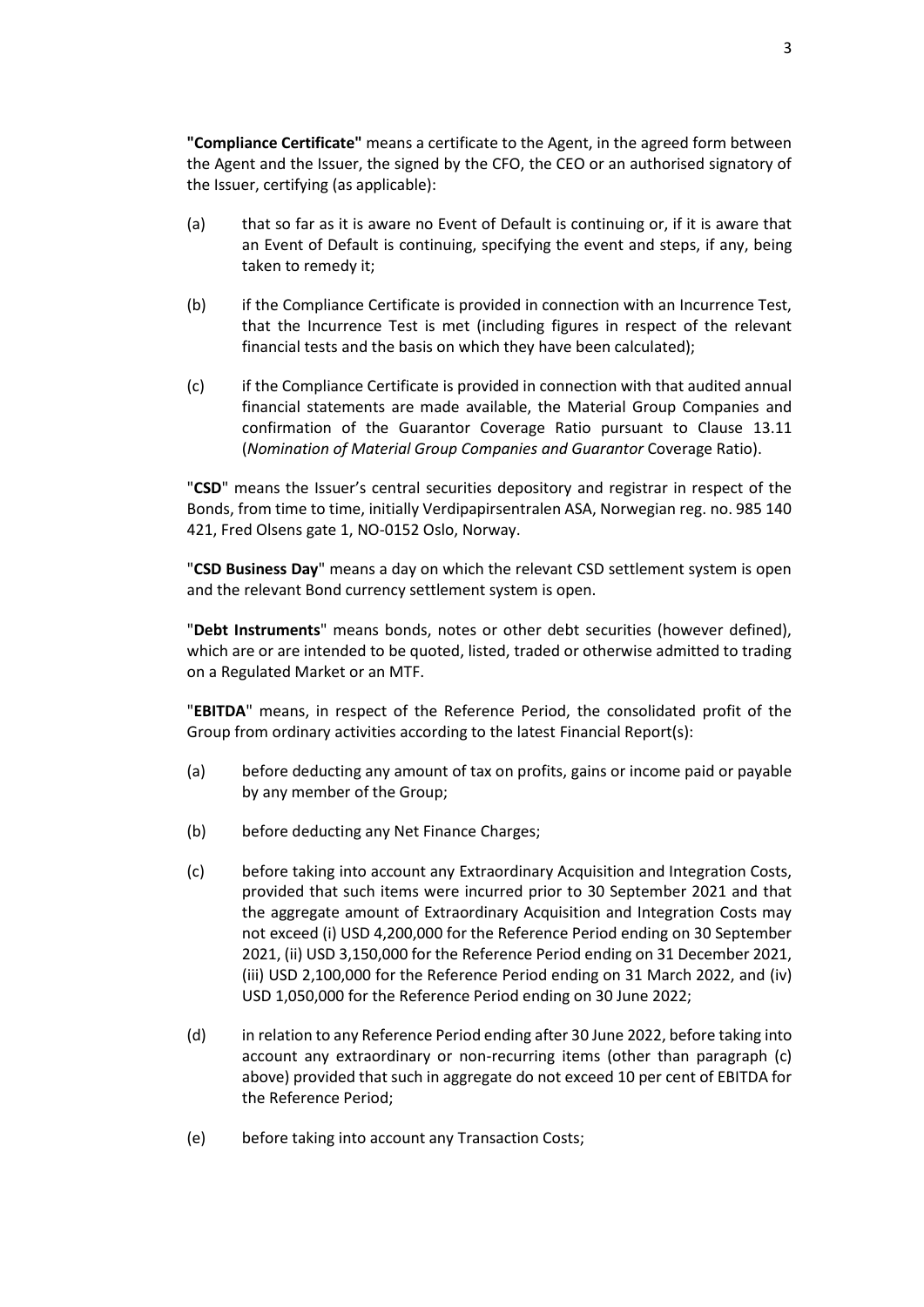- (f) not including any accrued interest owing to any Group Company;
- (g) before taking into account any unrealised gains or losses on any derivative instrument (other than any derivative instruments which is accounted for on a hedge account basis);
- (h) after adding back or deducting, as the case may be, the amount of any loss or gain against book value arising on a disposal of any asset and any loss or gain arising from an upward or downward revaluation of any asset (in each case, other than in the ordinary course of trading);
- (i) after deducting the amount of any profit (or adding back the amount of any loss) of any Group Company which is attributable to minority interests;
- (j) plus or minus the Group's share of the profits or losses of entities which are not part of the Group;
- (k) after deducting any earnings of any entity acquired by the Group which are payable by the Group to the seller(s) of such entity;
- (l) plus the amount of any R&D costs to the extent such costs have been capitalised; and
- (m) after adding back any amount attributable to the amortisation, depreciation, depletion or non-cash write-down of assets of members of the Group.

provided that any leasing liability shall, for the purpose of determining EBITDA, be treated in accordance with the accounting principles as in force on the First Issue Date.

"**Equity Claw Back**" means a voluntary partial prepayment in accordance with paragraph [\(a\)](#page-25-0) of Clause [9.5](#page-25-1) (*[Voluntary partial redemption](#page-25-1)*).

"**Equity Injection**" means the injection into the Issuer of equity or Subordinated Debt from the Sponsor or Co-investors of the Sponsor in an amount equal to at least USD 20,000,000.

"**Equity Listing Event**" means an initial public offering of shares in the Issuer, after which such shares shall be quoted, listed, traded or otherwise admitted to trading on a Market Place.

"**Escrow Agreement**" means the agreement between the Issuer, NT Services AS and the Agent regulating *inter alia* the management of and subsequent release of funds from the Initial Proceeds Account.

"**Event of Default**" means an event or circumstance specified in any of the Clauses [14.1](#page-35-1) (*[Non-Payment](#page-35-1)*) to and including Clause [14.9](#page-37-0) (*[Continuation of the Business](#page-37-0)*).

"**Existing Vendor Loan**" means vendor loans existing on the First Issue Date incurred by any Group Company in connection with the acquisition of Netop Solutions A/S in a maximum aggregate amount of DKK 19,000,000.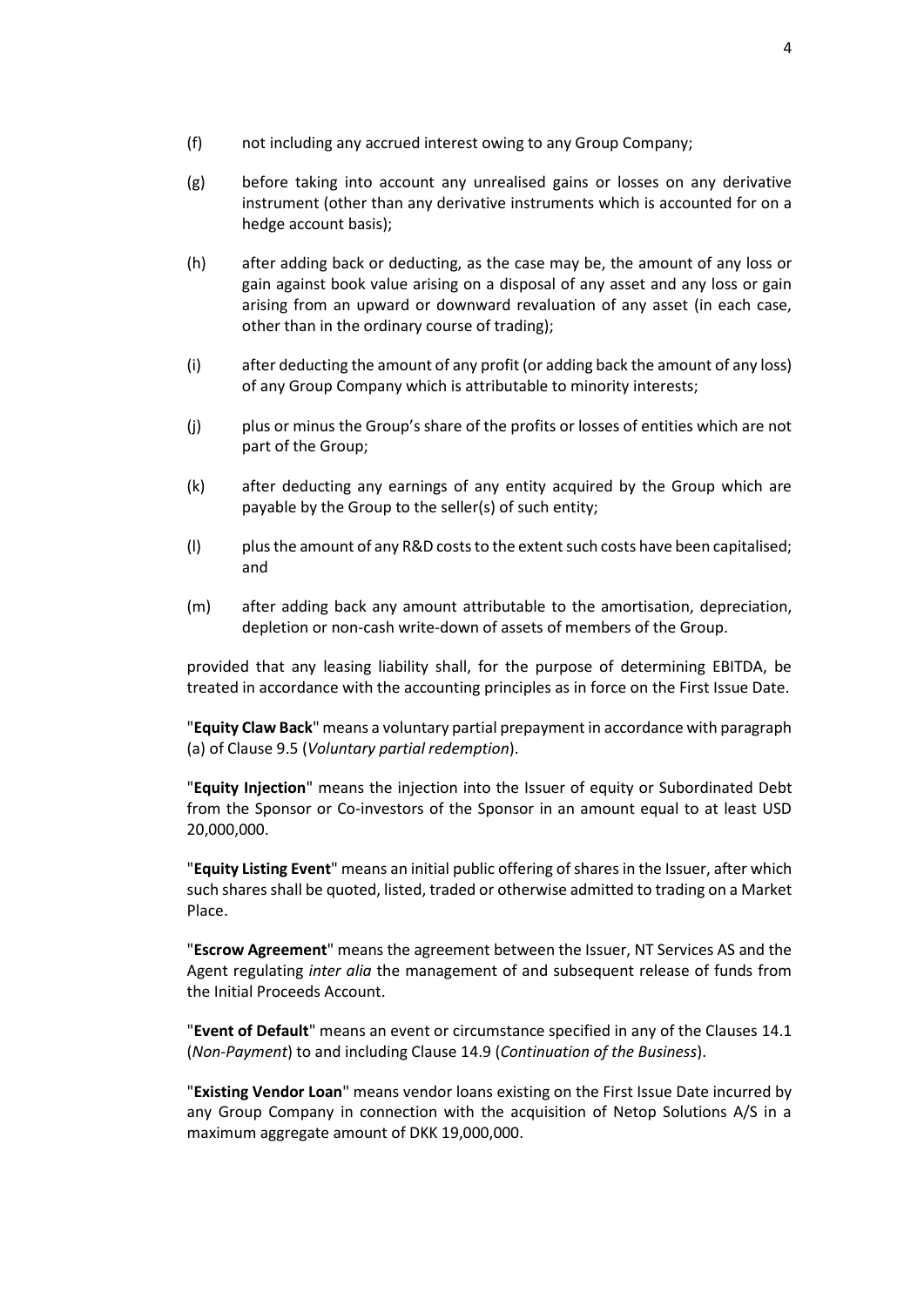"**Extraordinary Acquisition and Integration Costs**" means non-recurring or extraordinary costs incurred in conjunction with acquisitions, integrations and other reorganisation work carried out in the Group, including advisory fees, salaries and severance costs, external consultancy costs and legal costs.

#### "**Final Maturity Date**" means 20 October 2024.

**"Finance Charges**" means, for the Reference Period, the aggregate amount of the accrued interest, commission, fees, discounts, payment fees, premiums or charges and other finance payments in respect of Financial Indebtedness whether paid, payable or capitalised by any member of the Group according to the latest Financial Report(s) (calculated on a consolidated basis) other than Transaction Costs, any interest in respect of any loan owing to any member of the Group or capitalised interest in respect of any Subordinated Debt and taking no account of any unrealised gains or losses on any derivative instruments other than any derivative instrument which are accounted for on a hedge accounting basis.

#### "**Finance Documents**" means:

- (a) these Terms and Conditions;
- (b) the Agency Agreement;
- (c) the Escrow Agreement;
- (d) the Initial Proceeds Account Pledge Agreement;
- (e) the Proceeds Account Pledge Agreement;
- (f) the Proceeds Account Pledge Agreement;
- (g) the Security Documents;
- (h) the Guarantee and Adherence Agreement; and
- (i) any other document designated by the Issuer and the Agent or the Security Agent as a Finance Document.

"**Finance Leases**" means any finance leases, to the extent the arrangement is or would have been treated as a finance or a capital lease in accordance with the Accounting Principles applicable on the First Issue Date (a lease which in the accounts of the Group is treated as an asset and a corresponding liability), and for the avoidance of doubt, any leases treated as operating leases under the Accounting Principles as applicable on the First Issue Date shall not, regardless of any subsequent changes or amendments of the Accounting Principles, be considered as a finance lease.

"**Financial Indebtedness**" means any indebtedness in respect of:

- <span id="page-7-0"></span>(a) monies borrowed or raised, including Market Loans;
- (b) the amount of any liability in respect of any Finance Leases;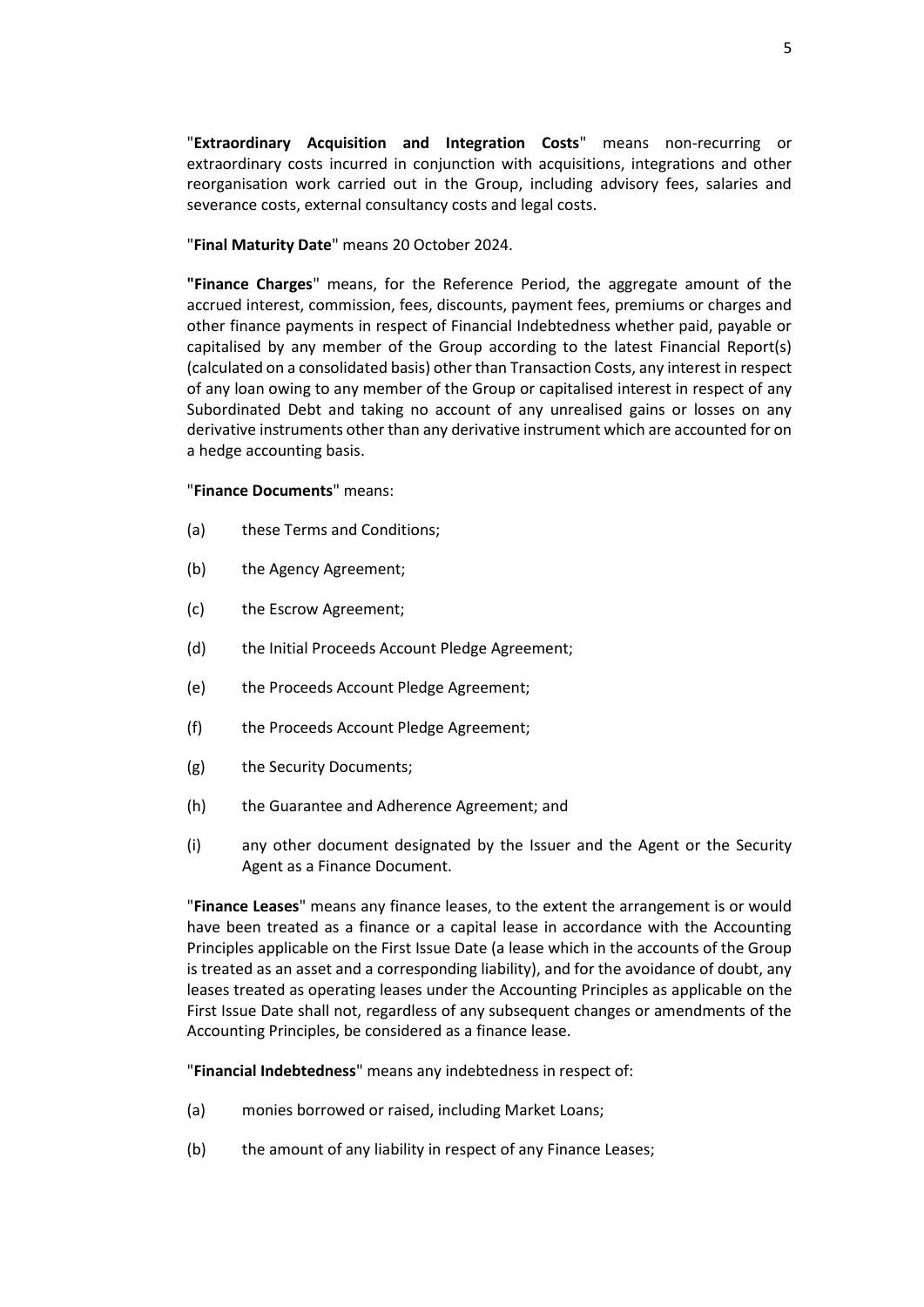- (c) receivables sold or discounted (other than any receivables to the extent they are sold on a non-recourse basis);
- (d) any amount raised under any other transaction (including any forward sale or purchase agreement) having the commercial effect of a borrowing;
- (e) any derivative transaction entered into in connection with protection against or benefit from fluctuation in any rate or price (and, when calculating the value of any derivative transaction, only the mark to market value shall be taken into account, provided that if any actual amount is due as a result of a termination or a close-out, such amount shall be used instead);
- <span id="page-8-0"></span>(f) any counter indemnity obligation in respect of a guarantee, indemnity, bond, standby or documentary letter of credit or any other instrument issued by a bank or financial institution; and
- (g) (without double counting) any guarantee or other assurance against financial loss in respect of a type referred to in the above paragraphs [\(a\)](#page-7-0)[-\(f\).](#page-8-0)

"**Financial Instruments Accounts Act**" means the Swedish Financial Instruments Accounts Act (*lag (1998:1479) om värdepapperscentraler och kontoföring av finansiella instrument*).

"**Financial Report**" means the Group's annual audited consolidated financial statements or quarterly interim unaudited reports, which shall be prepared and made available according to Clause[s 11.1\(a\)\(i\)](#page-27-1) and [11.1\(a\)\(ii\).](#page-27-2)

"**First Call Date**" means the date falling 18 months after the First Issue Date.

"**First Issue Date**" means 20 October 2021.

"**Force Majeure Event**" has the meaning set forth in Clause [26\(a\).](#page-52-2)

"**GBP**" means the lawful currency of the United Kingdom.

"**Group**" means the Issuer and each of its Subsidiaries from time to time, including the Target Group (each a "**Group Company**").

**"Guarantee and Adherence Agreement"** means the guarantee and adherence agreement pursuant to which the Guarantors shall, amongst other, (i) guarantee all amounts outstanding under the Finance Documents, including but not limited to the Bonds, plus accrued interests and expenses and (ii) undertake to adhere to the terms of the Finance Documents.

**"Guarantee"** means the guarantee provided by the Guarantor under the Guarantee and Adherence Agreement.

**"Guarantors"** means the Initial Guarantors and any Additional Guarantors.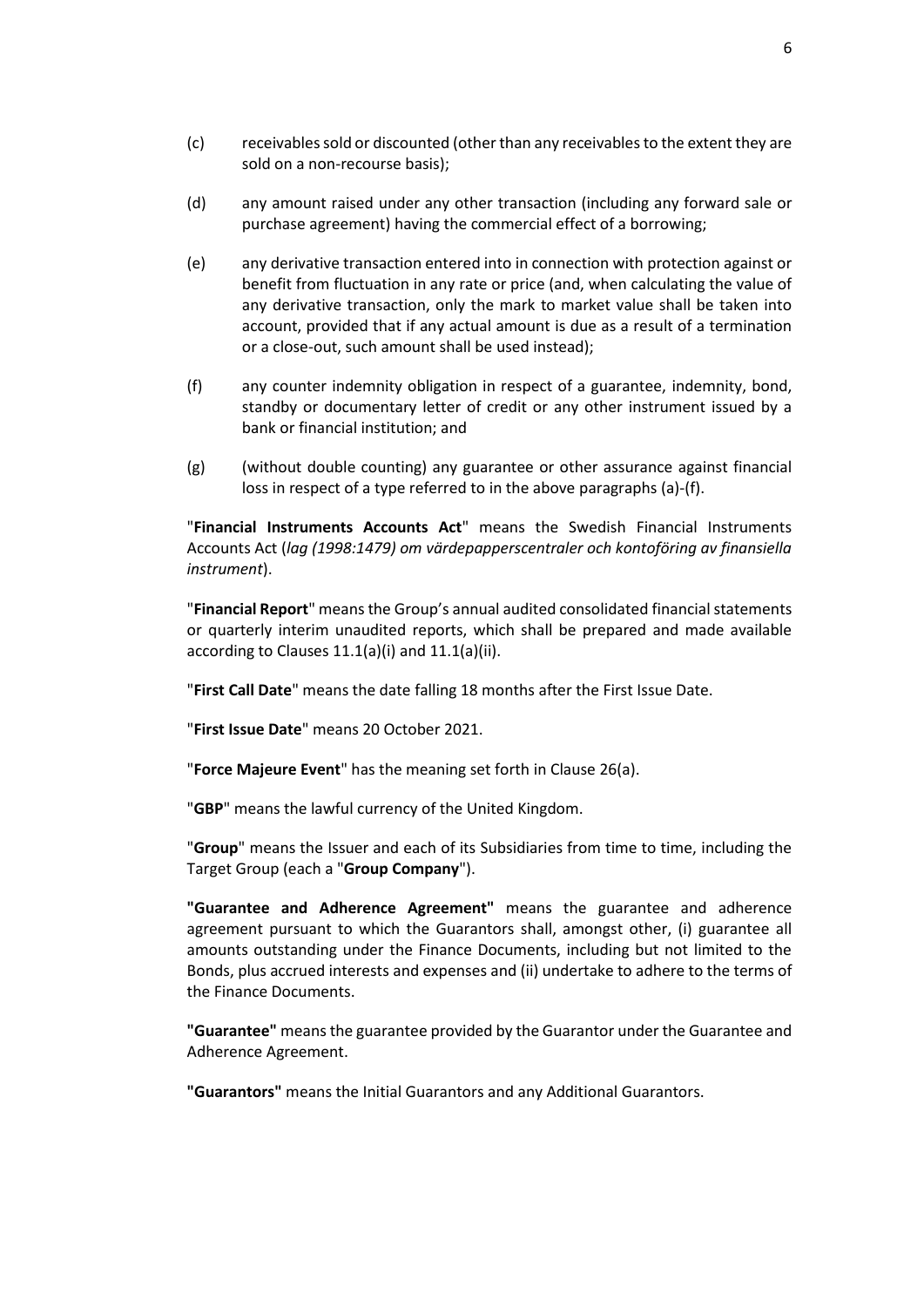**"Guarantor Coverage Ratio"** means 85 per cent of EBITDA of the Group tested annually based on the most recent annual audited Financial Report pursuant to Clause [13.11](#page-33-0) (*Nomination [of Material Group Companies](#page-33-0) and Guarantor* Coverage Ratio).

**"Incurrence Test"** means the incurrence test set out in Claus[e 12.1](#page-29-1) (*[Incurrence Test](#page-29-1)*).

**"Initial Guarantors"** means Impero Solutions Inc (reg. no. 5648894), Impero Solutions Limited (reg. no. 06106013), Netop Business Solutions A/S (reg. no. 20077948), Netop Tech Inc (reg. no. 4164036), Netop Tech Srl (reg. no. 18607952), Safeguarding Monitor Ltd (reg. no. 10861064).

"**Initial Proceeds Account**" means the account opened in the name of the Issuer by NT Services AS with DNB Bank ASA into which the Net Proceeds from the Initial Bond Issue will be transferred and which has been pledged in favour of the Security Agent and the Bondholders (represented by the Agent) under the Initial Proceeds Account Pledge Agreement.

"**Initial Proceeds Account Pledge Agreement**" means the pledge agreement entered into between the Issuer, NT Services AS and the Agent on or prior to the First Issue Date in respect of a first priority pledge over the Initial Proceeds Account and all funds held on the Initial Proceeds Account from time to time, granted in favour of the Agent and the Bondholders (represented by the Agent).

"**Initial Nominal Amount**" has the meaning set forth in Clause [2\(c\).](#page-18-1)

**"Initial Bond Issue"** means the issuance of the Initial Bonds.

"**Initial Bonds**" means the Bonds issued on the First Issue Date.

"**Insolvent**" means, in respect of a relevant Person, that it is deemed to be insolvent, within the meaning of Chapter 2, Sections 7-9 of the Swedish Bankruptcy Act (*konkurslagen (1987:672)*) (or its equivalent in any other jurisdiction), admits inability to pay its debts asthey fall due, suspends making payments on any of its debts or by reason of actual financial difficulties commences negotiations with its creditors with a view to rescheduling any of its indebtedness (including company reorganisation under the Swedish Company Reorganisation Act (*lag (1996:764) om företagsrekonstruktion*) (or its equivalent in any other jurisdiction)) or is subject to involuntary winding-up, dissolution or liquidation.

"**Interest**" means the interest on the Bonds calculated in accordance with Clauses [8\(a\)](#page-23-2) t[o 8\(c\).](#page-23-3)

"**Interest Payment Date**" means 20 January, 20 April, 20 July and 20 October each year. The first Interest Payment Date shall be 20 January 2022. The last Interest Payment Date shall be the Final Maturity Date (or such earlier date on which the Bonds are redeemed in full). To the extent any of the above dates is not a Business Day, the Business Day following from an application of the Business Day Convention.

"**Interest Period**" means (i) in respect of the first Interest Period, the period from (and including) the First Issue Date to (but excluding) the first Interest Payment Date, and (ii) in respect of subsequent Interest Periods, the period from (and including) an Interest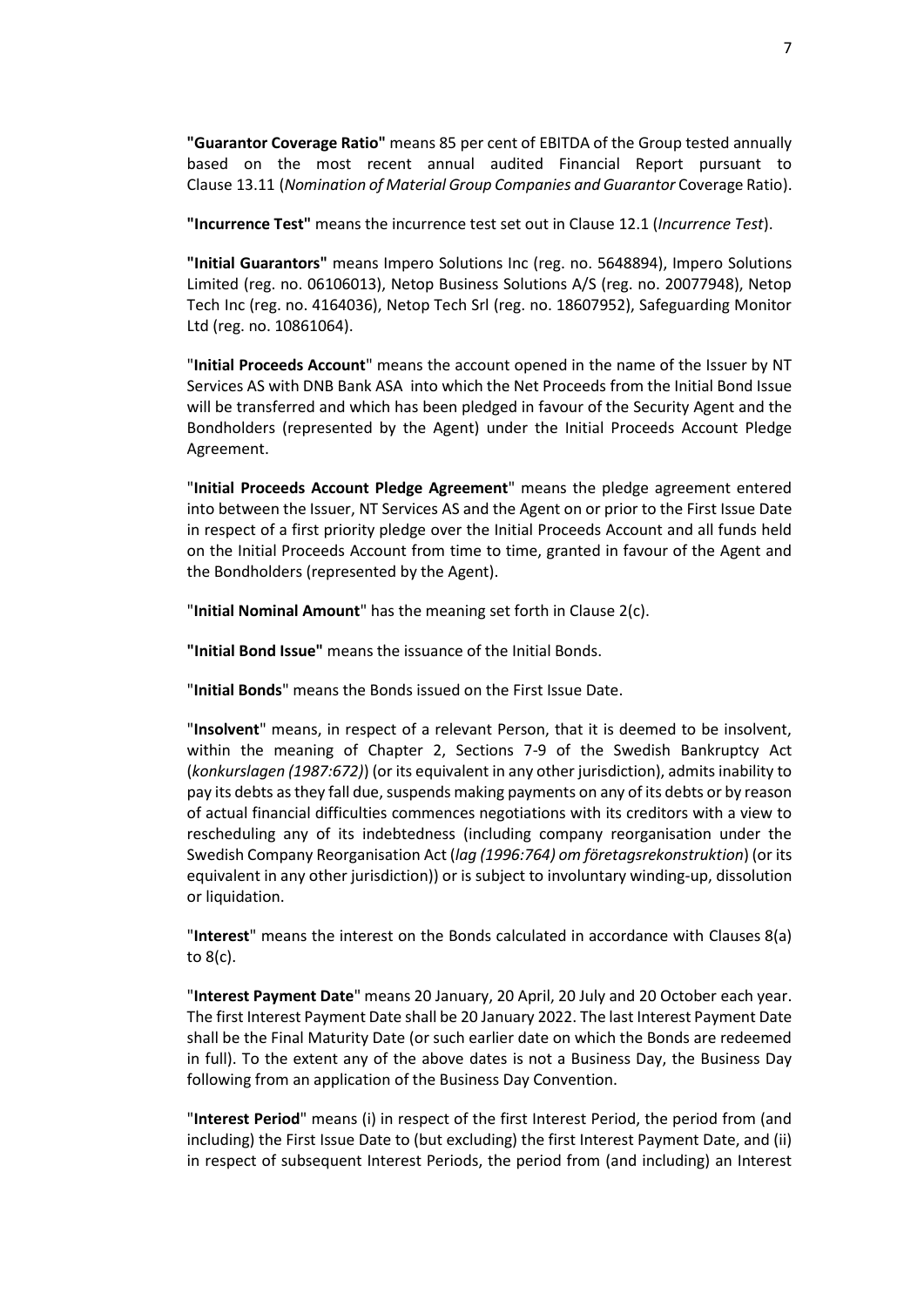Payment Date to (but excluding) the next succeeding Interest Payment Date (or a shorter period if relevant).

"**Interest Rate**" means STIBOR plus the Margin.

"**Issuer**" means Impala Bondco plc (formerly known as Impala Group plc) (reg. no. 13393061), a public limited liability company incorporated in England and Wales with registered address at Oak House, Mere Way Ruddington Fields Business Park, Ruddington, Nottingham, United Kingdom, NG11 6JS.

"**Issuing Agent**" means Pareto Securities AB, or another party replacing it, as Issuing Agent, in accordance with these Terms and Conditions.

**"Leverage Ratio"** means the ratio of Net Interest Bearing Debt to EBITDA.

**"Margin"** means 9.00 per cent. *per annum*.

"**Market Loan**" means any loan or other indebtedness where an entity issues commercial paper, certificates, subordinated debentures, bonds or any other debt securities (including, for the avoidance of doubt, medium term note programmes and other market funding programmes), provided in each case that such instruments and securities are or can be subject to trade on a Market Place.

**"Market Place"** means a Regulated Market, an MTF or any recognised unregulated market place.

**"Material Adverse Effect"** means a material adverse effect on:

- (a) the business, financial condition or operations of the Group taken as a whole;
- (b) the Group's ability to perform and comply with its payment or other material obligations under the Finance Documents; or
- (c) the validity or enforceability of the Finance Documents.

**"Material Group Company"** means, at any time:

- (a) the Issuer;
- (b) each Guarantor; or
- (c) any Group Company which is nominated as such by the Issuer in accordance with Clause [13.11](#page-33-0) (*Nomination of* [Material Group Companies](#page-33-0) and Guarantor [Coverage Ratio\)](#page-33-0).

**"Material Intercompany Loan"** means any intercompany loan provided by the Issuer to any Group Company where:

(a) the term is at least twelve (12) months; and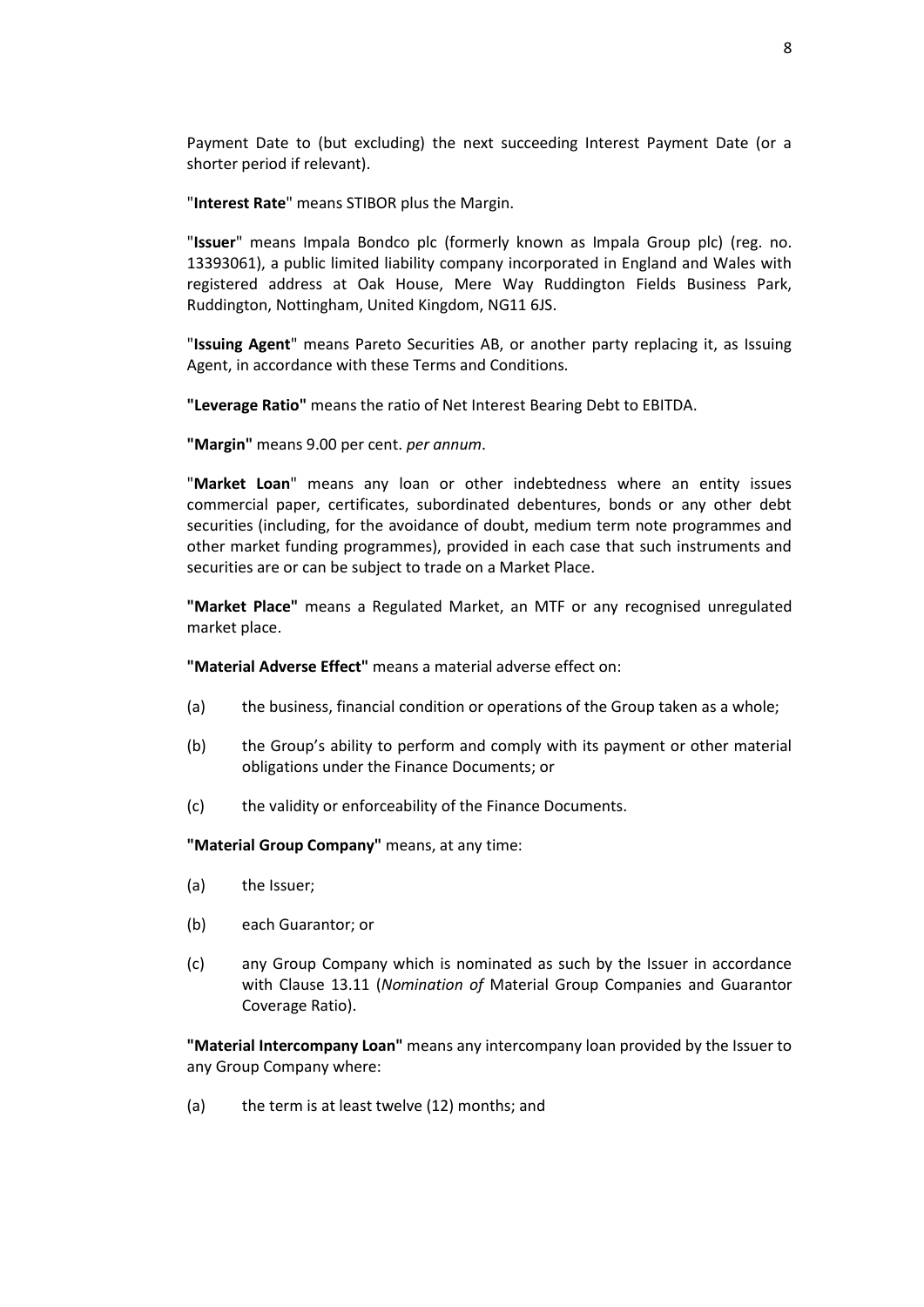(b) the principal amount, when aggregated with all other intercompany loans with a term of at least twelve (12) months between the Issuer as creditor and the same Subsidiary as debtor, amounts to SEK 5,000,000 or more.

"**MTF**" means any multilateral trading facility (as defined in the Markets in Financial Instruments Directive 2014/65/EU (MiFID II), as amended).

"**Net Finance Charges**" means, for the Reference Period, the Finance Charges according to the latest Financial Report(s), after deducting any interest payable for that Reference Period to any Group Company and any interest income relating to Cash and Cash Equivalents.

"**Net Interest Bearing Debt**" means the Group's consolidated interest bearing Financial Indebtedness (other than the Existing Vendor Loans) less Cash and Cash Equivalents (for the avoidance of doubt, excluding Subordinated Debt, any claims subordinated pursuant to a subordination agreement on terms and conditions satisfactory to the Agent and interest bearing Financial Indebtedness borrowed from any Group Company, but including any non interest bearing obligations relating to any acquisitions (including any form of deferred purchase prices other than performance based obligations which have not been finally determined)).

"**Net Proceeds**" means the proceeds from a Bond Issue after deduction has been made for the Transaction Costs payable by the Issuer to the Sole Bookrunner (if the Sole Bookrunner has requested that their fees and costs shall be deducted) and the Issuing Agent for the services provided in relation to the placement and issuance of the Bonds.

"**Nominal Amount**" means in respect of each Bond the Initial Nominal Amount, less the aggregate amount by which that Bond has been redeemed in part pursuant to Clause [9.4](#page-25-2) (*[Mandatory partial redemption](#page-25-2)*) or Clause [9.5](#page-25-1) (*[Voluntary partial redemption](#page-25-1)*).

**"Obligors"** means the Issuer and each Guarantor.

"**Paying Agent"** means NT Services AS, reg. no. 916 482 574, Kronprinsesse Märthas plass 1, 0160 Olso, Norway.

**"Permitted Debt"** means any Financial Indebtedness:

- <span id="page-11-0"></span>(a) incurred under the Bonds (other than Subsequent Bonds);
- <span id="page-11-1"></span>(b) arising under any interest rate hedging transactions, but not any transaction for investment or speculative purposes;
- <span id="page-11-2"></span>(c) arising under a foreign exchange transaction or a commodity transaction for spot or forward delivery entered into in connection with protection against fluctuation in currency rates or prices where the exposure arises in the ordinary course of business or in respect of payments to be made under the Terms and Conditions and/or any Working Capital Facility, but not any transaction for investment or speculative purposes;
- (d) incurred under the Refinancing Debt until the Closing Date;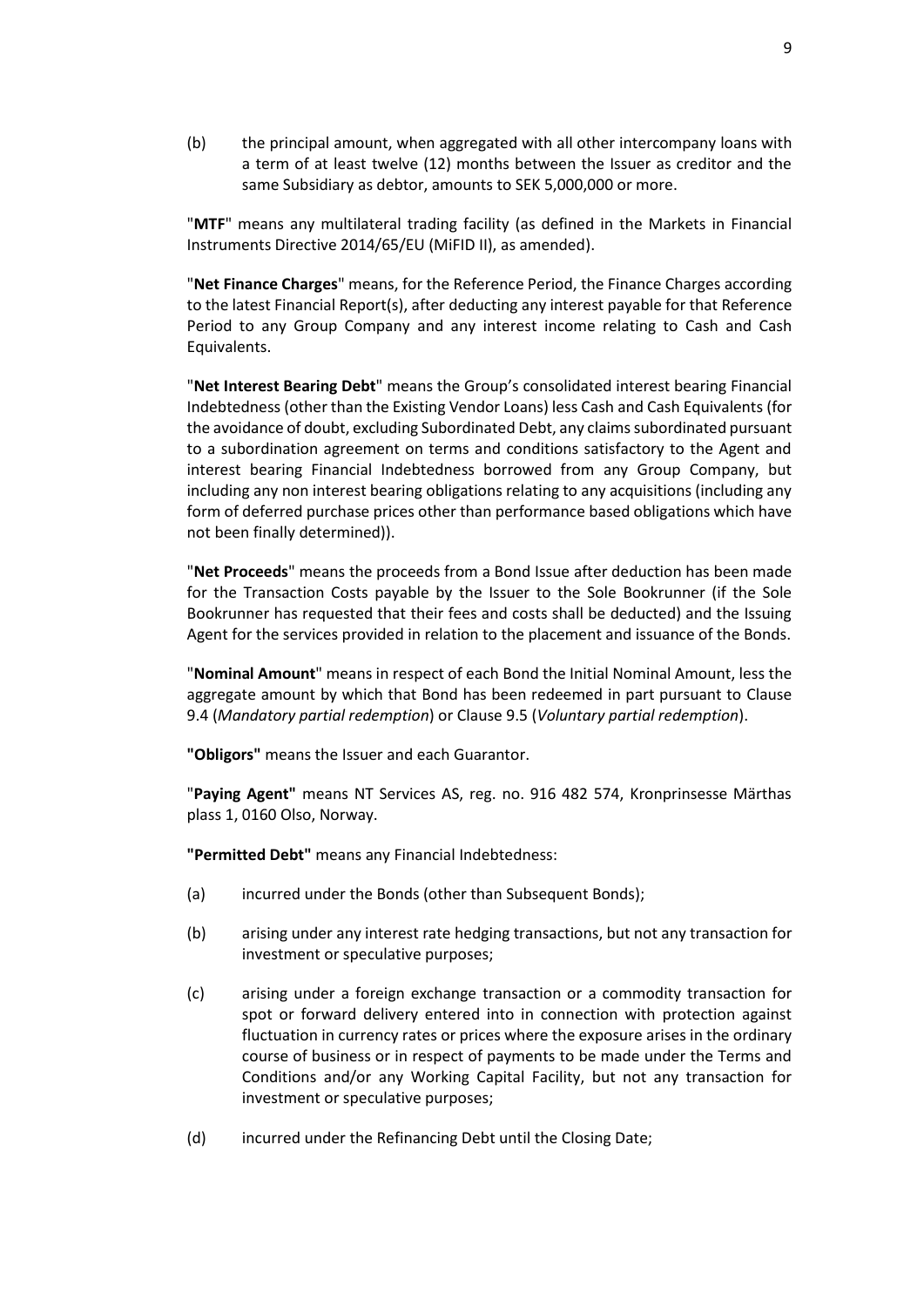(f) incurred by a Group Company from another Group Company (including any cash pool arrangements);

course of the Group's business in a maximum amount of SEK 5,000,000;

- (g) incurred by the Issuer if such Financial Indebtedness meets the Incurrence Test tested *pro forma* including such incurrence, and
	- (i) is incurred as a result of a Subsequent Bond Issue; or
	- (ii) ranks *pari passu* with the obligations of the Issuer under the Finance Documents and has a final maturity date or, when applicable, early redemption dates or instalment dates which occur on or after the Final Maturity Date; or
	- (iii) is subordinated to the obligations of the Issuer under the Finance Documents and has a final maturity date or, when applicable, early redemption dates or instalment dates which occur after the Final Maturity Date;
- <span id="page-12-1"></span>(h) incurred as a result of any Group Company acquiring another entity after the First Issue Date which entity already had incurred Financial Indebtedness but not incurred or increased or having its maturity date extended in contemplation of, or since that acquisition, provided that:
	- (i) the Incurrence Test is met on a *pro forma* basis if tested immediately after the making of that acquisition, and
	- (ii) such Financial Indebtedness is:
		- (A) repaid in full within three months of completion of such acquisition; or
		- (B) refinanced in full within three months of completion of such acquisition with the Issuer as the new borrower;
- (i) incurred under any Subordinated Debt;
- (j) incurred under any Existing Vendor Loan or the Subordinated Vendor Loans;
- (k) incurred in the ordinary course of business of the Group under Advance Purchase Agreements;
- (l) incurred under any pension liabilities in the ordinary course of business by any Group Company;
- <span id="page-12-0"></span>(m) arising under any counter-indemnity obligation in respect of a guarantee, bond, standby or documentary letter of credit or any other instrument issued by a bank or financial institution in respect of an underlying liability in the ordinary course of business of a Group Company;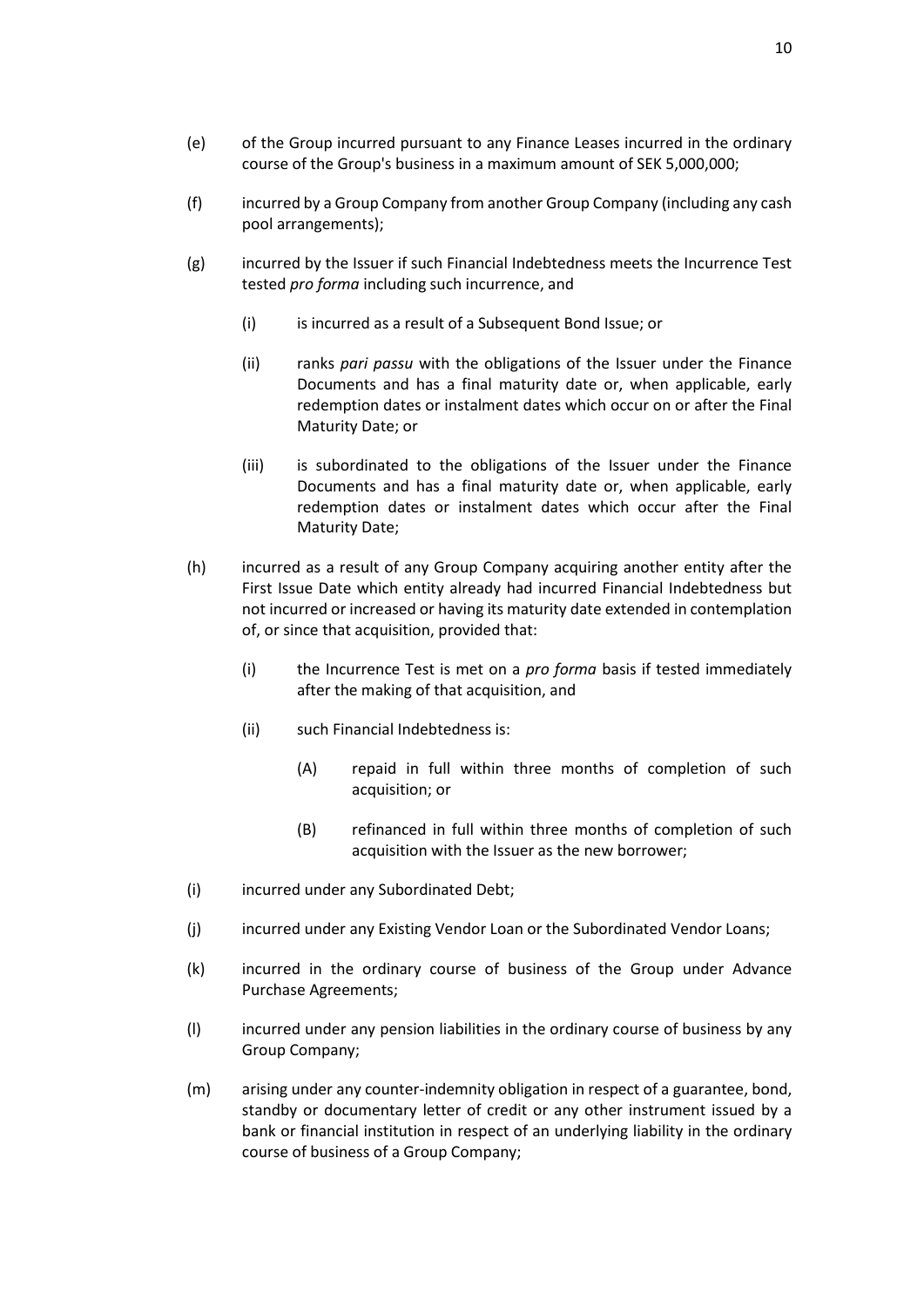- <span id="page-13-0"></span>(n) incurred in connection with the redemption of the Bonds in order to fully refinance the Bonds and provided further that such Financial Indebtedness is subject to an escrow arrangement up until the redemption of the Bonds (taking into account the rules and regulations of the CSD), for the purpose of securing, *inter alia*, the redemption of the Bonds; and
- (o) incurred (i) under a Working Capital Facility and/or (ii) pursuant to any debt not otherwise permitted by paragraphs [\(a\)](#page-11-0)[-\(n\)](#page-13-0) above, in an aggregate maximum amount for (i) and (ii) of SEK 25,000,000.

**"Permitted Security"** means any Security:

- (a) provided under the Finance Documents;
- (b) provided for any Working Capital Facility, permitted under paragraph (o) of the definition of "Permitted Debt";
- (c) provided for any letter of credit, guarantee or indemnity, permitted under paragrap[h \(m\)](#page-12-0) of the definition of "Permitted Debt";
- (d) provided for any interest rate hedging transactions, permitted under paragraph [\(b\)](#page-11-1) of the definitions of "Permitted Debt";
- (e) provided for any foreign exchange transaction or commodity transaction, permitted under paragraph [\(c\)](#page-11-2) of the definition of "Permitted Debt";
- (f) under the Refinancing Debt, up until the Closing Date;
- (g) provided in relation to any lease agreement entered into by a Group Company in the ordinary course of business and on normal commercial terms;
- (h) arising under any netting or set-off arrangement entered into by any Group Company in the ordinary course of its banking arrangements, including cash pool arrangements, for the purpose of netting debit and credit balances of Group Companies;
- (i) arising by operation of law or in the ordinary course of business (including collateral or retention of title arrangements in connection with Advance Purchase Agreements but, for the avoidance of doubt, not including guarantees or Security in respect of any monies borrowed or raised);
- (j) subsisting as a result of any Group Company acquiring another entity after the First Issue Date which entity already had provided security for Financial Indebtedness permitted under paragraph [\(h\)](#page-12-1) of the definition of "Permitted Debt", provided that such security is discharged and released in full upon the refinancing or repayment of such Financial Indebtedness as set out therein; and
- (k) created for the benefit of the financing providers in relation to any Financial Indebtedness incurred in connection with a refinancing of the Bonds in full, permitted pursuant to paragraph [\(n\)](#page-13-0) of the definition of "Permitted Debt", however provided always that any perfection requirements in relation thereto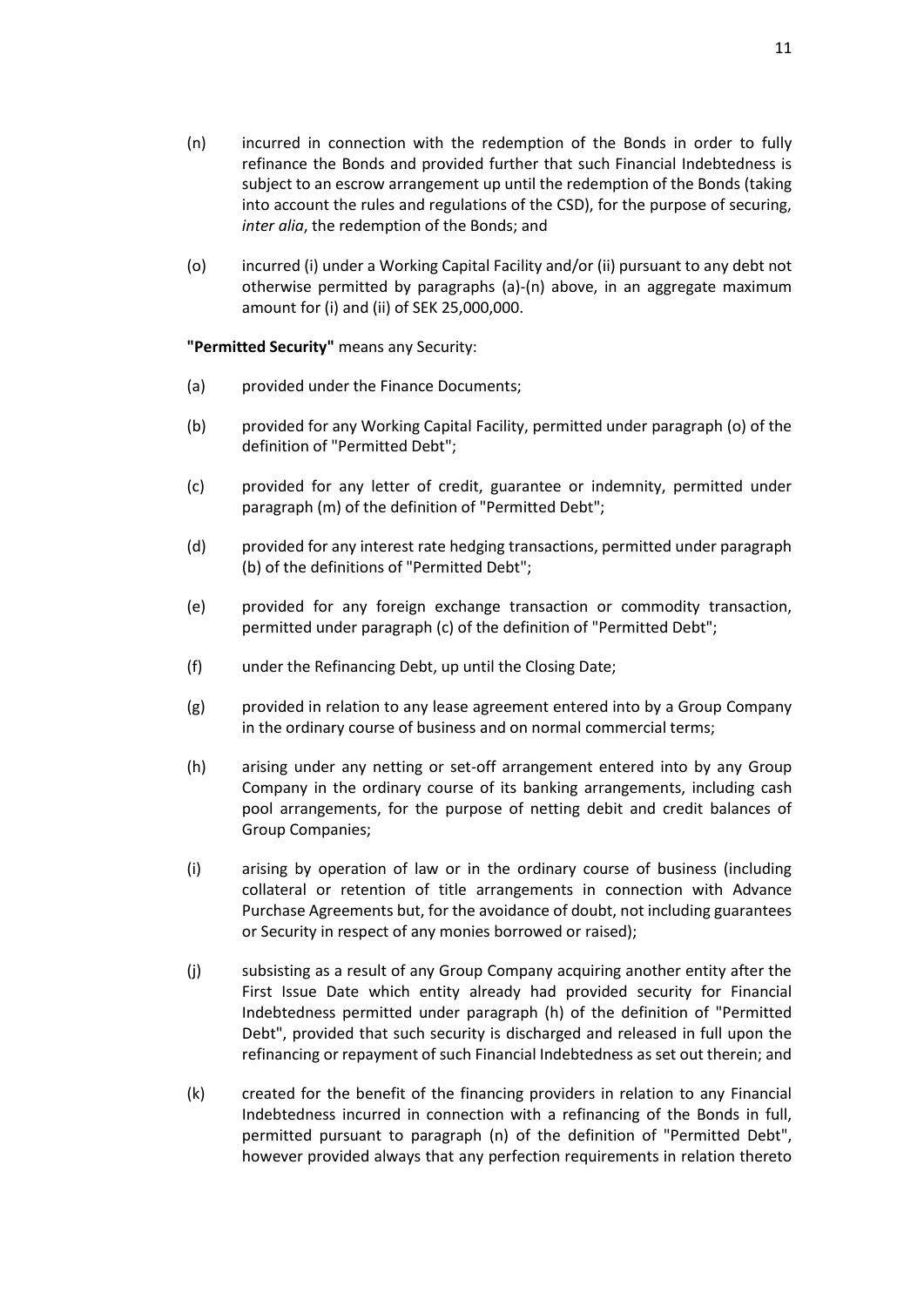are satisfied after repayment of the Bonds in full (other than with respect to an escrow account (if applicable) which may be perfected in connection with the incurrence of such debt).

"**Person**" means any individual, corporation, partnership, limited liability company, joint venture, association, joint-stock company, trust, unincorporated organisation, government, or any agency or political subdivision thereof or any other entity, whether or not having a separate legal personality.

"**Proceeds Account**" means a bank account of the Issuer, into which the Net Proceeds from the Initial Bond Issue will be transferred from the Initial Proceeds Account and which has been charged in favour of the Agent and the Bondholders (represented by the Agent) under the Proceeds Account Charge Agreement.

"**Proceeds Account Charge Agreement**" means the charge agreement entered into between the Issuer and the Agent on or prior to the First Issue Date in respect of a first priority charge over the Proceeds Account and all funds held on the Proceeds Account from time to time, granted in favour of the Agent and the Bondholders (represented by the Agent).

"**Quotation Day**" means, in relation to any period for which an interest rate is to be determined, two (2) CSD Business Days before the first day of that period.

"**Record Date**" means the date on which a Bondholder's ownership of Bonds shall be recorded in the CSD as follows:

- (a) in relation to payments pursuant to these Terms and Conditions, the date designated as the Record Date in accordance with the rules of the CSD from time to time; or
- (b) for the purpose of casting a vote with regard to Clause [16](#page-39-0) (*[Decisions by](#page-39-0)  [Bondholders](#page-39-0)*), the date falling on the immediate preceding CSD Business Day to the date of that Bondholders' decision being made, or another date as accepted by the Agent.

"**Redemption Date**" means the date on which the relevant Bonds are to be redeemed or repurchased in accordance with Clause [9](#page-23-1) (*[Redemption and Repurchase of the Bonds](#page-23-1)*).

**"Reference Date"** means 31 March, 30 June, 30 September and 31 December in each year for as long as any Bonds are outstanding.

**"Reference Period"** means each period of twelve (12) consecutive calendar months ending on a Reference Date.

"**Refinancing Debt**" means the approximately GBP 2,812,500 loan provided by Silicon Valley Bank.

"**Regulated Market**" means any regulated market (as defined in the Markets in Financial Instruments Directive 2014/65/EU (MiFID II), as amended).

**"Restricted Payment"** has the meaning set forth in Clause [13.2\(a\).](#page-30-1)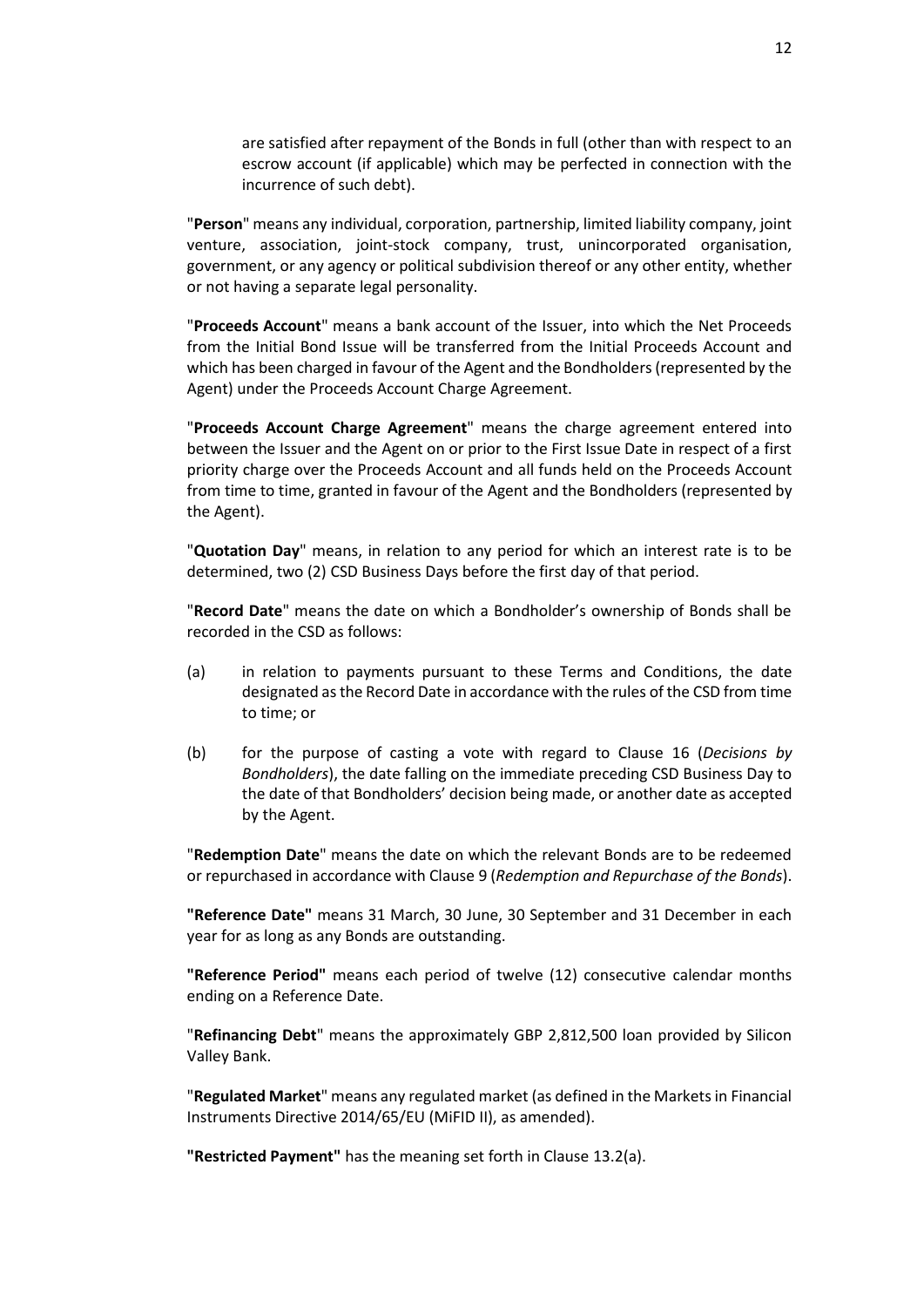"**Secured Obligations**" means all present and future, actual and contingent, liabilities and obligations at any time due, owing or incurred by any Obligor towards the Secured Parties outstanding from time to time under the Finance Documents.

"**Secured Parties**" means the Security Agent, the Bondholders and the Agent (including in its capacity as Agent under the Agency Agreement).

"**Securities Account**" means the account for dematerialised securities maintained by the CSD pursuant to the Securities Depository Act in which (i) an owner of such security is directly registered or (ii) an owner's holding of securities is registered in the name of a nominee.

"**Securities Depository Act**" means the Norwegian Securities Depository Act (*lov om registrering av finansielle instrumenter (lov 05.07.2002 no. 64))*.

"**Security**" means a mortgage, charge, pledge, lien, security assignment or other security interest securing any obligation of any Person, or any other agreement or arrangement having a similar effect.

"**Security Agent**" means the security agent holding the Transaction Security on behalf of the Secured Parties, being Nordic Trustee & Agency AB (publ), reg. no. 556882-1879, P.O. Box 7329, SE-103 90 Stockholm, Sweden on the First Issue Date.

"**Security Documents**" means the security documents pursuant to which the Transaction Security is created and any other document designated as a Security Document by the Issuer and the Security Agent.

**"Sole Bookrunner"** means Pareto Securities AB.

**"Sponsor"** means Investcorp Technology Partners IV-A L.P., Investcorp Technology Partners IV-C L.P., and Investcorp Technology Partners IV L.P.

#### "**STIBOR**" means:

- (a) the applicable percentage rate *per annum* of the Stockholm interbank offered rate for STIBOR fixing administered and calculated by the Swedish Financial Benchmark Facility (or any other person which takes over the administration of that rate) and displayed on the appropriate Reuters screen (or through such other system or on such other page as replaces the said system or page) as of or around 11.00 a.m. on the Quotation Day for the offering of deposits in Swedish Kronor and for a period comparable to the relevant Interest Period; or
- (b) if no rate is available for the relevant Interest Period, the arithmetic mean of the rates (rounded upwards to four decimal places) as supplied to the Issuing Agent at its request quoted by leading banks in the Stockholm interbank market reasonably selected by the Issuing Agent, for deposits of SEK 100,000,000 for the relevant period; or
- (c) if no quotation is available pursuant to paragraph (b), the interest rate which according to the reasonable assessment of the Issuing Agent best reflects the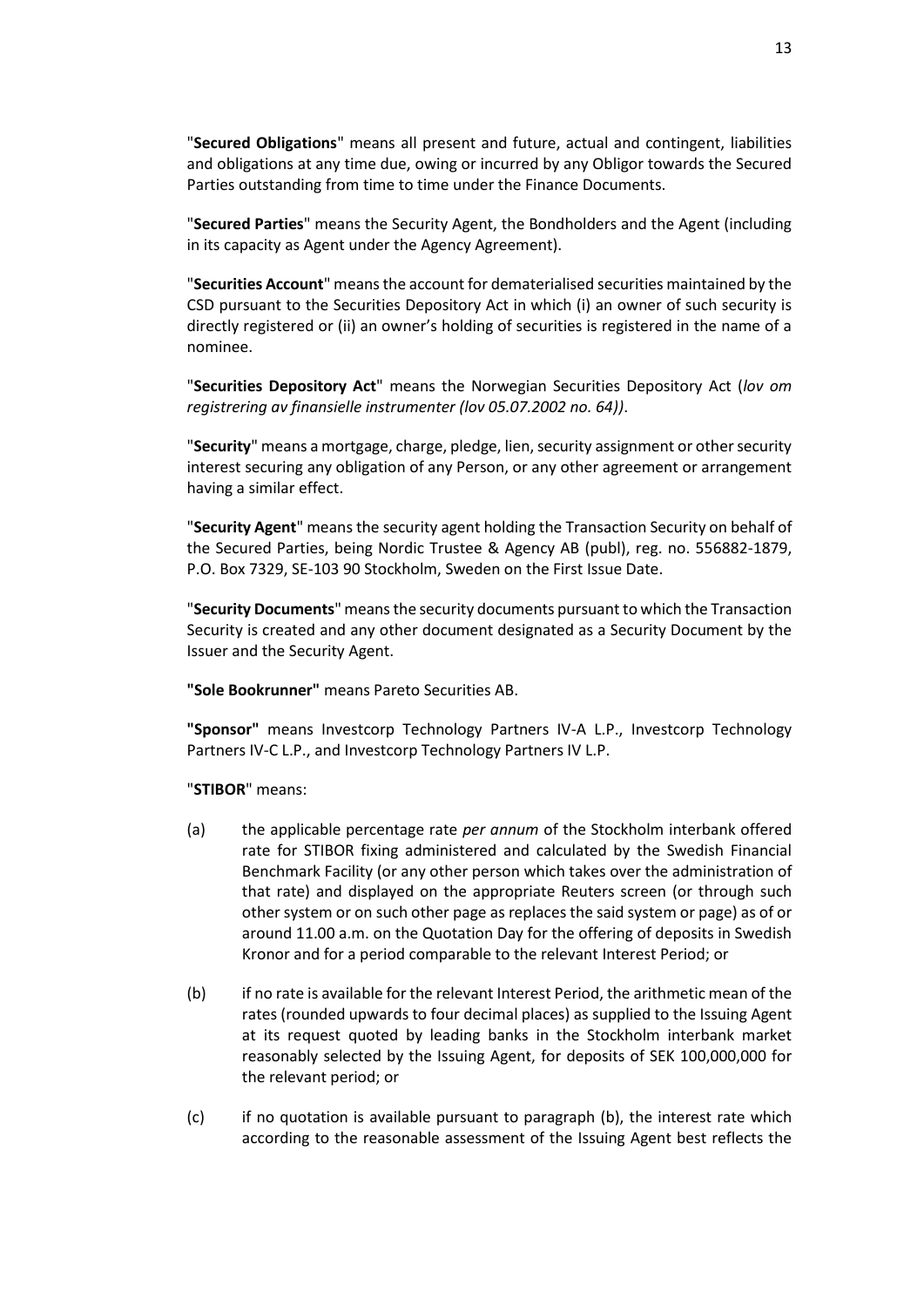interest rate for deposits in Swedish Kronor offered in the Stockholm interbank market for the relevant period; and

if any such rate is below zero, STIBOR will be deemed to be zero.

**"Subordinated Debt"** means any loan made to the Issuer as debtor, if such loan:

- (a) according to a subordination agreement is subordinated to the obligations of the Issuer under the Finance Documents;
- (b) according to its terms has a final redemption date or, when applicable, early redemption dates or instalment dates which occur after the Final Maturity Date; and
- (c) according to its terms yield only payment-in-kind interest and/or cash interest that is payable after the Final Maturity Date**.**

**"Subordinated Vendor Loan"** means any vendor loan from the Vendors in connection with the Acquisition in an aggregate amount not exceeding USD 5,000,000, contractually subordinated on terms and conditions satisfactory to the Agent (acting reasonably).

**"Subsequent Bond Issue"** has the meaning set forth in Claus[e 2\(e\).](#page-18-2)

"**Subsequent Bonds**" means any Bonds issued after the First Issue Date on one or more occasions.

"**Subsidiary**" means, in respect of which such Person, directly or indirectly:

- (a) owns shares or ownership rights representing more than fifty (50) per cent. of the total number of votes held by the owners;
- (b) otherwise controls more than fifty (50) per cent. of the total number of votes held by the owners; or
- (c) has the power to appoint and remove all, or the majority of, the members of the board of directors or other governing body.

"**Swedish Kronor**" and "**SEK**" means the lawful currency of Sweden.

**"Target"** means the private limited liability company notified to the Agent in writing on the date of this Agreement.

**"Target Group"** means the Target and each of its Subsidiaries from time to time

"**Total Nominal Amount**" means the total aggregate Nominal Amount of the Bonds outstanding at the relevant time.

**"Transaction Costs"** means all fees, costs and expenses, stamp, registration and other taxes incurred by the Issuer or any other Group Company directly or indirectly in connection with (i) the Initial Bond Issue and any Subsequent Bond Issue, (ii) the admission to trading of the Bonds, (iii) the Acquisition and any other acquisition,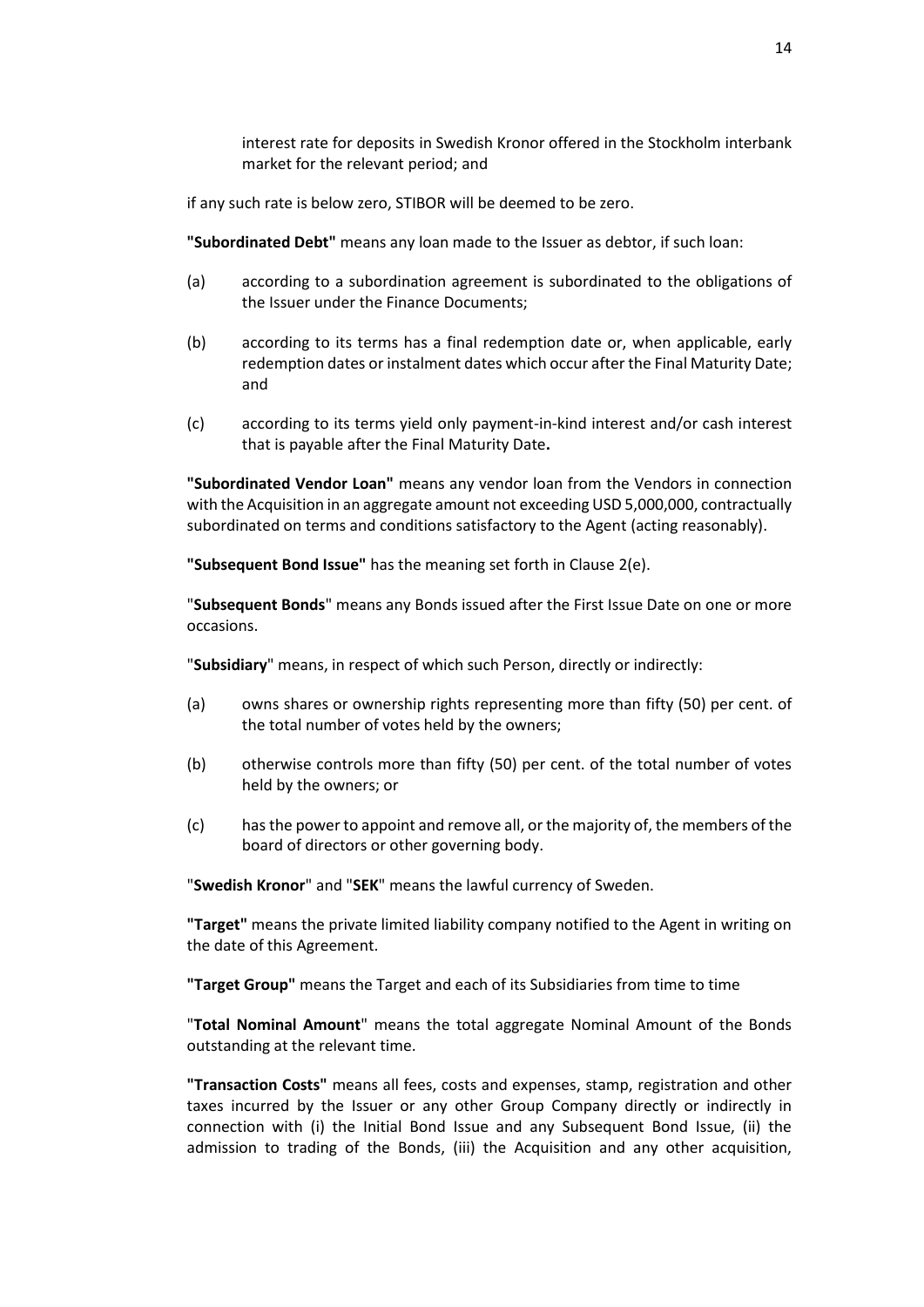including the acquisition of Netop Solutions A/S, and (iv) any initial public offering whether completed or not.

"**Transaction Security**" means the Security provided for the Secured Obligations pursuant to the Security Documents, initially being:

- <span id="page-17-0"></span>(a) share pledge in respect of all shares in the Issuer, the Target and each Guarantor;
- (b) pledge over any Material Intercompany Loan granted by the Issuer;
- <span id="page-17-1"></span>(c) floating charges granted by the Issuer and each Guarantor;
- (d) the Initial Proceeds Account Pledge Agreement; and
- (e) the Proceeds Account Pledge Agreement.

**"Vendor"** means the sellers of the Target.

**"Vendor Equity"** means the rollover of equity in an amount of not less than USD 25,000,000 from the Vendor into the combined Group.

**"Working Capital Facility"** means any working capital facility provided for the general corporate purposes of the Group.

"**Written Procedure**" means the written or electronic procedure for decision making among the Bondholders in accordance with Clause [18](#page-43-0) (*[Written Procedure](#page-43-0)*).

#### **1.2 Construction**

- (a) Unless a contrary indication appears, any reference in these Terms and Conditions to:
	- (i) "assets" includes present and future properties, revenues and rights of every description;
	- (ii) any agreement or instrument is a reference to that agreement or instrument as supplemented, amended, novated, extended, restated or replaced from time to time;
	- (iii) a "regulation" includes any regulation, rule or official directive, request or guideline (whether or not having the force of law) of any governmental, intergovernmental or supranational body, agency, department or regulatory, self-regulatory or other authority or organisation;
	- (iv) an Event of Default is continuing if it has not been remedied or waived;
	- (v) a provision of law is a reference to that provision as amended or reenacted; and
	- (vi) a time of day is a reference to Stockholm time.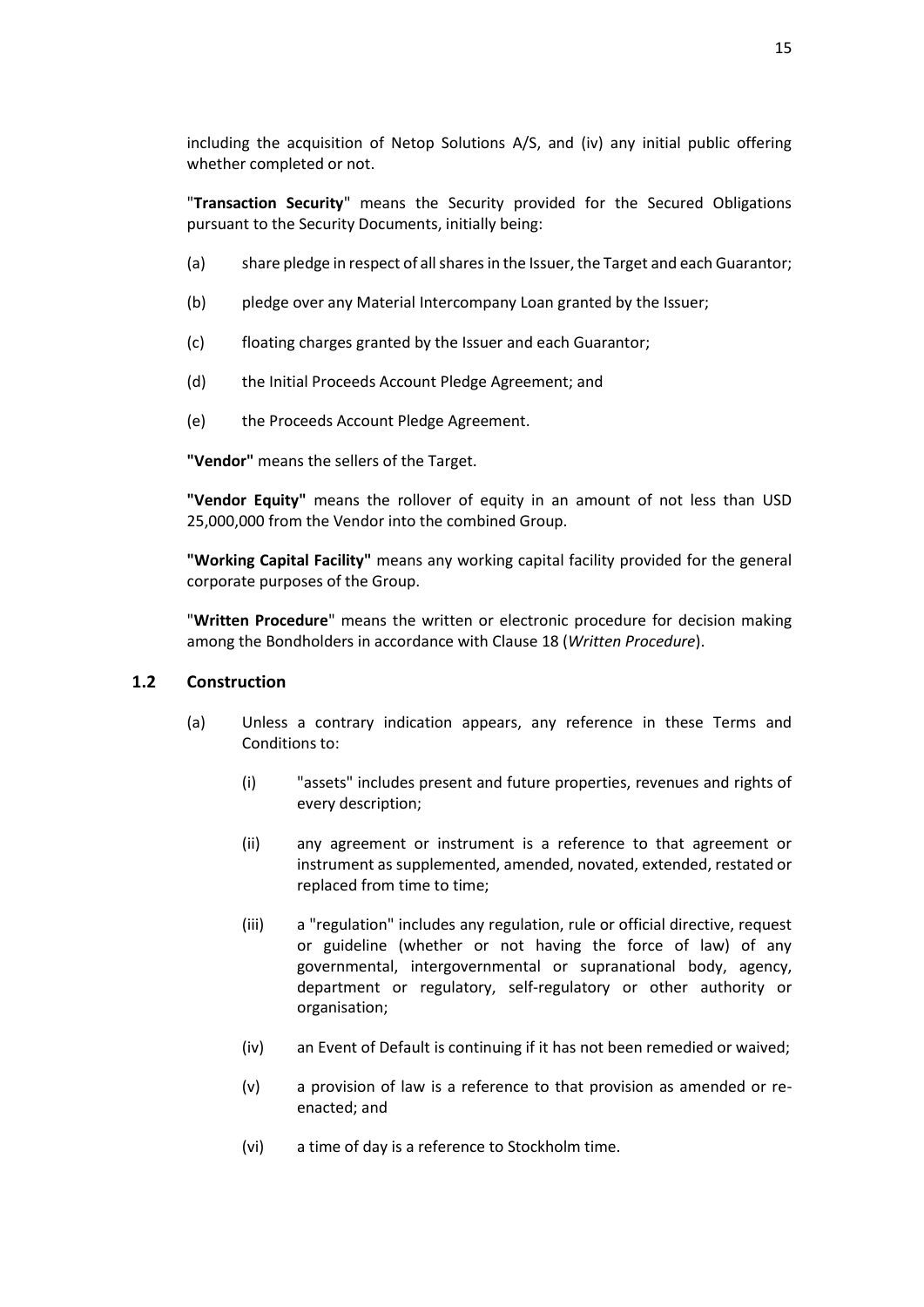- (b) When ascertaining whether a limit or threshold specified in Swedish Kronor has been attained or broken, an amount in another currency shall be counted on the basis of the rate of exchange for such currency against Swedish Kronor for the previous Business Day, as published by the Swedish Central Bank (Sw. *Riksbanken*) on its website (www.riksbank.se). If no such rate is available, the most recently published rate shall be used instead.
- (c) A notice shall be deemed to be sent by way of press release if it is made available to the public within the European Economic Area promptly and in a nondiscriminatory manner.
- (d) No delay or omission of the Agent, the Security Agent or of any Bondholder to exercise any right or remedy under the Finance Documents shall impair or operate as a waiver of any such right or remedy.
- (e) The privacy notice and any other information contained in this document before the table of contents section do not form part of these Terms and Conditions and may be updated without the consent of the Bondholders and the Agent.

## <span id="page-18-3"></span><span id="page-18-0"></span>**2. Status of the Bonds**

- (a) The Bonds are denominated in Swedish Kronor and each Bond is constituted by these Terms and Conditions. The Issuer undertakes to make payments in relation to the Bonds and to comply with these Terms and Conditions.
- (b) By subscribing for Bonds, each initial Bondholder agrees that the Bonds shall benefit from and be subject to the Finance Documents and by acquiring Bonds, each subsequent Bondholder confirms such agreement.
- <span id="page-18-1"></span>(c) The initial nominal amount of each Initial Bond is SEK 1,250,000 (the **"Initial Nominal Amount"**). The total nominal amount of the Initial Bonds is SEK 375,000,000. All Initial Bonds are issued on a fully paid basis at an issue price of one hundred (100) per cent. of the Initial Nominal Amount.
- (d) The minimum permissible investment in a Bond Issue is SEK 1,250,000.
- <span id="page-18-2"></span>(e) Provided that the Incurrence Test is met, the Issuer may, at one or several occasions, issue Subsequent Bonds (each such issue, a "**Subsequent Bond Issue**"). Subsequent Bonds shall benefit from and be subject to the Finance Documents, and, for the avoidance of doubt, the ISIN, the Interest Rate, the Nominal Amount and the Final Maturity Date applicable to the Initial Bonds shall apply to Subsequent Bonds. The price of the Subsequent Bonds may be set at a discount or at a premium compared to the Nominal Amount. The maximum total nominal amount of the Bonds (the Initial Bonds and all Subsequent Bonds) may not exceed SEK 500,000,000 unless a consent from the Bondholders is obtained in accordance with Clause [16\(e\)\(i\).](#page-40-0) Each Subsequent Bond shall entitle its holder to Interest in accordance with Clause [8\(a\),](#page-23-2) and otherwise have the same rights as the Initial Bonds.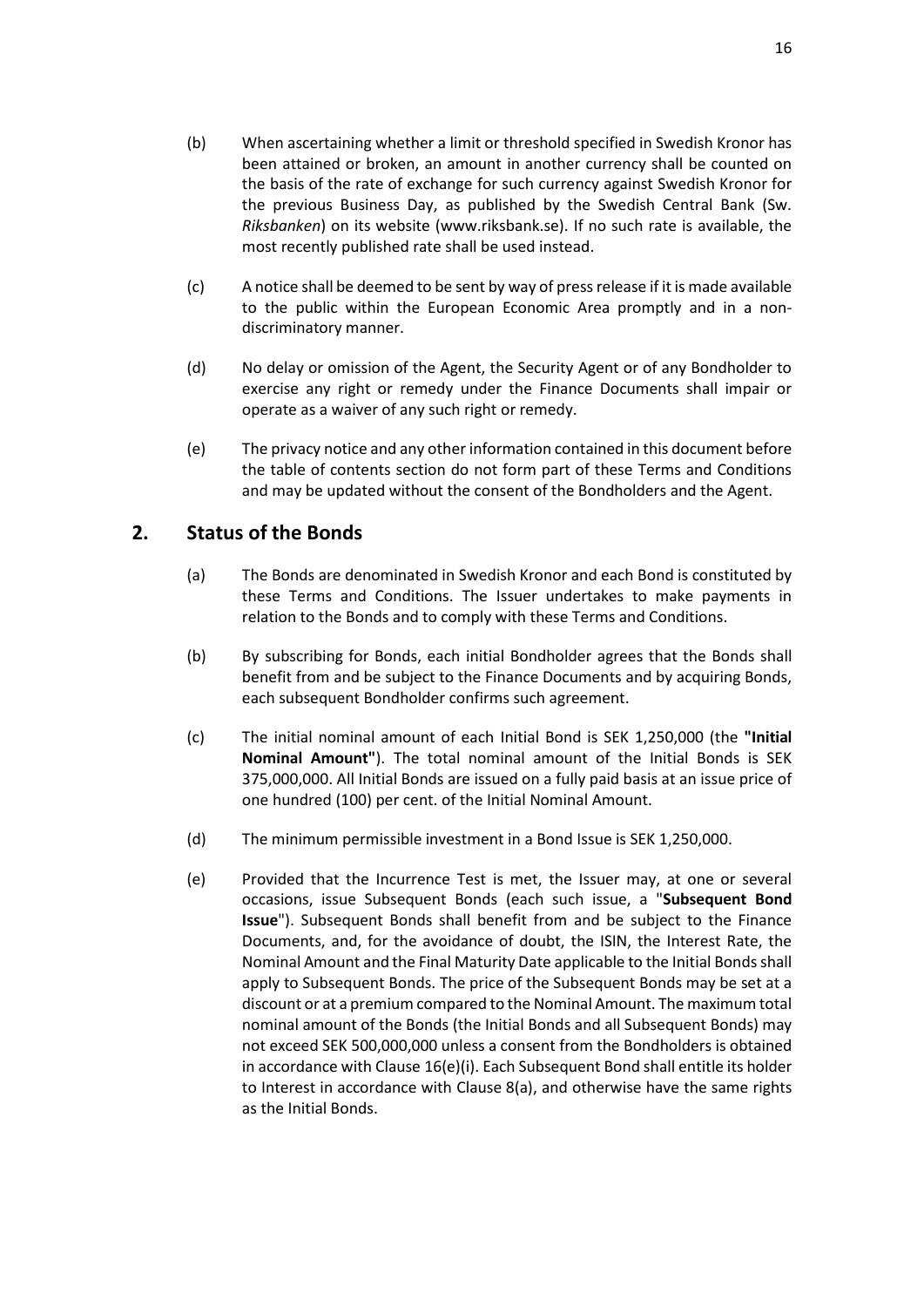- <span id="page-19-2"></span>(g) The Bonds are freely transferable but the Bondholders may be subject to purchase or transfer restrictions with regard to the Bonds, as applicable, under local laws to which a Bondholder may be subject. Each Bondholder must ensure compliance with such restrictions at its own cost and expense.
- <span id="page-19-3"></span>(h) No action is being taken in any jurisdiction that would or is intended to permit a public offering of the Bonds or the possession, circulation or distribution of any document or other material relating to the Issuer or the Bonds in any jurisdiction other than Sweden, where action for that purpose is required. Each Bondholder must inform itself about, and observe, any applicable restrictions to the transfer of material relating to the Issuer or the Bonds.

## <span id="page-19-0"></span>**3. Use of Proceeds**

- (a) The proceeds from the Initial Bond Issue, together with the Equity Injection, the Vendor Equity and any Subordinated Vendor Loan, shall be used to:
	- (i) finance the Acquisition;
	- (ii) repay the Refinancing Debt (including accrued but unpaid interest and any applicable redemption premium);
	- (iii) fund the Proceeds Account for subsequent repayment of part of the Existing Vendor Loans;
	- (iv) pay Transaction Costs; and
	- (v) finance general corporate purposes of the Group (including investments and acquisitions).
- (b) The proceeds from any Subsequent Bond Issue shall be used to:
	- (i) finance general corporate purposes of the Group (including investments and acquisitions); and
	- (ii) finance Transaction Costs.

## <span id="page-19-1"></span>**4. Conditions Precedent**

### **4.1 Conditions Precedent Initial Disbursement**

(a) The payment of the Net Proceeds from the Initial Bond Issue: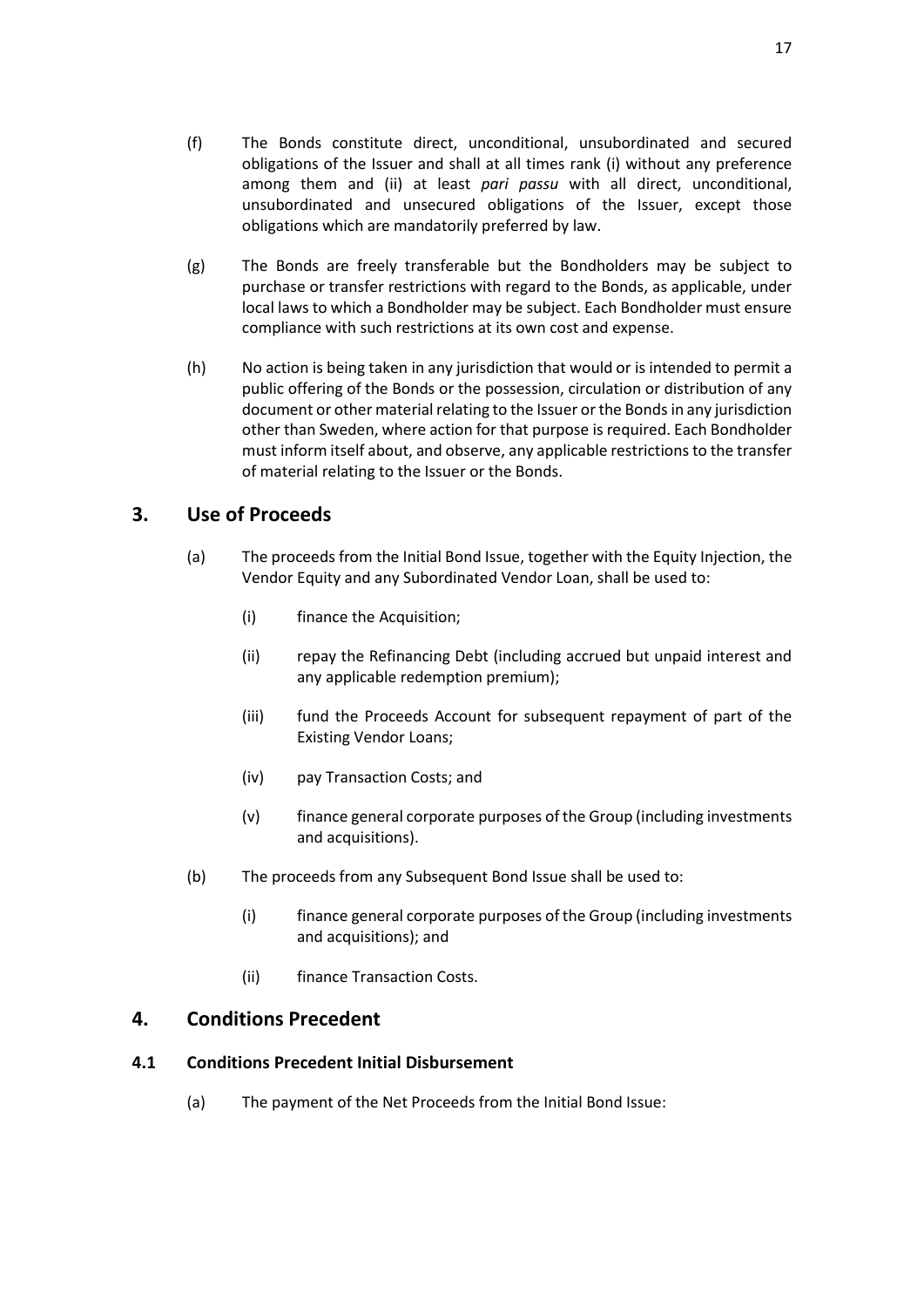- (i) to the Initial Proceeds Account, is subject to the Agent having received documents and evidence of the Initial Proceeds Account Pledge Agreement being duly executed and perfected; and
- (ii) from the Initial Proceeds Account to the Proceeds Account, is subject to the Agent having received documents and evidence satisfactory to it (acting reasonably) of the Proceeds Account Charge Agreement being duly executed and perfected.
- <span id="page-20-0"></span>(b) The Issuer shall provide, or procure the provision of, to the satisfaction of the Agent:
	- (i) constitutional documents and corporate resolutions (approving the relevant Finance Documents and authorising a signatory/-ies to execute the Finance Documents) for the Issuer and each other party to a Finance Document (other than the Agent), together constituting evidence that the Finance Documents have been duly executed;
	- (ii) copies of the Finance Documents, duly executed;
	- (iii) evidence that all documents that shall be delivered to the Agent pursuant to the Closing Date Security Agreements and all perfection requirements have been delivered (or, in respect of the Transaction Security over the shares in the Target and in relation to the Refinancing Debt, will be delivered immediately following the Closing Date and repayment of the Refinancing Debt (as applicable)) in accordance with the terms of each Closing Date Security Agreement;
	- (iv) a copy of a funds flow statement;
	- (v) evidence that the Refinancing Debt will be repaid in connection with the disbursement;
	- (vi) evidence, by way of release letters, that the security existing in favour of the Refinancing Debt will be released and discharged upon repayment of the Refinancing Debt;
	- (vii) evidence that (A) the Equity Injection has been made in an amount of at least USD 20,000,000, and (B) the Acquisition is fully funded (including the Vendor Equity, any Subordinated Vendor Loan and all amounts standing to the credit of the Proceeds Account);
	- (viii) a closing certificate issued by the Issuer confirming that all closing conditions for the acquisition of the Target Group (except for the payment of the purchase price) have been satisfied or waived and that the acquisition will be consummated immediately upon disbursement of funds from the Proceeds Account;
	- (ix) a copy of the executed Acquisition Agreement
	- (x) an agreed form Compliance Certificate;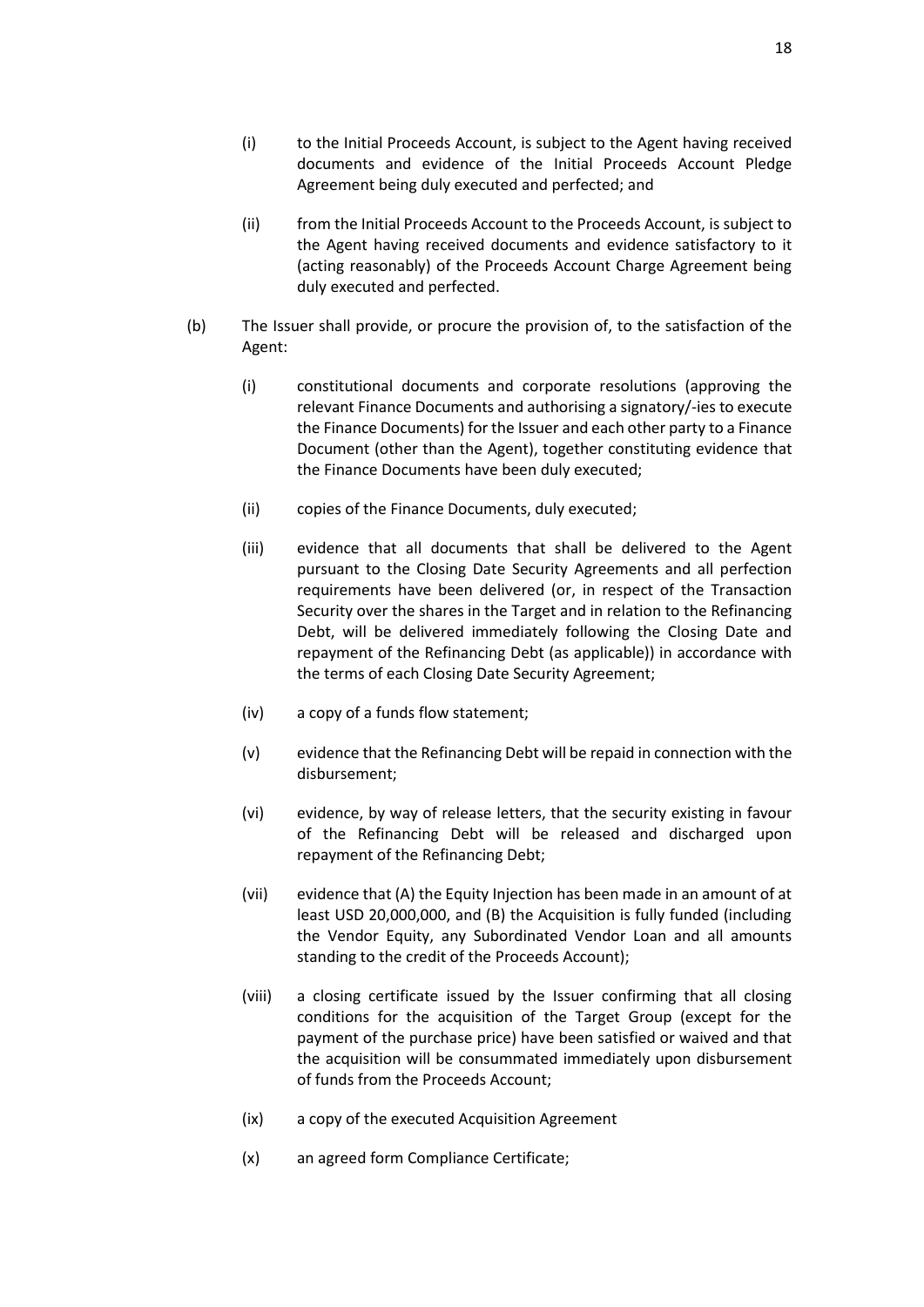- (xi) legal opinion(s) on the capacity and due execution, in respect of any non-Swedish entity being party to a Finance Document issued by a reputable law firm; and
- (xii) legal opinion(s) on the validity and enforceability of any Finance Document not governed by Swedish law issued by a reputable law firm.
- (c) The Agent may assume that the documentation and evidence delivered to it pursuant to Claus[e 4.1\(b\)](#page-20-0) is accurate, legally valid, enforceable, correct, true and complete unless it has actual knowledge to the contrary and the Agent does not have to verify or assess the contents of any such documentation. The Agent does not have any obligation to review the documentation and evidence referred to in Clause [4.1\(b\)](#page-20-0) above from a legal or commercial perspective of the Bondholders.
- (d) When the conditions precedent for disbursement set out in Clause [4.1\(b\)](#page-20-0) have been received to the satisfaction of the Agent (acting reasonably), the Agent shall instruct the bank (with which the Issuer holds the Proceeds Account) to transfer the funds from the Proceeds Account, other than an amount corresponding to half of the outstanding nominal amount under the Existing Vendor Loans plus expected accrued interest until its repayment, for the purpose set out in Clause [3](#page-19-0) (*[Use of Proceeds](#page-19-0)*).
- <span id="page-21-1"></span>(e) If the conditions precedent for disbursement set out in Clause [4.1\(b\)](#page-20-0) have not been fulfilled to the satisfaction of the Agent (acting reasonably) or waived by the Agent within 120 Business Days from the First Issue Date or such earlier date when the Issuer confirms to the Agent that the Acquisition will not be completed, the Issuer shall repurchase all Bonds at a price equal to 101 per cent. of the Initial Nominal Amount together with any accrued Interest. Any funds distributed by the Agent to the Bondholders in accordance with the Proceeds Account Charge Agreement shall be deemed to be paid by the Issuer for the redemption under this Clause [4.1\(e\).](#page-21-1) Any shortfall shall be covered by the Issuer. The repurchase date shall fall no later than thirty (30) Business Days after the ending of the 120 Business Days period referred to above.

### **4.2 Conditions Precedent Subsequent Disbursement**

The Issuer may request in writing on a date not earlier than 1 July 2022 that the Agent shall release the remaining funds on the Proceeds Account for the purpose of repaying part of the Existing Vendor Loans. The Agent shall promptly after being satisfied that it has received documents (by way of a funds flow) evidencing that the remaining funds on the Proceeds Account will be applied towards repaying part of the Existing Vendor Loans, release the remaining funds from the Proceeds Account to the Issuer to be applied for refinancing part of the Existing Vendor Loans.

## <span id="page-21-0"></span>**5. Bonds in Book-Entry Form**

(a) The Bonds will be registered for the Bondholders on their respective Securities Accounts and no physical notes will be issued. Accordingly, the Bonds will be registered in dematerialized form in the CSD according to the Securities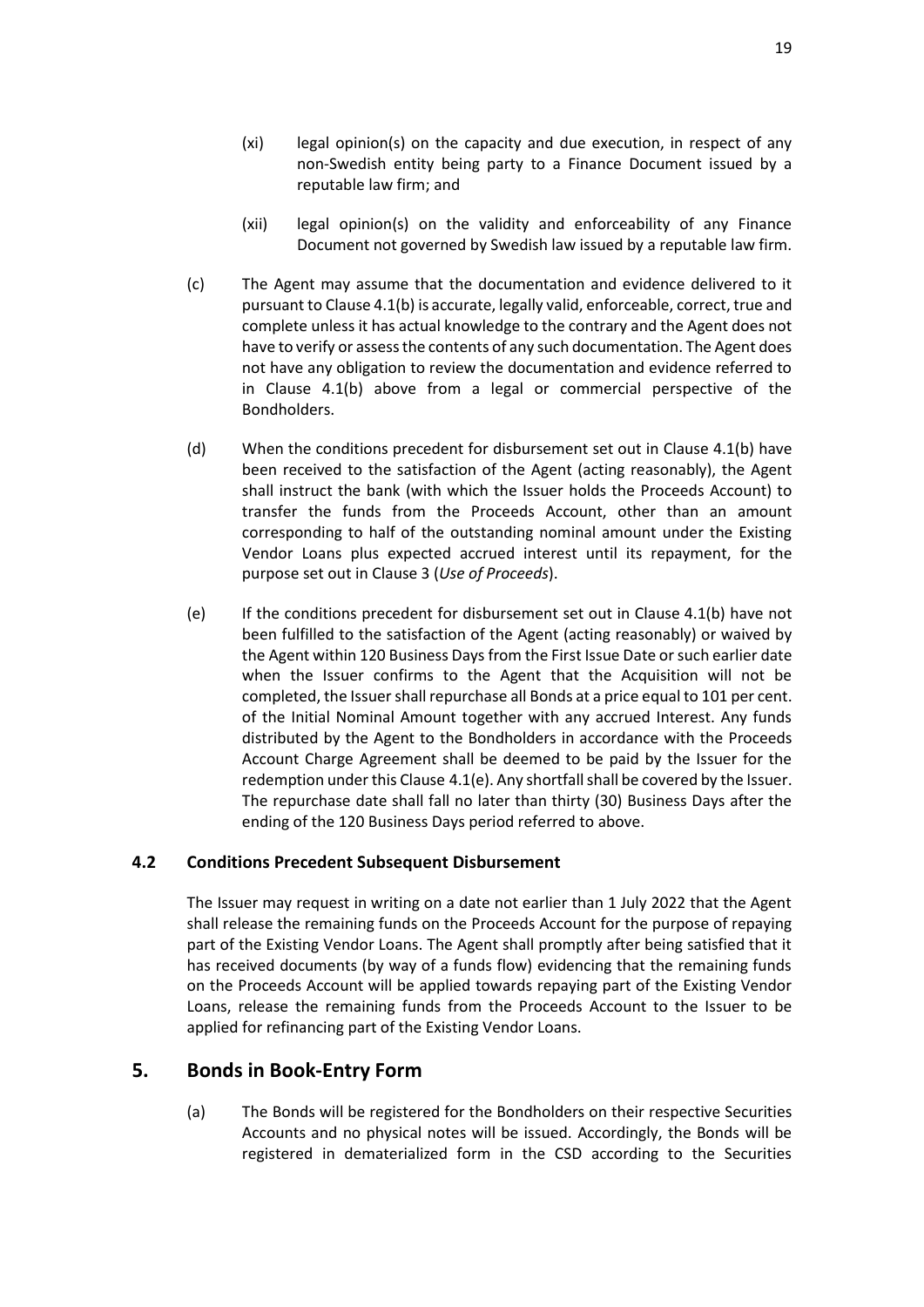Depository Act and the requirements of the CSD. Registration requests relating to the Bonds shall be directed to the Paying Agent or an Account Operator.

- (b) The Issuer shall at all times ensure that the registration of the Bonds in the CSD is correct and shall as soon as practicably possible after any amendment or variation of these Terms and Conditions give notice to the CSD of any such amendment or variation.
- (c) In order to carry out its functions and obligations under these Terms and Conditions, the Agent will have access to the relevant information regarding ownership of the Bonds, as recorded and regulated with the CSD (subject to applicable law).

## <span id="page-22-2"></span><span id="page-22-0"></span>**6. Bondholders' rights**

- (a) If a beneficial owner of a Bond not being registered as a Bondholder wishes to exercise any rights under the Finance Documents, it must obtain proof of ownership of the Bonds, acceptable to the Agent.
- (b) A Bondholder (whether registered as such or proven to the Agent's satisfaction to be the beneficial owner of the Bond as set out in paragraph [\(a\)](#page-22-2) above) may issue one or more powers of attorney to third parties to represent it in relation to some or all of the Bonds held or beneficially owned by such Bondholder. The Agent shall only have to examine the face of a power of attorney or similar evidence of authorisation that has been provided to it pursuant to this Claus[e 6](#page-22-0) and may assume that it is in full force and effect, unless otherwise is apparent from its face or the Agent has actual knowledge to the contrary.

## <span id="page-22-1"></span>**7. Payments in Respect of the Bonds**

- (a) The Issuer will unconditionally make available to or to the order of the Agent and/or the Paying Agent all amounts due on each payment date pursuant to the terms of these Terms and Conditions at such times and to such accounts as specified by the Agent and/or the Paying Agent in advance of each payment date or when other payments are due and payable pursuant to these Terms and Conditions.
- <span id="page-22-3"></span>(b) All payments to the Bondholders in relation to the Bonds shall be made to each Bondholder registered as such in the CSD at the relevant Record Date, by, if no specific order is made by the Agent, crediting the relevant amount to the bank account nominated by such Bondholder in connection with its securities account in the CSD.
- (c) If a payment date to the Bondholders pursuant to the Finance Documents falls on a day on which either of the relevant CSD settlement system or the relevant currency settlement system for the Bonds are not open, the payment shall be made on the first following possible day on which both of the said systems are open, unless any provision to the contrary have been set out for such payment in the relevant Finance Document.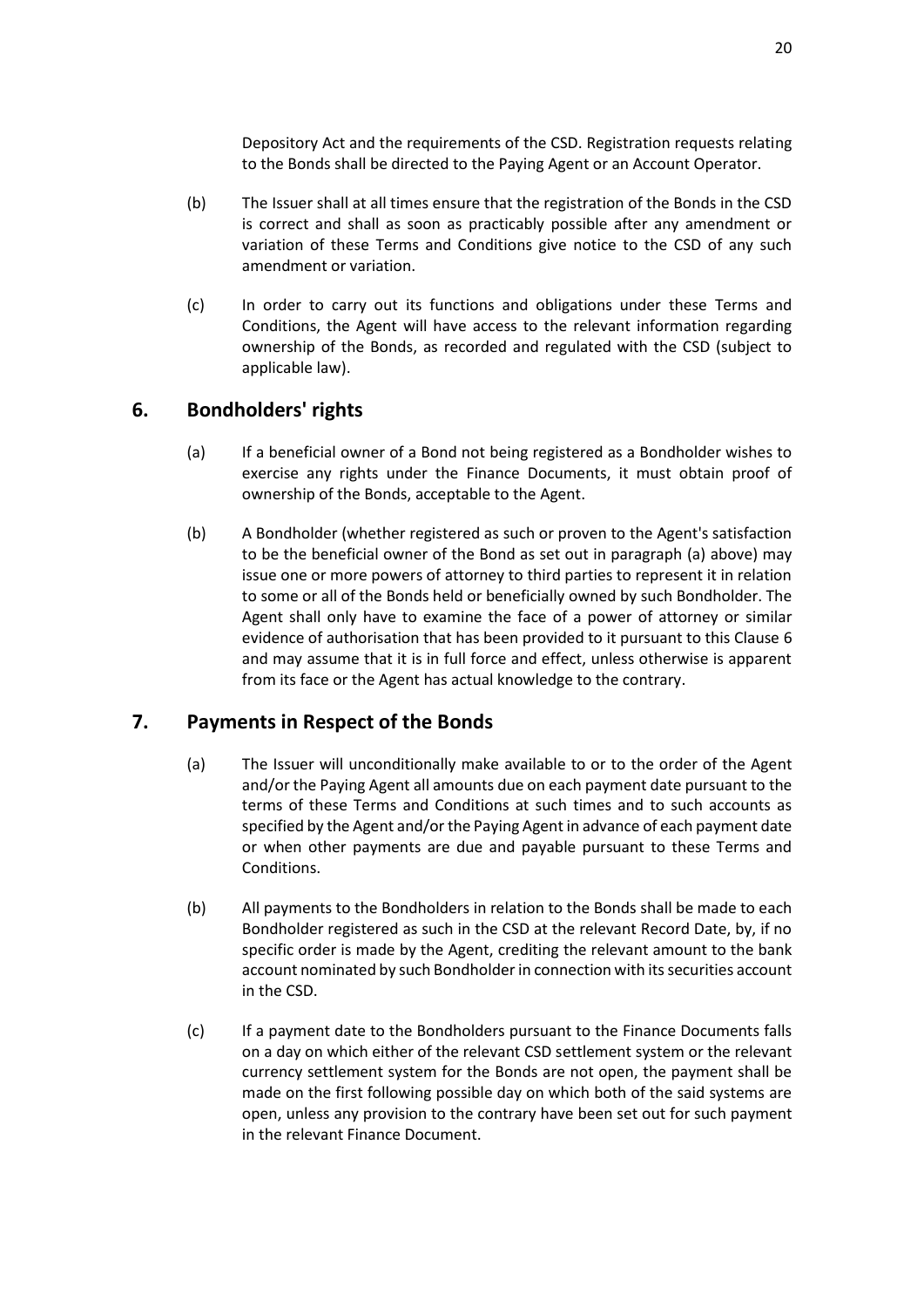- (d) If, due to any obstacle for the CSD, the Issuer cannot make a payment or repayment, such payment or repayment may be postponed until the obstacle has been removed. Interest shall accrue without any default interest in accordance with Clause [8\(d\)](#page-23-4) during such postponement.
- (e) If payment or repayment is made in accordance with this Clause [7,](#page-22-1) the Issuer and the CSD shall be deemed to have fulfilled their obligation to pay, irrespective of whether such payment was made to a Person not entitled to receive such amount.
- (f) The Issuer is not liable to gross-up any payments under the Finance Documents by virtue of any withholding tax, public levy or the similar.

## <span id="page-23-2"></span><span id="page-23-0"></span>**8. Interest**

- (a) Each Initial Bond carries Interest at the Interest Rate from (and including) the First Issue Date up to (but excluding) the relevant Redemption Date. Any Subsequent Bond will carry Interest at the Interest Rate from (and including) the Interest Payment Date falling immediately prior to its issuance (or the First Issue Date if there is no such Interest Payment Date) up to (but excluding) the relevant Redemption Date.
- (b) Interest accrues during an Interest Period. Payment of Interest in respect of the Bonds shall be made to the Bondholders on each Interest Payment Date for the preceding Interest Period however, if such day falls on a day which either of the relevant CSD settlement system or the relevant currency settlement system are not open, the payment shall be made on the first following possible day on which both of the said systems are open.
- <span id="page-23-3"></span>(c) Interest shall be calculated on the basis of the actual number of days in the Interest Period in respect of which payment is being made divided by 360 (actual/360-days basis).
- <span id="page-23-4"></span>(d) If the Issuer fails to pay any amount payable by it on its due date, default interest shall accrue on the overdue amount from (and including) the due date up to (but excluding) the date of actual payment at a rate which is two (2) per cent. higher than the Interest Rate. Accrued default interest shall not be capitalised. No default interest shall accrue where the failure to pay was solely attributable to the Agent, the Paying Agent or the CSD, in which case the Interest Rate shall apply instead.

## <span id="page-23-1"></span>**9. Redemption and Repurchase of the Bonds**

### **9.1 Redemption at maturity**

The Issuer shall redeem all, but not only some, of the outstanding Bonds in full on the Final Maturity Date with an amount per Bond equal to the Nominal Amount together with accrued but unpaid Interest. If the Final Maturity Date is not a CSD Business Day, then the redemption shall occur on the first following CSD Business Day.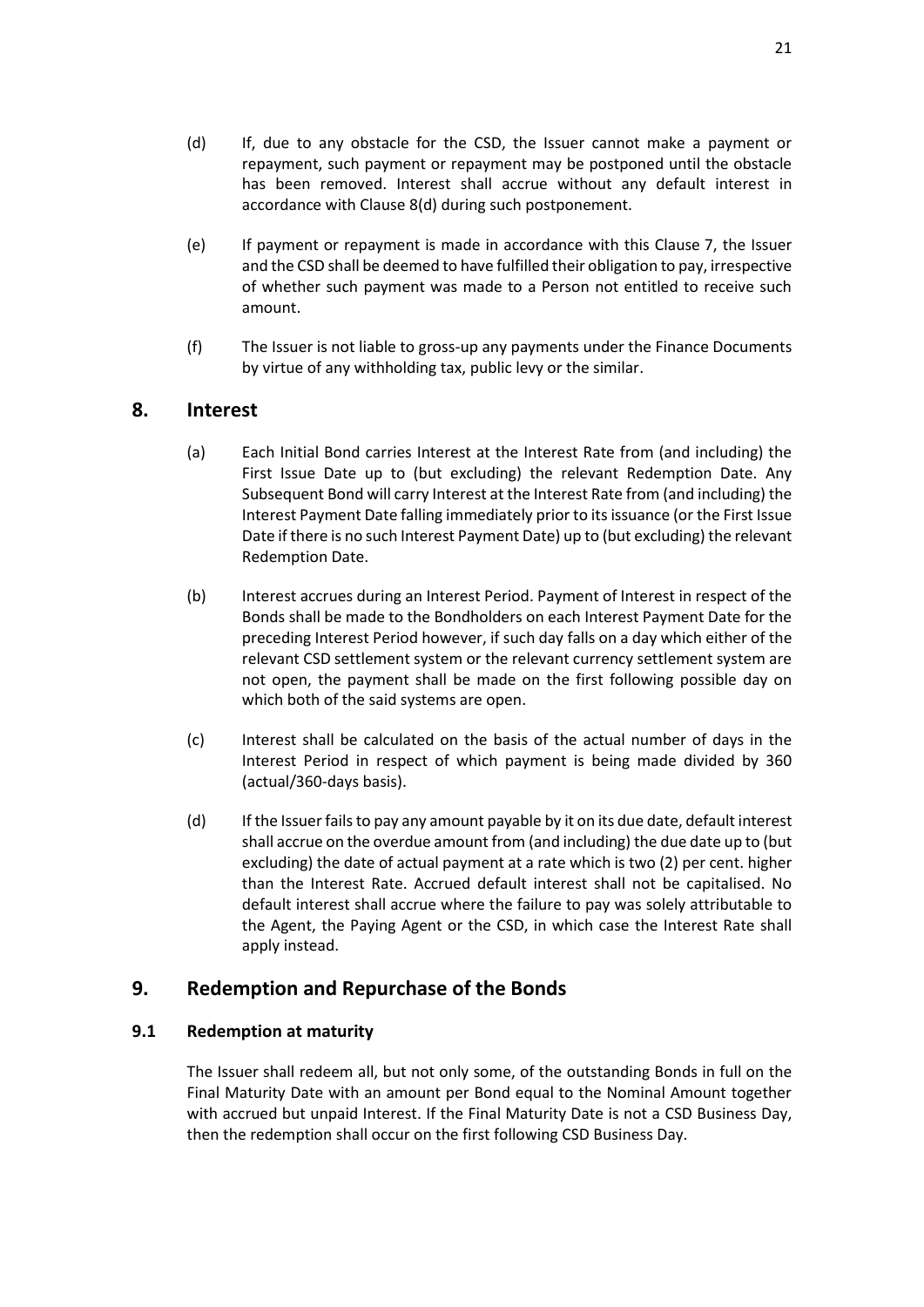### **9.2 Issuer's purchase of Bonds**

The Issuer may, subject to applicable law, at any time and at any price purchase Bonds on the market or in any other way. The Bonds held by the Issuer may at the Issuer's discretion be retained or sold but not cancelled (other than in connection with a total redemption of all Bonds).

### <span id="page-24-2"></span><span id="page-24-0"></span>**9.3 Voluntary total redemption (call option)**

- <span id="page-24-4"></span><span id="page-24-3"></span>(a) The Issuer may redeem all, but not only some, of the outstanding Bonds in full:
	- (i) any time from and including the First Issue Date to, but excluding, the First Call Date at an amount per Bond equal to 104.50 per cent. of the Nominal Amount plus the remaining interest payments, calculated in accordance with Clause [9.3\(c\),](#page-24-1) up to but excluding the First Call Date, together with accrued but unpaid Interest;
	- (ii) any time from and including the First Call Date to, but excluding, the first Business Day falling 24 months after the First Issue Date at an amount per Bond equal to 104.50 per cent. of the Nominal Amount, together with accrued but unpaid Interest;
	- (iii) any time from and including the first Business Day falling 24 months after the First Issue Date to, but excluding, the first Business Day falling 30 months after the First Issue Date at an amount per Bond equal to 102.70 per cent. of the Nominal Amount, together with accrued but unpaid Interest;
	- (iv) any time from and including the first Business Day falling 30 months after the First Issue Date to, but excluding, the Final Maturity Date at an amount per Bond equal to 100.90 per cent. of the Nominal Amount, together with accrued but unpaid Interest;
- (b) Redemption in accordance with Clause [9.3\(a\)](#page-24-2) shall be made by the Issuer giving not less than fifteen (15) Business Days' notice to the Bondholders and the Agent. Upon receipt of such notice, the Agent shall inform the Paying Agent. The notice shall specify the Redemption Date and also the Record Date on which a person shall be registered as a Bondholder to receive the amounts due on such Redemption Date. Any such notice is irrevocable but may, at the Issuer's discretion, contain one or more conditions precedent which must be fulfilled at least three CSD Business Days prior to the Redemption Date. Upon expiry of such notice and the fulfillment of the conditions precedent (if any), the Issuer is bound to redeem the Bonds in full at the applicable amounts.
- <span id="page-24-1"></span>(c) For the purpose of calculating the remaining interest payments pursuant to Claus[e 9.3\(a\)\(i\)](#page-24-3) it shall be assumed that the Interest Rate for the period from the relevant Record Date to, but excluding, the First Call Date will be equal to the Interest Rate in effect on the date on which notice of redemption is given to the Bondholders. The relevant Record Date shall be agreed upon between the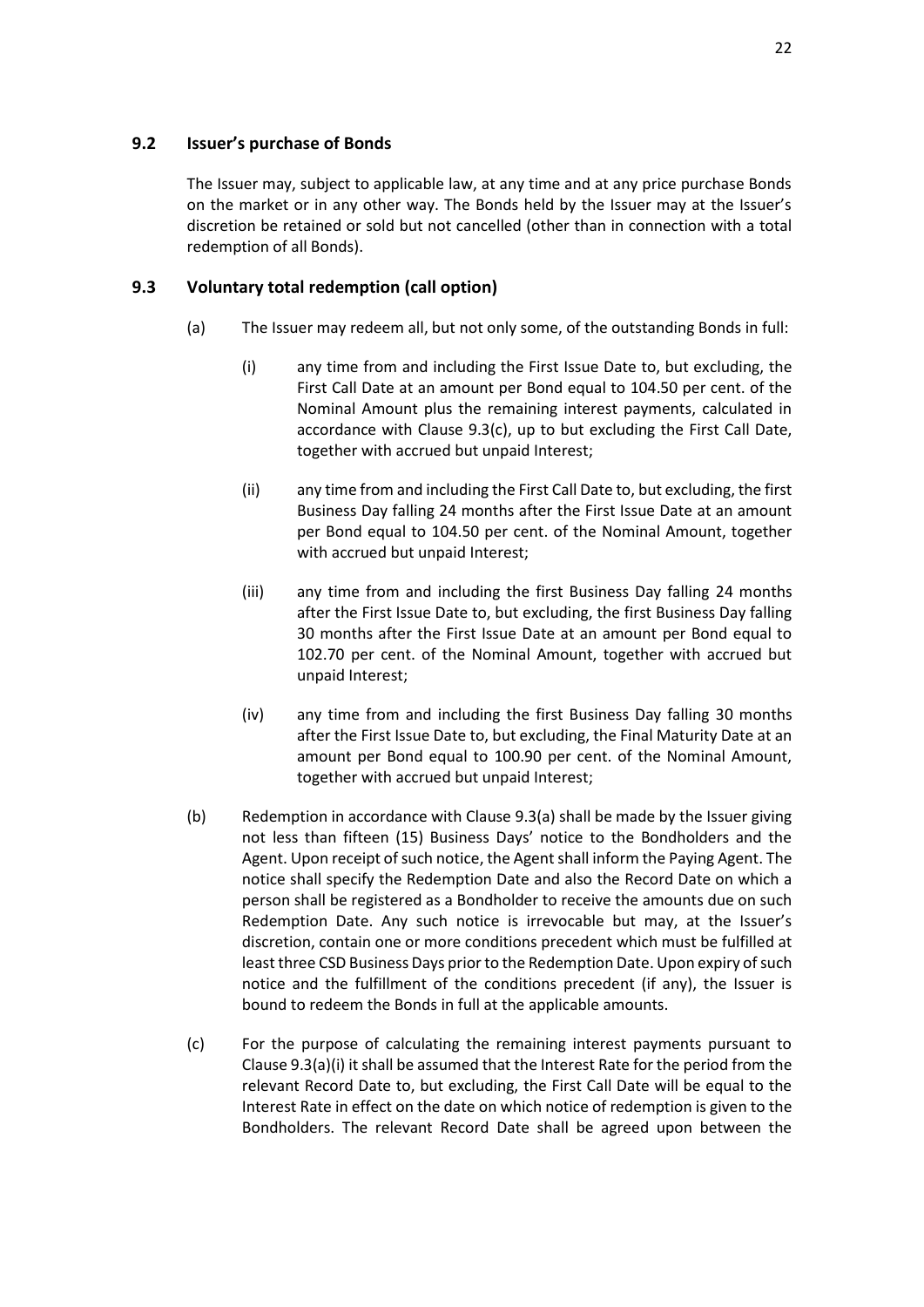Issuer, the CSD, the Paying Agent and the Agent in connection with such repayment.

### <span id="page-25-4"></span><span id="page-25-2"></span>**9.4 Mandatory partial redemption**

- (a) Subject to the terms of Clause [13.7](#page-32-0) (*[Disposal of Assets](#page-32-0)*), the Issuer shall, upon a disposal of any Material Group Company, use the net proceeds from such disposal for repayment of Bonds. The repayment must occur on an Interest Payment Date. The repayment per Bond shall be equal the repaid percentage of the Nominal Amount (rounded down to the nearest SEK 100) plus (i) a premium on the repaid amount as set forth in Claus[e 9.3](#page-24-0) (*Voluntary [total redemption \(call](#page-24-0)  [option\)](#page-24-0)*) for the relevant period and, shall for the period until the First Call Date be the price set out in paragraph (a)(ii) of Claus[e 9.3](#page-24-0) (*Voluntary [total redemption](#page-24-0)  [\(call option\)](#page-24-0)*) and (ii) accrued but unpaid interest on the repaid amount.
- <span id="page-25-3"></span>(b) Partial redemption in accordance with this Claus[e 9.4](#page-25-2) shall be made by the Issuer giving not less than fifteen (15) Business Days' notice to the Bondholders and the Agent. Upon receipt of such notice, the Agent shall inform the Paying Agent. Any such notice is irrevocable and, upon expiry of such notice, the Issuer is bound to redeem the Bonds in part on the immediately following Interest Payment Date at the applicable amounts. The applicable amount shall be an even amount in SEK and paid to the Person who is registered as a Bondholder on the Record Date prior to the relevant Redemption Date.

### <span id="page-25-1"></span><span id="page-25-0"></span>**9.5 Voluntary partial redemption**

- (a) The Issuer may on one occasion, in connection with an Equity Listing Event, repay up to 30 per cent. of the aggregate Nominal Amount. The repayment must occur on an Interest Payment Date within 180 days after such Equity Listing Event and be made with funds in an aggregate amount not exceeding the cash proceeds received by the Issuer as a result of such Equity Listing Event (net of fees, charges and commissions actually incurred in connection with such Equity Listing Event and net of taxes paid or payable as a result of such Equity Listing Event). The repayment per Bond shall equal the repaid percentage of the Nominal Amount (rounded down to the nearest SEK 100) plus up to, but excluding, the First Call Date a premium on the repaid amount equal to the Call Option Amount set out in Clause [9.3\(a\)\(ii\)](#page-24-4) and thereafter, as applicable considering when the repayment occurs, a premium on the repaid amount equal the Call Option Amount for the relevant period.
- (b) Partial redemption in accordance with this Claus[e 9.5](#page-25-1) shall be made by the Issuer giving not less than fifteen (15) Business Days' notice to the Bondholders and the Agent. Upon receipt of such notice, the Agent shall inform the Paying Agent. Any such notice is irrevocable and, upon expiry of such notice, the Issuer is bound to redeem the Bonds in part on the immediately following Interest Payment Date at the applicable amounts. The applicable amount shall be an even amount in SEK and paid to the Person who is registered as a Bondholder on the Record Date prior to the relevant Redemption Date.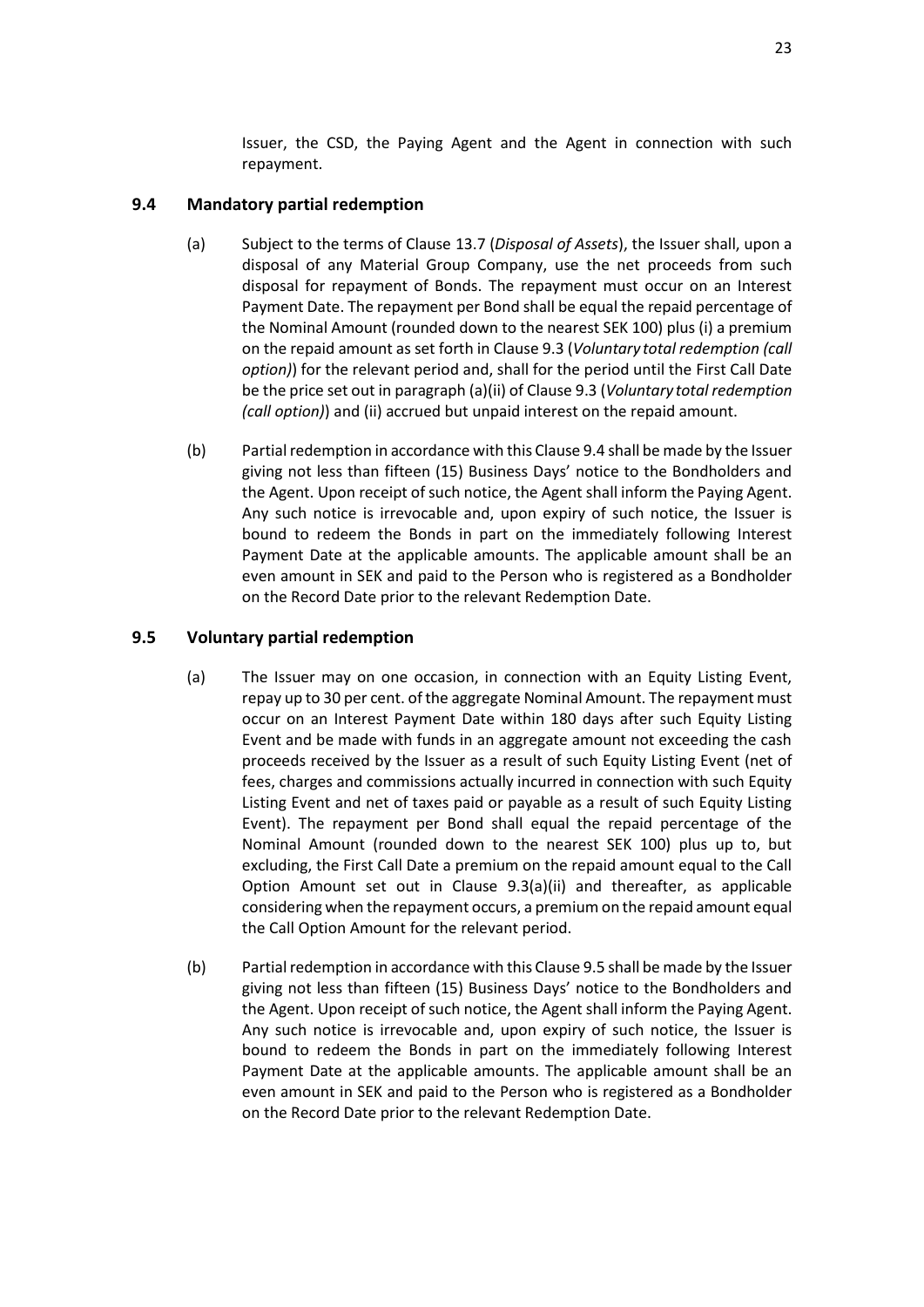## <span id="page-26-2"></span><span id="page-26-1"></span>**9.6 Mandatory repurchase due to a Change of Control Event (put option)**

- (a) Upon the occurrence of a Change of Control Event each Bondholder shall have the right to request that all, or some only, of its Bonds be repurchased at a price per Bond equal to 101 per cent. of the Nominal Amount together with accrued but unpaid Interest, during a period of sixty (60) calendar days following a notice from the Issuer of the Change of Control Event pursuant to Claus[e 11.1\(e\)](#page-28-0) (after which time period such rights lapse). However, such period may not start earlier than upon the occurrence of the Change of Control Event.
- (b) The notice from the Issuer pursuant to Clause [11.1\(e\)](#page-28-0) shall specify the repurchase date and include instructions about the actions that a Bondholder needs to take if it wants Bonds held by it to be repurchased. If a Bondholder has so requested, and acted in accordance with the instructions in the notice from the Issuer, the Issuer shall repurchase the relevant Bonds and the repurchase amount shall fall due on the repurchase date specified in the notice given by the Issuer pursuant to Clause [11.1\(e\).](#page-28-0) The repurchase date must fall no later than twenty (20) CSD Business Days after the end of the period referred to in Clause [9.6\(a\).](#page-26-1)
- (c) The Issuer shall comply with the requirements of any applicable securities laws or regulations in connection with the repurchase of Bonds. To the extent that the provisions of such laws and regulations conflict with the provisions in this Clause [9.6,](#page-26-2) the Issuer shall comply with the applicable securities laws and regulations and will not be deemed to have breached its obligations under this Clause [9.6](#page-26-2) by virtue of the conflict.
- (d) Any Bonds repurchased by the Issuer pursuant to this Clause [9.6](#page-26-2) may at the Issuer's discretion be retained or sold but not cancelled (other than in connection with a total redemption of all Bonds).

## <span id="page-26-0"></span>**10. Transaction Security and Guarantees**

- (a) As continuing Security for the due and punctual fulfilment of the Secured Obligations, the Issuer, the Guarantors and each Group Company party to any Security Document and/or the Guarantee and Adherence Agreement grants the Transaction Security and the Guarantees (as applicable) to the Secured Parties as represented by the Security Agent on the terms set out in the Security Documents and the Guarantee and Adherence Agreement (as applicable).
- (b) The Security Agent shall hold the Transaction Security and the Guarantees on behalf of the Secured Parties in accordance with the Security Documents and the Guarantee and Adherence Agreement (as applicable). The Issuer shall, and shall procure that the Guarantors and each Group Company party to any Security Document and/or the Guarantee and Adherence Agreement (as applicable) will, enter into the Security Documents and/or the Guarantee and Adherence Agreement and perfect the Transaction Security in accordance with the Security Documents.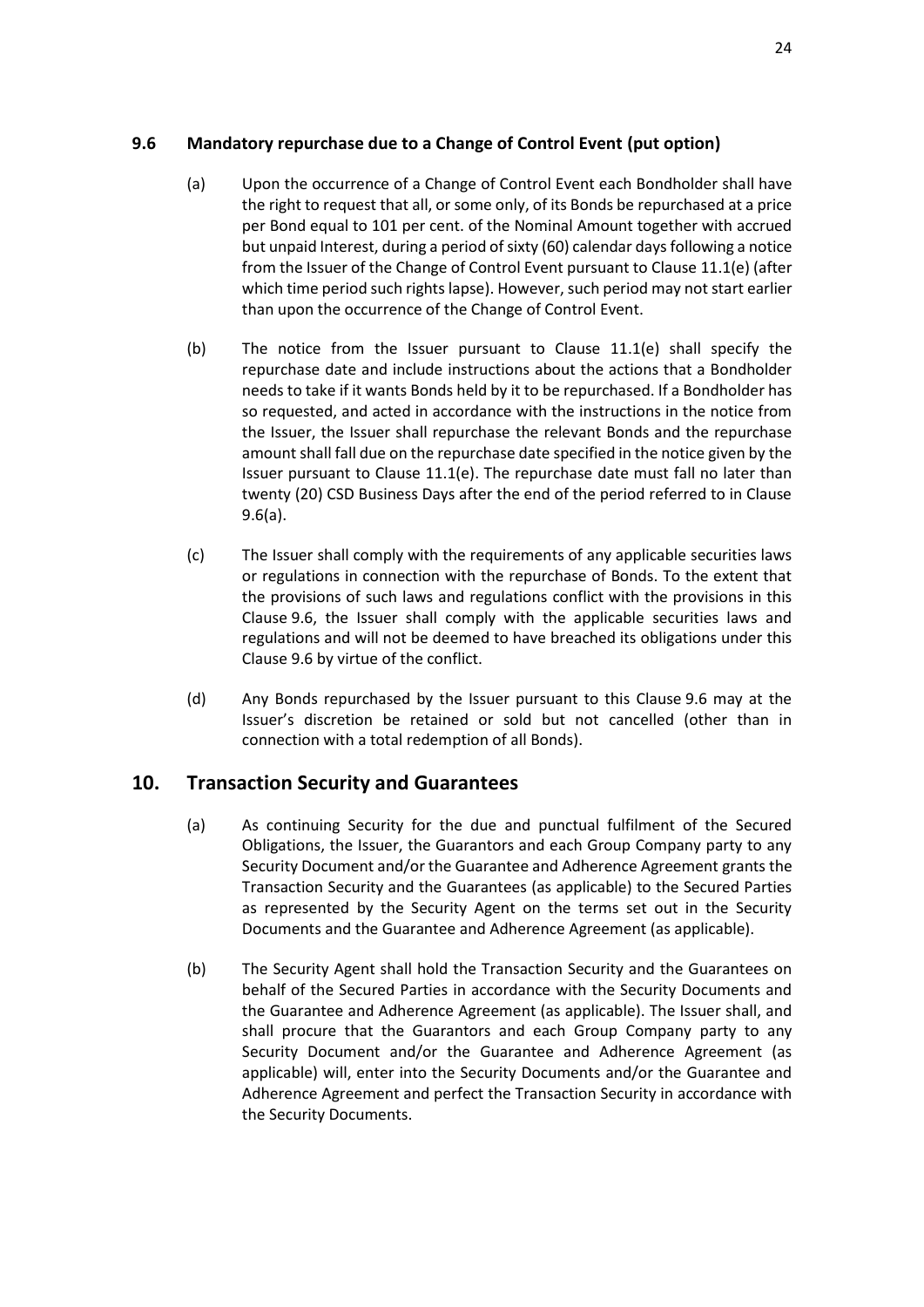- <span id="page-27-5"></span>(c) All security and guarantees provided for pursuant to the Transaction Security and the Guarantees shall be subject to, and limited as required by, financial assistance regulations and other corporate law limitations.
- (d) Unless and until the Security Agent has received instructions from the Bondholders in accordance with Clause [16](#page-39-0) (*[Decisions by Bondholders](#page-39-0)*), the Security Agent shall (without first having to obtain the Bondholders' consent) be entitled to enter into agreements with the Issuer or a third party or take any other actions, if it is, in the Security Agent's opinion, necessary for the purpose of maintaining, altering, releasing or enforcing the Transaction Security or the Guarantees, creating further Security or Guarantees for the benefit of the Secured Parties or for the purpose of settling the Bondholders' or the Issuer's rights to the Transaction Security or the Guarantees, in each case in accordance with the terms of the Finance Documents and provided that such agreements or actions are not detrimental to the interest of the Bondholders.

## <span id="page-27-0"></span>**11. Information to Bondholders**

### <span id="page-27-4"></span><span id="page-27-3"></span>**11.1 Information from the Issuer**

- <span id="page-27-2"></span><span id="page-27-1"></span>(a) The Issuer shall make the following information available in the English language by publication on the website of the Group:
	- (i) as soon as the same become available, but in any event within four (4) months after the end of each financial year, the annual audited consolidated financial statements of the Group, including a profit and loss account, a balance sheet, a cash flow statement and management commentary or report from the Issuer's board of directors;
	- (ii) as soon as the same become available, but in any event within two (2) months after the end of each quarter of its financial year, the quarterly unaudited consolidated reports or the year-end report (Sw. *bokslutskommuniké*) (as applicable), including a profit and loss account, a balance sheet, a cash flow statement and management commentary or report from the Issuer's board of directors; and
	- (iii) any other information required by the Swedish Securities Markets Act (Sw. *lag (2007:528) om värdepappersmarknaden*) and the rules and regulations of the Regulated Market or MTF on which the Bonds are admitted to trading**.**
- (b) The first Financial Report to be delivered pursuant to paragraph (a) above shall be delivered in relation to the period ending 31 December 2021.
- (c) When the Bonds have been listed on a Regulated Market:
	- (i) the information set out in Clause  $11.1(a)$  shall also be made available by way of press release;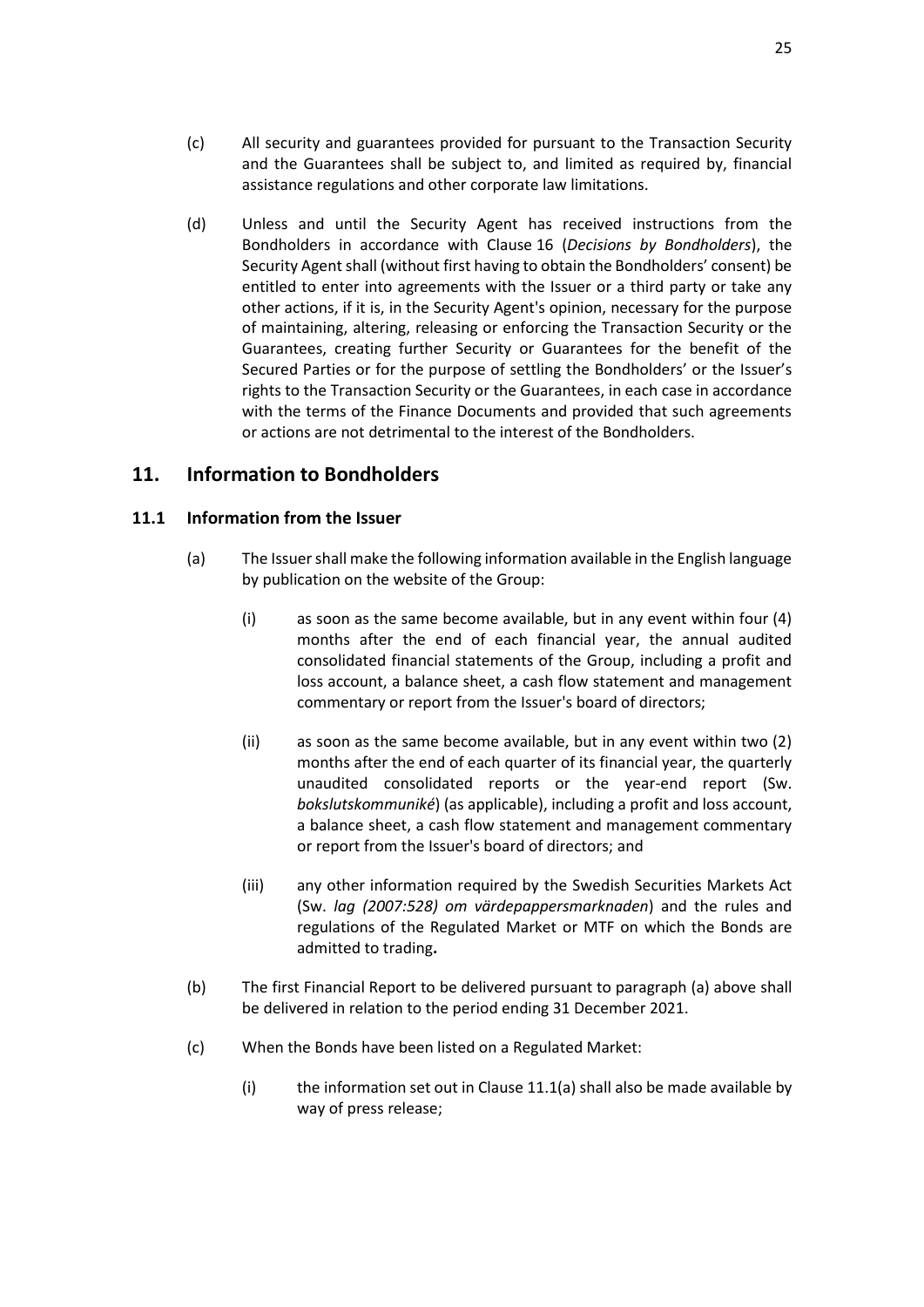- (ii) the reports referred to in Clauses  $11.1(a)(i)$  and Clause  $11.1(a)(ii)$  shall be prepared in accordance with IFRS and made available in accordance with the rules and regulations of the relevant Regulated Market (as amended from time to time) and the Swedish Securities Market Act (if applicable).
- (d) When the financial statements and other information are made available to the Bondholders pursuant to Clause [11.1\(a\),](#page-27-3) the Issuer shall send copies of such financial statements and other information to the Agent.
- <span id="page-28-0"></span>(e) The Issuer shall promptly notify the Agent and the Bondholders upon becoming aware of the occurrence of a Change of Control Event and shall provide the Agent with such further information as the Agent may request (acting reasonably) following receipt of such notice. A notice regarding a Change of Control Event may be given in advance of the occurrence of a Change of Control Event, conditioned upon the occurrence of such Change of Control Event, if a definitive agreement is in place providing for a Change of Control Event.
- (f) The Issuer shall promptly notify the Agent (with full particulars) upon becoming aware of the occurrence of any event or circumstance which constitutes an Event of Default, or any event or circumstance which would (with the expiry of a grace period, the giving of notice, the making of any determination or any combination of any of the foregoing) constitute an Event of Default, and shall provide the Agent with such further information as it may reasonably request in writing following receipt of such notice. Should the Agent not receive such information, the Agent is entitled to assume that no such event or circumstance exists or can be expected to occur, provided that the Agent does not have actual knowledge of such event or circumstance.
- <span id="page-28-1"></span>(g) The Issuer shall submit a duly executed Compliance Certificate to the Agent:
	- (i) in connection with the testing of the Incurrence Test; or
	- (ii) in connection with that the annual financial statements is made available.
- (h) The Agent may assume that any information provided by the Issuer in the Compliance Certificate delivered pursuant to paragrap[h \(g\)](#page-28-1) above is correct, and the Agent shall not be responsible or liable for the adequacy, accuracy or completeness of such information.
- (i) The Issuer is only obliged to inform the Agent according to this Clause [11.1](#page-27-4) if informing the Agent would not conflict with any applicable laws or, when the Bonds are listed, the Issuer's registration contract with the Regulated Market or MTF (as applicable). If such a conflict would exist pursuant to the listing contract with the Regulated Market or MTF (as applicable) or otherwise, the Issuer shall however be obliged to either seek approval from the Regulated Market or MTF (as applicable) or undertake other reasonable measures, including entering into a non-disclosure agreement with the Agent, in order to be able to timely inform the Agent according to this Claus[e 11.1.](#page-27-4)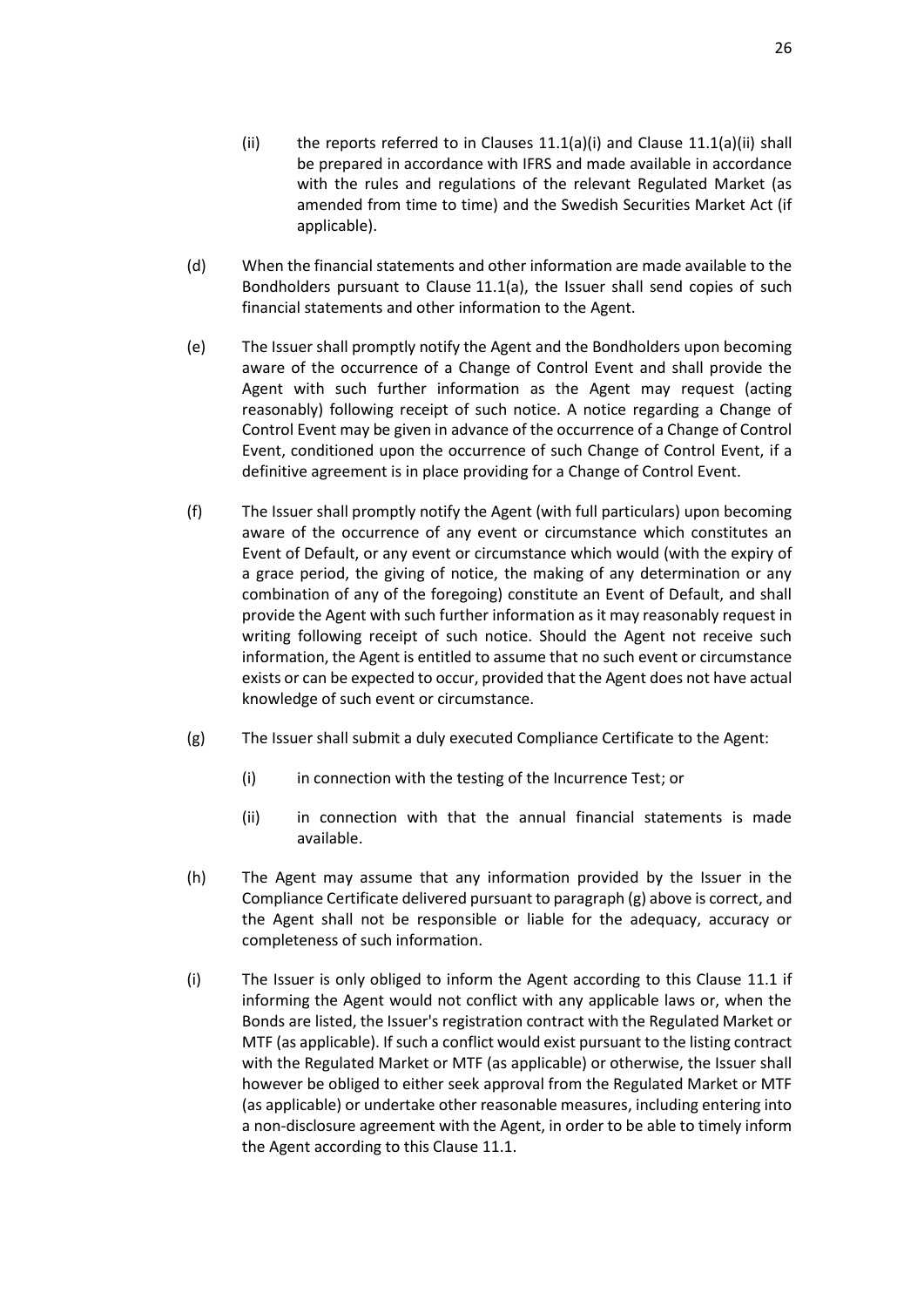### **11.2 Information from the Agent**

- (a) Subject to applicable laws, regulations and the restrictions of a non-disclosure agreement entered into by the Agent in accordance with Clause [11.2\(b\),](#page-29-2) the Agent is entitled to disclose to the Bondholders any event or circumstance directly or indirectly relating to the Issuer or the Bonds. Notwithstanding the foregoing, the Agent may if it considers it to be beneficial to the interests of the Bondholders delay disclosure or refrain from disclosing certain information other than in respect of an Event of Default that has occurred and is continuing.
- <span id="page-29-2"></span>(b) If a committee representing the Bondholders' interests under the Finance Documents has been appointed by the Bondholders in accordance with Clause [16](#page-39-0) (*[Decisions by Bondholders](#page-39-0)*), the members of such committee may agree with the Issuer not to disclose information received from the Issuer, provided that it, in the reasonable opinion of such members, is beneficial to the interests of the Bondholders. The Agent shall be a party to such agreement and receive the same information from the Issuer as the members of the committee.

## <span id="page-29-3"></span>**11.3 Publication of Finance Documents**

- (a) The latest version of these Terms and Conditions (including any documents amending these Terms and Conditions) shall be available on the websites of the Group and the Agent.
- (b) The latest version of the Finance Documents shall be available to the Bondholders at the office of the Agent during the Agent's normal business hours.

## <span id="page-29-0"></span>**12. Financial Undertakings**

### <span id="page-29-1"></span>**12.1 Incurrence Test**

The Incurrence Test is met if

- (a) the Leverage Ratio is below:
	- (i) 4.50:1 from the First Issue Date until (and including) the date falling 12 months after the First Issue Date;
	- (ii) 4.25:1 from (but excluding) the date falling 12 months after the First Issue Date until (and including) the date falling 24 months after the First Issue Date; and
	- (iii) 4.00:1 from (but excluding) the date falling 24 months after the First Issue Date until (and including) the Final Maturity Date; and
- (b) no Event of Default is continuing or would occur upon the incurrence of the relevant Financial Indebtedness or payment (as applicable).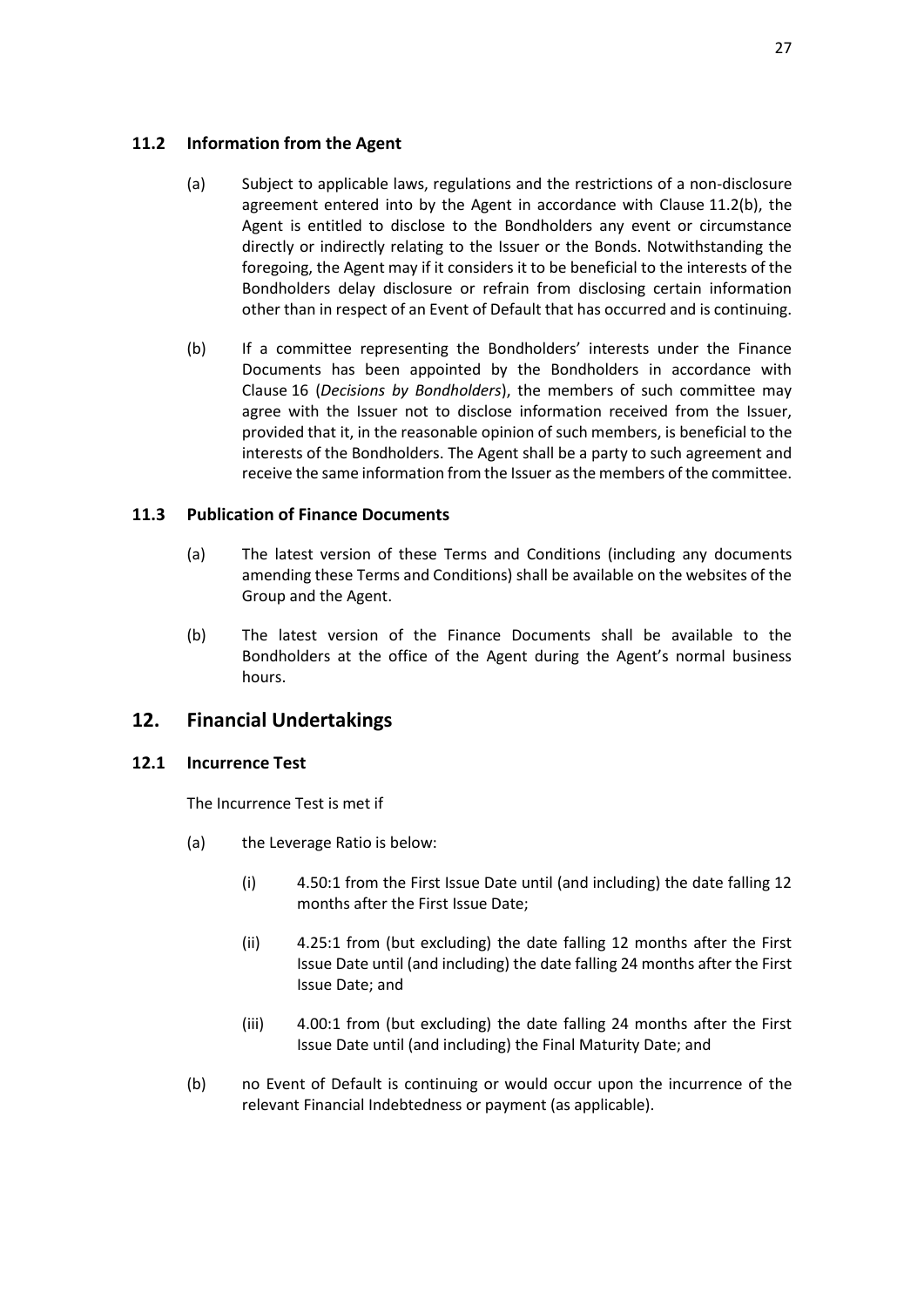### **12.2 Testing of the Incurrence Test**

The Leverage Ratio for purpose of the Incurrence Test shall be calculated as follows:

- (i) the calculation shall be made as per a testing date determined by the Issuer, falling no more than three months prior to incurrence of the new Financial Indebtedness or the making of a Restricted Payment (as applicable); and
- (ii) the amount of Net Interest Bearing Debt shall be measured on the relevant testing date so determined, but include any new Financial Indebtedness and exclude any Financial Indebtedness to the extent refinanced with the new Financial Indebtedness incurred (provided it is an interest bearing obligation) (however, any cash balance resulting from the incurrence of any new Financial Indebtedness shall not reduce the Net Interest Bearing Debt).

## **12.3 Calculation Adjustments**

The figures for EBITDA for the Reference Period ending on the last day of the period covered by the most recent Financial Report shall be used for the Incurrence Test, but adjusted so that:

- (a) entities acquired or disposed of by the Group during the Reference Period, or after the end of the Reference Period but before the relevant testing date, shall be included or excluded (as applicable), *pro forma*, for the entire Reference Period; and
- (b) any entity to be acquired with the proceeds from new Financial Indebtedness shall be include, *pro forma*, for the entire Reference Period.

## <span id="page-30-0"></span>**13. General Undertakings**

### **13.1 General**

The Issuer undertakes to (and shall, where applicable, procure that each other Group Company will and shall procure that each Obligor (pursuant to the Guarantee and Adherence Agreement) undertakes to) comply with the undertakings set out in this Clause 13 for as long as any Bonds remain outstanding.

### <span id="page-30-1"></span>**13.2 Restricted Payments**

- <span id="page-30-2"></span>(a) No Obligor shall, and shall procure that none of its Subsidiaries will:
	- (i) pay any dividend in respect of its shares;
	- (ii) repurchase or redeem any of its own shares;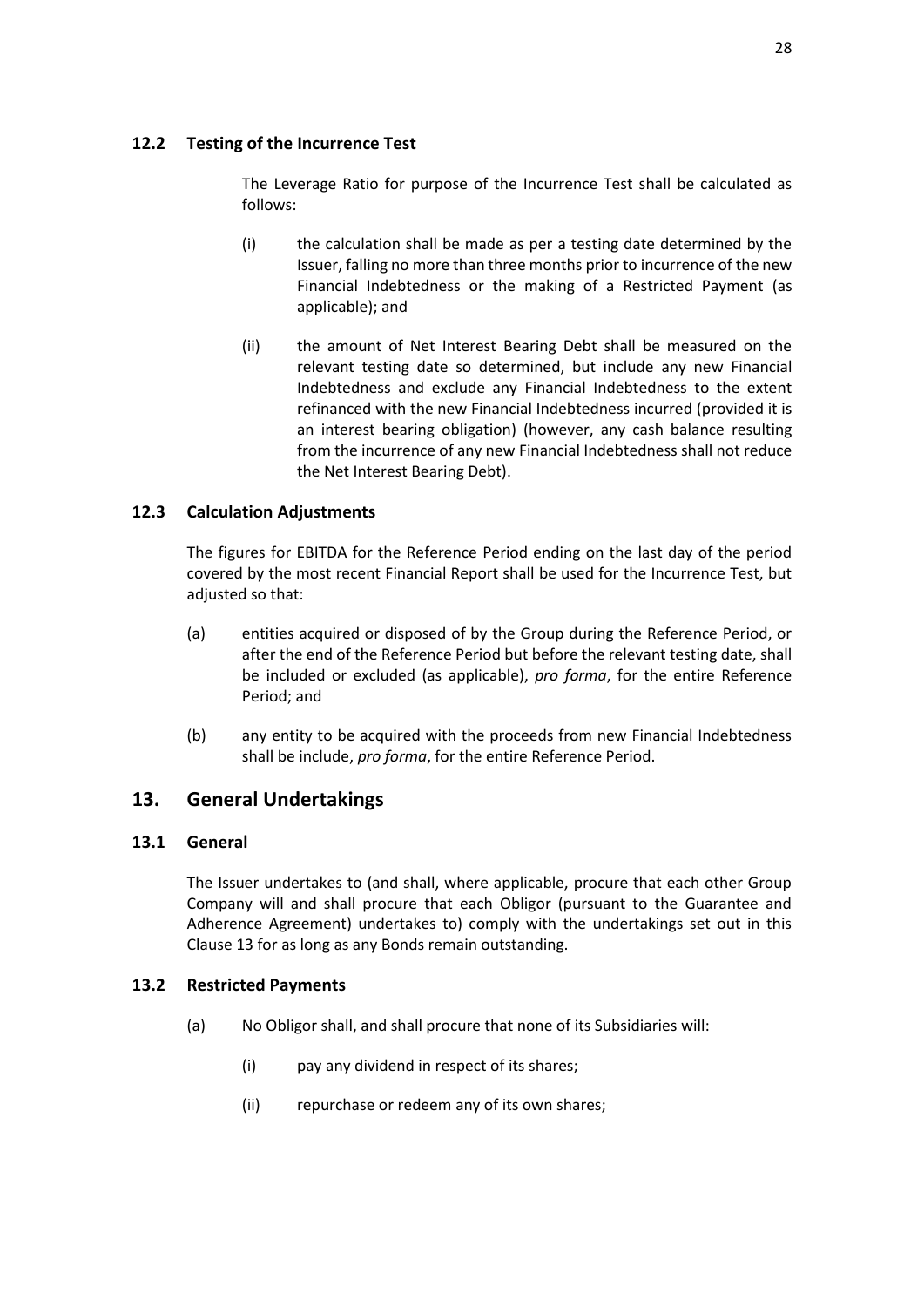- (iv) repay any Subordinated Debt or pay any interest thereon;
- (v) grant any loans (other than as set forth under Clause [13.6](#page-32-1) (*[Loans out](#page-32-1)*)); or
- <span id="page-31-0"></span>(vi) make any other similar distribution or transfers of value to any Person,

(paragraphs [\(i\)-](#page-30-2) [\(vi\)](#page-31-0) above are together and individually referred to as a "**Restricted Payment**").

- (b) Notwithstanding the above, a Restricted Payment may be made:
	- (i) if made to the Issuer or a direct or indirect Subsidiary of the Issuer but, if made by a Subsidiary which is not directly or indirectly wholly-owned by the Issuer, is made on a *pro rata* basis; and/or
	- (ii) for the purpose of repaying Subordinated Vendor Loans or the residual of any Existing Vendor Loans not repaid with the remaining funds from the Proceeds Account provided that (i) no Event of Default is outstanding or would occur as a result of such Restricted Payment, (ii) the Incurrence Test is met (calculated on a pro forma basis including the relevant Restricted Payment), and (iii) such repayment is not made prior to the date falling 12 months after the Closing Date.

### **13.3 Listing**

The Issuer shall use its best efforts to ensure that:

- (a) the Initial Bonds and any Subsequent Bonds are admitted to trading on First North Stockholm or another MTF within sixty (60) calendar days after the relevant issue date with an intention to complete such admission to trading within thirty (30) calendar days after the relevant issue date;
- (b) the Initial Bonds and any Subsequent Bonds are admitted to trading on the Channel Islands stock exchange ("**TISE**") as soon as practicably possible after the relevant issue date;
- (c) the Initial Bonds are admitted to trading on Nasdaq Stockholm or another Regulated Market within twelve months from the First Issue Date and that any Subsequent Bonds are admitted to trading on Nasdaq Stockholm or another Regulated Market within sixty (60) calendar days after the relevant issue date with an intention to complete such admission to trading within thirty (30) calendar days after the relevant issue date (unless such Subsequent Bonds are issued prior to the date falling twelve months after the First Issue Date in which case the relevant Subsequent Bonds shall be admitted to trading within twelve months from the First Issue Date); and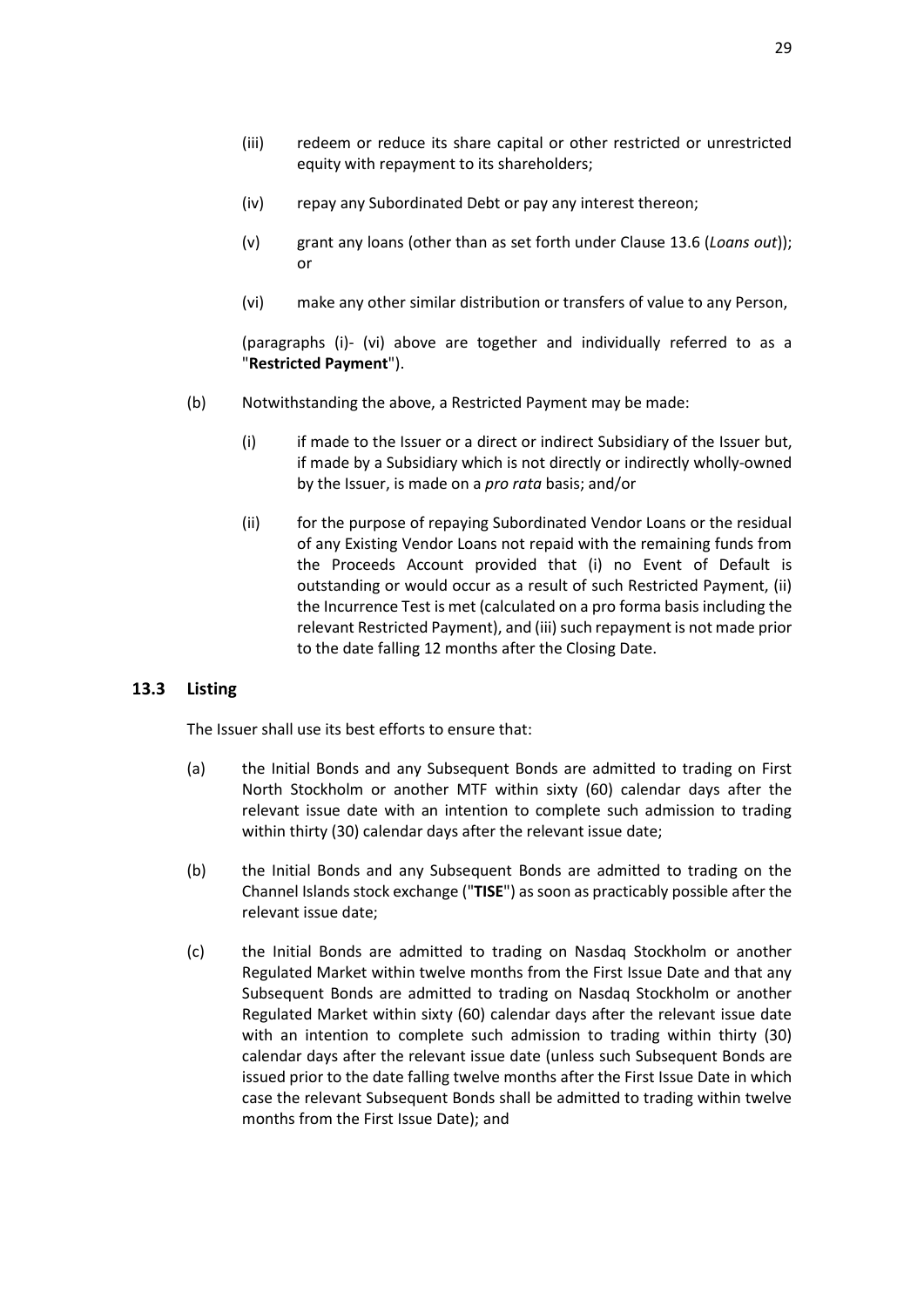(d) the Bonds, if admitted to trading on a Regulated Market, continue being admitted to trading thereon for as long as any Bond is outstanding (however, taking into account the rules and regulations of the relevant Regulated Market and the CSD (as amended from time to time) preventing trading in the Bonds in close connection to the redemption of the Bonds).

### **13.4 Nature of Business**

Each Obligor shall procure that no substantial change is made to the general nature of the business carried on by the Group as of the First Issue Date if such substantial change would have a Material Adverse Effect.

### **13.5 Financial Indebtedness**

No Obligor shall, and shall procure that none of its Subsidiaries will, incur, prolong, renew or extend any Financial Indebtedness, other than Permitted Debt.

#### <span id="page-32-1"></span>**13.6 Loans out**

The Issuer shall not, and shall procure that no other Group Company will, extend any loans in any form to any other party, save for (i) to other Group Companies, or (ii) in the ordinary course of business of the relevant Group Company.

### <span id="page-32-0"></span>**13.7 Disposal of Assets**

- (a) Subject to paragraph [\(b\)](#page-25-3) below, no Obligor shall, and shall procure that no Subsidiary, sell or otherwise dispose of shares in any Subsidiary or of all or substantially all of its or that Subsidiary's assets (including but not limited to material intellectual property rights and pledged Group Companies) or operations to any Person not being the Issuer or any of its wholly-owned Subsidiaries, unless the transaction (i) is carried out at fair market value and on arm's length terms and (ii) does not have a Material Adverse Effect.
- (b) Notwithstanding paragraph [\(a\)](#page-25-4) above, the Issuer and any other member of the Group may dispose of any Material Group Company provided that the net proceeds from such disposal without undue delay are applied in partial repayment of outstanding Bonds at the applicable Call Option Amount in accordance with Claus[e 9.4](#page-25-2) (*[Mandatory partial redemption](#page-25-2)*).

### **13.8 Negative Pledge**

No Obligor shall, and shall procure that none of its Subsidiaries will, provide, prolong or renew any Security over any of its/their assets (present or future), other than any Permitted Security.

#### **13.9 Dealings at arm's length terms**

Each Obligor shall, and shall procure that its Subsidiaries, conduct all dealings with the direct and indirect shareholders of the Group Companies (excluding other Group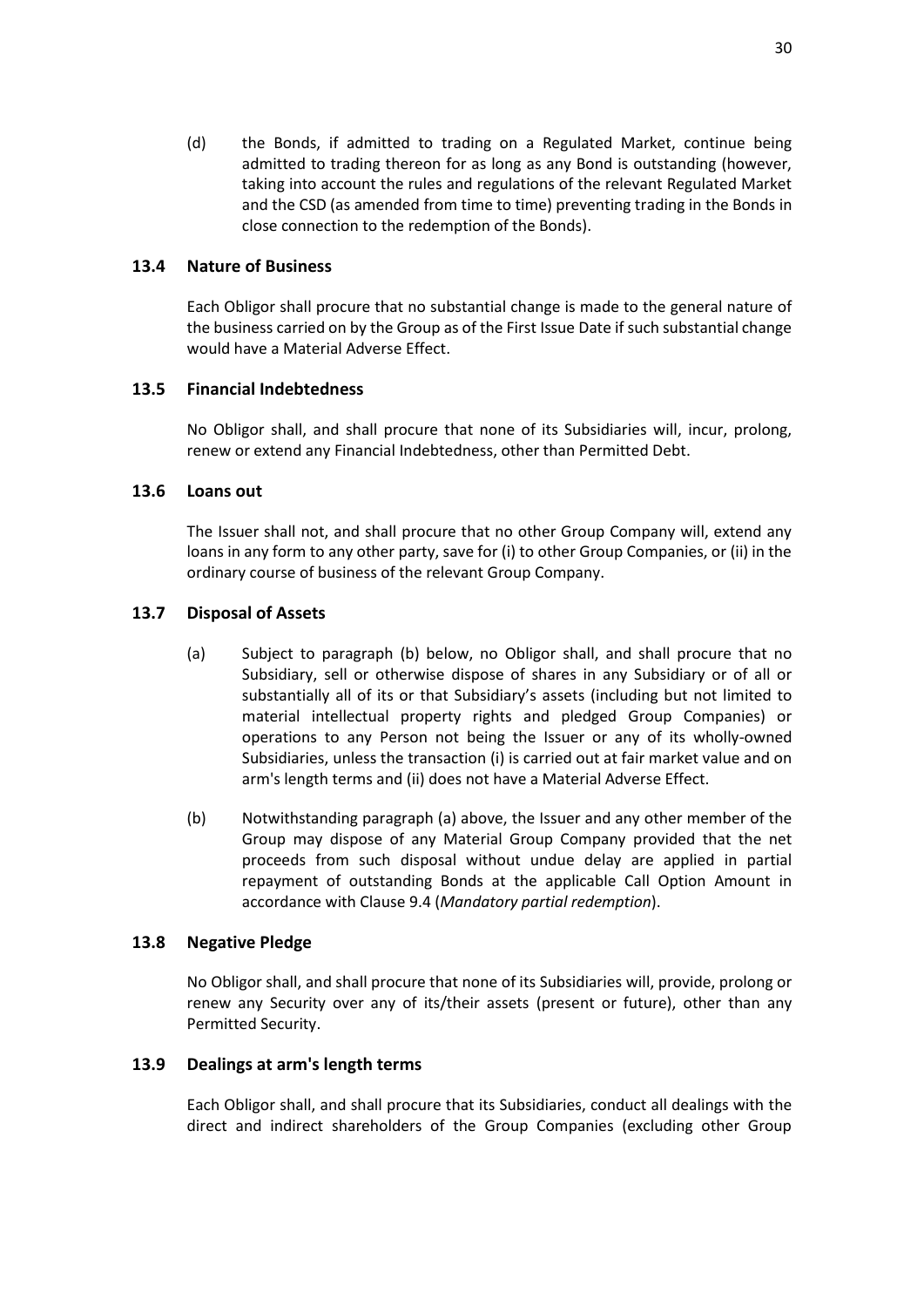Companies) and/or any Affiliates of such direct and indirect shareholders at arm's length terms.

### **13.10 Compliance with laws and authorisations**

Each Obligor shall, and shall make sure that its Subsidiaries will (i) comply with all laws and regulations applicable from time to time, and (ii) obtain, maintain, and comply with, the terms and conditions of any authorisation, approval, licence, registration or other permit required for the business carried out by a Group Company, in each case, if failure to do so has or is reasonably likely to have a Material Adverse Effect.

### <span id="page-33-0"></span>**13.11 Nomination of Material Group Companies and Guarantor Coverage Ratio**

At:

(a) the Closing Date and thereafter once every year (starting in 2022) (simultaneously with the publication by the Issuer of the audited annual financial statements of the Group);

the Issuer shall ensure that:

- (b) each Group Company which (on a consolidated basis in the case of a Group Company which itself has Subsidiaries) has EBITDA representing 10 per cent. or more of EBITDA of the Group (calculated on a consolidated basis); and
- (c) such Group Companies as are necessary to ensure that the Issuer and the Material Group Companies (calculated on an unconsolidated basis and excluding all intra-Group items and investments in Subsidiaries of any Group Company) in aggregate account for at least 85 per cent. of EBITDA of the Group (calculated on a consolidated basis),

in each case, determined by reference to the most recent audited annual financial statements (which, in relation to the Closing Date shall be in relation to the Target Group) from and including the calendar year ending 31 December 2021, are listed as Material Group Companies in the relevant Compliance Certificate delivered in connection thereto.

### **13.12 Additional Security over and by Material Group Companies**

Each Obligor shall procure that, subject to Clause [10\(c\),](#page-27-5) Security is granted over all shares in each Material Group Company and that each Material Group Company grants floating charges no later than sixty (60) days after its nomination in accordance with Clause [13.11](#page-33-0) (*Nomination [of Material Group Companies](#page-33-0) and Guarantor* Coverage Ratio) and in connection therewith provide to the Agent:

- (a) constitutional documents and corporate resolutions (approving the relevant Security Document and authorising a signatory/-ies to execute that Security Document) for the relevant security provider and each other party to that Security Document (other than the Agent);
- (b) copies of the relevant Security Documents duly executed;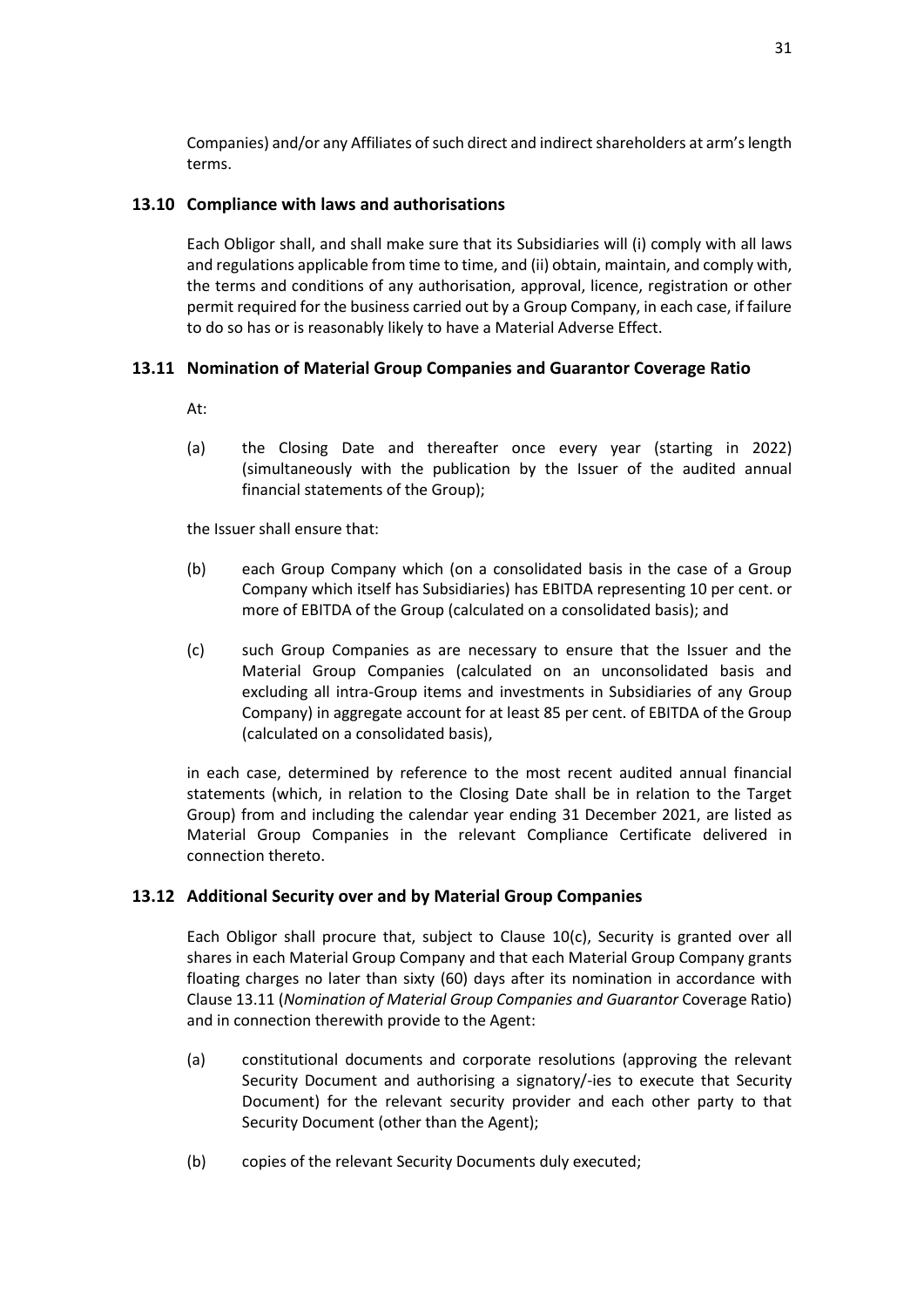- (c) evidence that the Transaction Security either has been or will be perfected in accordance with the terms of the relevant Security Documents;
- (d) any legal opinion on the capacity and due execution in respect of any entity being party to the relevant Security Document unless it is incorporated in Sweden, issued by a reputable law firm; and
- (e) any legal opinion on the validity and enforceability in respect of the relevant Security Document unless it is governed by Swedish law which, if requested by the Agent, shall also include customary opinions regarding the role of the Security Agent in such jurisdiction (such as no residency or registration requirement and no need to deposit funds), issued by a reputable law firm.

### <span id="page-34-0"></span>**13.13 Additional Guarantors**

Each Obligor shall procure that, subject to Clause [10\(c\),](#page-27-5) each Material Group Company accedes to the Guarantee and Adherence Agreement no later than sixty (60) days after its nomination in accordance with Clause [13.11](#page-33-0) (*Nomination [of Material Group](#page-33-0)  Companies and Guarantor* [Coverage Ratio\)](#page-33-0) above and in connection therewith provides to the Agent:

- (a) Security pursuant to the terms hereof;
- (b) duly executed accession letters to the Guarantee and Adherence Agreement;
- (c) constitutional documents and corporate resolutions (approving the relevant Finance Documents and authorising a signatory/-ies to execute the Finance Documents) for it and each other party to a Finance Document (other than the Agent);
- (d) any legal opinion on the capacity and due execution unless such Material Group Company is incorporated in Sweden, issued by a reputable law firm; and
- (e) any legal opinion on the validity and enforceability in respect of any Finance Documents unless it is governed by Swedish law which, if requested by the Agent, shall also include customary opinions regarding the role of the Security Agent in such jurisdiction (such as no residency or registration requirement and no need to deposit funds), issued by a reputable law firm.

#### **13.14 Additional Security Material Intercompany Loans**

Each Obligor shall, subject to Clause  $10(c)$ , within sixty (60) days upon the granting of a Material Intercompany Loan, grant a pledge over that Material Intercompany Loan as Security for all amounts outstanding under the Finance Documents and simultaneously therewith deliver to the Agent (unless previously provided):

(a) constitutional documents and corporate resolutions (approving the relevant Security Documents and authorising a signatory/-ies to execute the relevant Security Document) for the relevant security provider, and each other party to that Security Document (other than the Security Agent);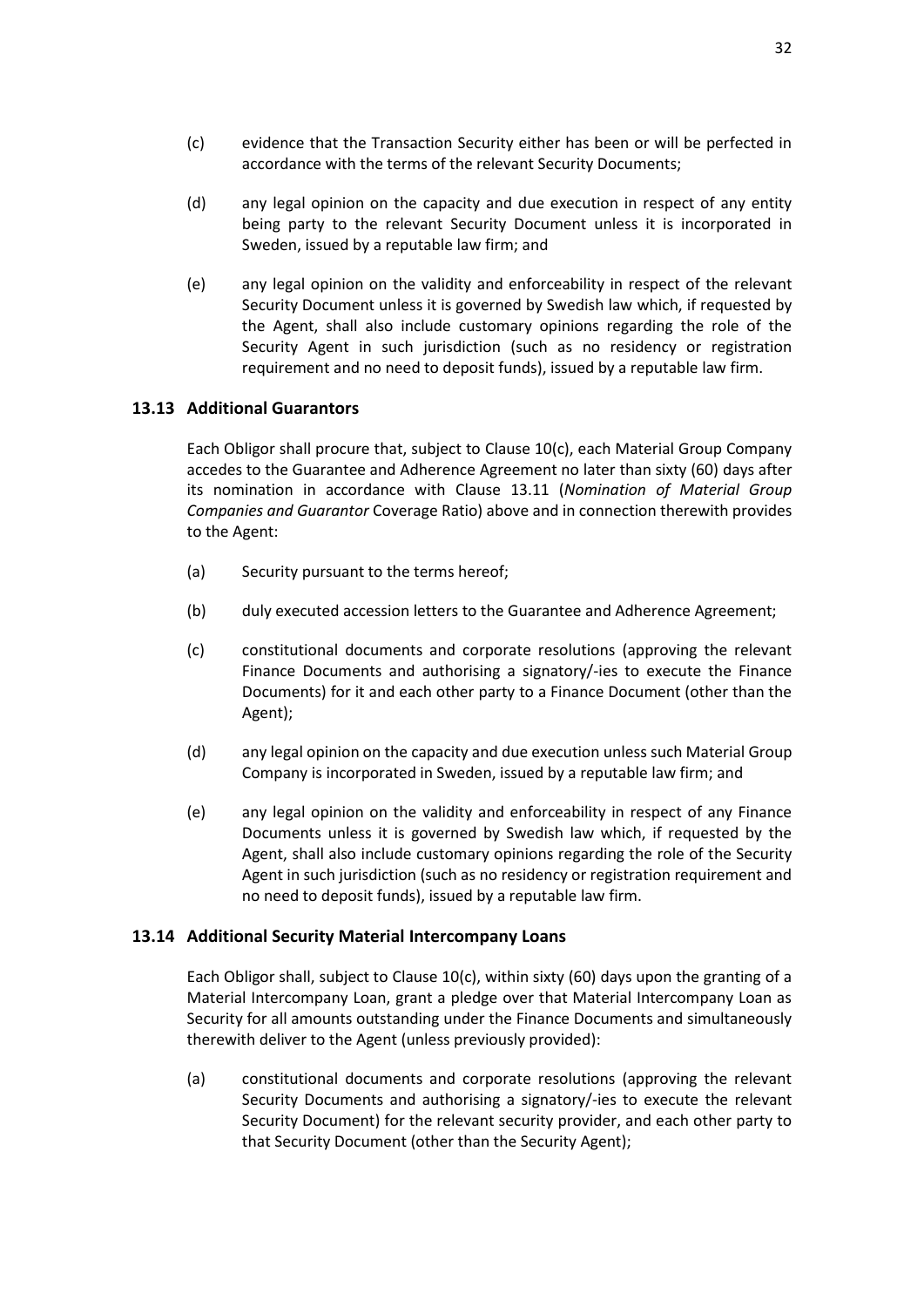- (b) any legal opinion on the capacity and due execution, in respect of any entity being party to the relevant Security Document unless it is incorporated in Sweden, issued by a reputable law firm; and
- (c) any legal opinion on the validity and enforceability in respect of the relevant Security Document unless it is governed by Swedish law which, if requested by the Agent, shall also include customary opinions regarding the role of the Security Agent in such jurisdiction (such as no residency or registration requirement and no need to deposit funds), issued by a reputable law firm.

## <span id="page-35-0"></span>**14. Events of Default and Acceleration of the Bonds**

Each of the events or circumstances set out in this Clause [14](#page-35-0) (other than Clause [14.10](#page-37-1) (*[Acceleration of the Bonds](#page-37-1)*)) is an Event of Default.

### <span id="page-35-1"></span>**14.1 Non-Payment**

The Issuer or a Guarantor fails to pay an amount on the date it is due in accordance with the Finance Documents unless:

- (a) its failure to pay is caused by administrative or technical error; and
- (b) payment is made within five (5) CSD Business Days of the due date.

### **14.2 Other Obligations**

A party (other than the Agent) fails to comply with the Finance Documents, in any other way than as set out in Clause [14.1](#page-35-1) (*[Non-Payment](#page-35-1)*), provided that no Event of Default will occur if the failure to comply is capable of being remedied and the Issuer or that party has remedied the failure within twenty (20) Business Days of the earlier (i) the Issuer or that party becoming aware of the failure to comply and (ii) the Agent requesting the Issuer in writing to remedy such failure.

#### <span id="page-35-2"></span>**14.3 Cross payment default and Cross-acceleration**

Any Financial Indebtedness of a Group Company is:

- (a) not paid when due as extended by any originally applicable grace period (if there is one); or
- (b) declared to be due and payable prior to its specified maturity as a result of an event of default (however described),

provided that no Event of Default will occur under this Clause [14.3](#page-35-2) if (i) the aggregate amount of Financial Indebtedness that has fallen due is less than SEK 5,000,000 (or the equivalent thereof in any other currency) or (ii) the relevant Financial Indebtedness is owed to a Group Company.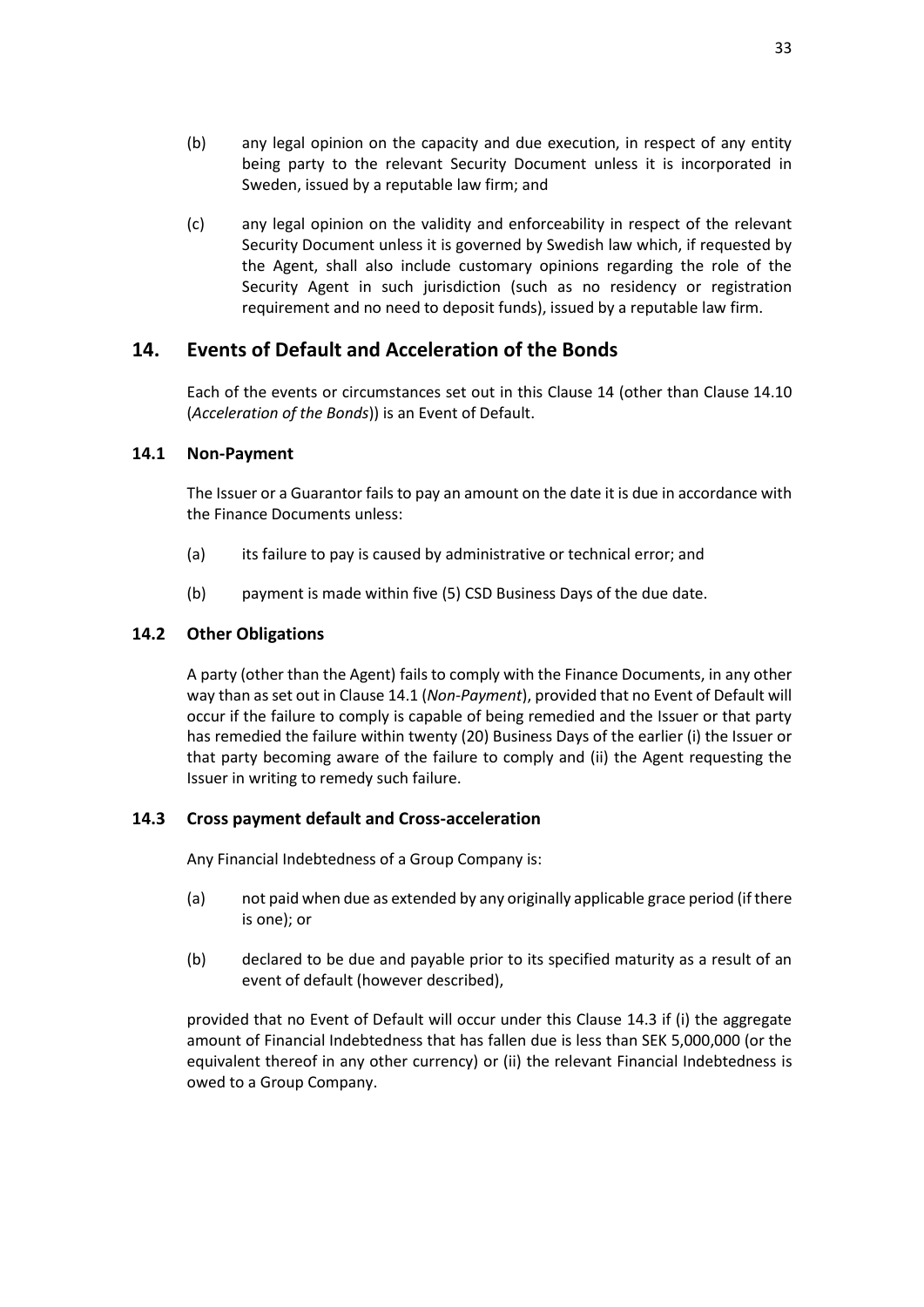### **14.4 Insolvency**

- (a) The Issuer, any Guarantor or any Material Group Company is unable or admits inability to pay its debts as they fall due or is declared to be unable to pay its debts under applicable law, suspends making payments on its debts generally or, by reason of actual or anticipated financial difficulties, commences negotiations with its creditors (except for Bondholders) with a view to rescheduling its Financial Indebtedness.
- (b) A moratorium is declared in respect of the Financial Indebtedness of the Issuer, any Guarantor or any Material Group Company.

### **14.5 Insolvency Proceedings**

Any corporate action, legal proceedings or other procedures are taken (other than (i) proceedings or petitions which are being disputed in good faith and are discharged, stayed or dismissed within 60 Business Days of commencement or, if earlier, the date on which it is advertised, (ii) proceedings or petitions concerning a claim which is less than SEK 5,000,000 (or the equivalent thereof in any other currency), and (iii), in relation to Subsidiaries of the Issuer not being an Obligor or subject to Transaction Security, solvent liquidations) in relation to:

- (a) the suspension of payments, winding-up, dissolution, administration or reorganisation (Sw. *företagsrekonstruktion*) (by way of voluntary agreement, scheme of arrangement or otherwise) of the Issuer, any Guarantor or any Material Group Company; and
- (b) the appointment of a liquidator, receiver, administrator, administrative receiver, compulsory manager or other similar officer in respect of the Issuer, any Guarantor or any Material Group Company or any of its assets or any analogous procedure or step is taken in any jurisdiction.

### **14.6 Creditors' Process**

Any expropriation, attachment, sequestration, distress or execution or any analogous process in any jurisdiction affects any asset or assets of the Issuer, any Guarantor or any Material Group Company having an aggregate value of an amount equal to or exceeding SEK 5,000,000 (or the equivalent thereof in any other currency) and is not discharged within 60 Business Days.

### **14.7 Mergers and demergers**

A decision is made that any Group Company shall be demerged or merged ifsuch merger or demerger is likely to have a Material Adverse Effect, provided that a merger subject to existing security between Subsidiaries only or between the Issuer and a Subsidiary, where the Issuer is the surviving entity, shall not be an Event of Default and a merger involving the Issuer, where the Issuer is not the surviving entity, shall always be considered an Event of Default and provided that the Issuer may not be demerged.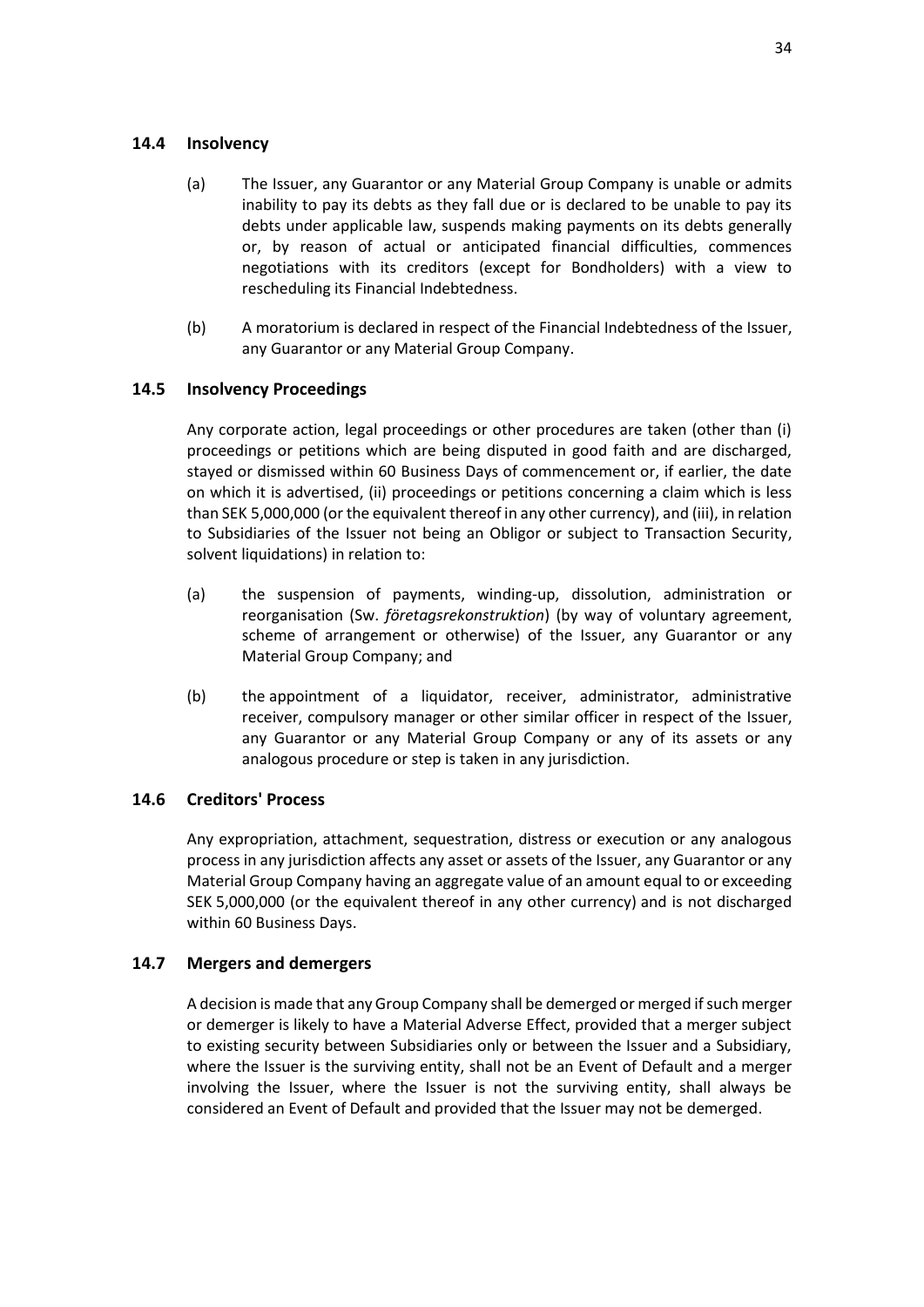#### **14.8 Impossibility or Illegality**

It is or becomes impossible or unlawful for any Obligor to fulfill or perform any of the provisions of the Finance Documents or if the obligations under the Finance Documents are not, or cease to be, legal, valid, binding and enforceable.

### <span id="page-37-0"></span>**14.9 Continuation of the Business**

The Issuer or any other Group Company ceases to carry on its business and such discontinuation is likely to have a Material Adverse Effect.

### <span id="page-37-3"></span><span id="page-37-1"></span>**14.10 Acceleration of the Bonds**

- (a) Upon the occurrence of an Event of Default which is continuing, the Agent is entitled to, and shall following an instruction given pursuant to Clause [14.10\(d\),](#page-37-2) on behalf of the Bondholders (i) by notice to the Issuer, declare all, but not some only, of the outstanding Bonds due and payable together with any other amounts payable under the Finance Documents, immediately or at such later date as the Agent determines, and (ii) exercise any or all of its rights, remedies, powers and discretions under the Finance Documents.
- (b) The Agent may not accelerate the Bonds in accordance with Clause [14.10\(a\)](#page-37-3) by reference to a specific Event of Default if it is no longer continuing or if it has been decided, on a Bondholders Meeting or by way of a Written Procedure, to waive such Event of Default (temporarily or permanently).
- <span id="page-37-4"></span>(c) The Agent shall notify the Bondholders of an Event of Default within five (5) Business Days of the date on which the Agent received actual knowledge of that an Event of Default has occurred and is continuing. The Agent shall, within twenty (20) Business Days of the date on which the Agent received actual knowledge of that an Event of Default has occurred and is continuing, decide if the Bonds shall be so accelerated. If the Agent decides not to accelerate the Bonds, the Agent shall promptly seek instructions from the Bondholders in accordance with Clause [16](#page-39-0) (*[Decisions by Bondholders](#page-39-0)*). The Agent shall always be entitled to take the time necessary to consider whether an occurred event constitutes an Event of Default.
- <span id="page-37-2"></span>(d) If the Bondholders (in accordance with these Terms and Conditions) instruct the Agent to accelerate the Bonds, the Agent shall promptly declare the Bonds due and payable and take such actions as may, in the opinion of the Agent, be necessary or desirable to enforce the rights of the Bondholders under the Finance Documents, unless the relevant Event of Default is no longer continuing.
- (e) If the right to accelerate the Bonds is based upon a decision of a court of law or a government authority, it is not necessary that the decision has become enforceable under law or that the period of appeal has expired in order for cause of acceleration to be deemed to exist.
- (f) In the event of an acceleration of the Bonds in accordance with this Clause [14.10,](#page-37-1) the Issuer shall up to, but excluding, the First Call Date redeem all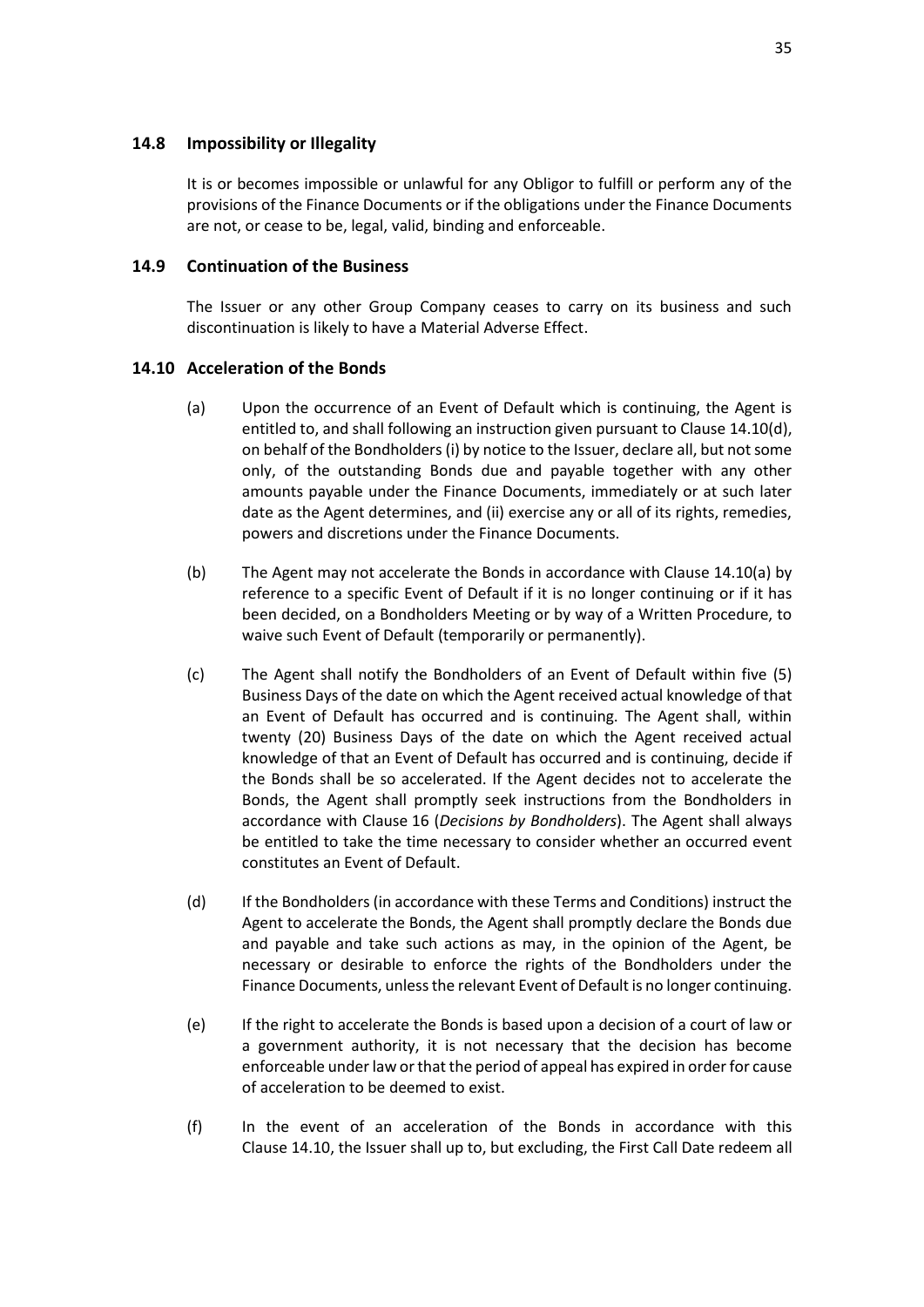Bonds at an amount per Bond equal to the Call Option Amount set out in Clause [9.3\(a\)\(ii\)](#page-24-4) and thereafter, as applicable considering when the acceleration occurs, redeem all Bonds at an amount per Bond equal to the Call Option Amount for the relevant period.

## <span id="page-38-0"></span>**15. Distribution of Proceeds**

- <span id="page-38-1"></span>(a) All payments by the Issuer relating to the Bonds and the Finance Documents following an acceleration of the Bonds in accordance with Clause [14](#page-35-0) (*[Events of](#page-35-0)  [Default and Acceleration of the Bonds](#page-35-0)*) and any proceeds received from an enforcement of the Transaction Security or the Guarantees (in the case of Guarantees to the extent proceeds from the Guarantees can be applied towards satisfaction of the below) shall be distributed in the following order of priority:
	- (i) *first*, in or towards payment *pro rata* of (i) all unpaid fees, costs, expenses and indemnities payable by the Issuer to the Agent in accordance with the Agency Agreement (other than any indemnity given for liability against the Bondholders), (ii) other costs, expenses and indemnities relating to the acceleration of the Bonds, the enforcement of the Transaction Security or the Guarantees or the protection of the Bondholders' rights as may have been incurred by the Agent, (iii) any costs incurred by the Agent for external experts that have not been reimbursed by the Issuer in accordance with Clause [20.2\(g\),](#page-46-0) and (iv) any costs and expenses incurred by the Agent in relation to a Bondholders' Meeting or a Written Procedure that have not been reimbursed by the Issuer in accordance with Clause [16\(m\);](#page-42-1)
	- (ii) *secondly*, in or towards payment *pro rata* of accrued but unpaid Interest under the Bonds (Interest due on an earlier Interest Payment Date to be paid before any Interest due on a later Interest Payment Date);
	- (iii) *thirdly*, in or towards payment *pro rata* of any unpaid principal under the Bonds; and
	- (iv) *fourthly*, in or towards payment *pro rata* of any other costs or outstanding amounts unpaid under the Finance Documents.

<span id="page-38-2"></span>Any excess funds after the application of proceeds in accordance with paragraphs [\(i\)](#page-38-1) to [\(iv\)](#page-38-2) above shall be paid to the Issuer or the Guarantors (as applicable).

- (b) If a Bondholder or another party has paid any fees, costs, expenses or indemnities referred to in Clause [15\(a\)\(i\),](#page-38-1) such Bondholder or other party shall be entitled to reimbursement by way of a corresponding distribution in accordance with Claus[e 15\(a\)\(i\).](#page-38-1)
- (c) Funds that the Agent or the Security Agent receives (directly or indirectly) in connection with the acceleration of the Bonds or the enforcement of the Transaction Security or the Guarantees constitute escrow funds (Sw. *redovisningsmedel*) and must be held on a separate account on behalf of the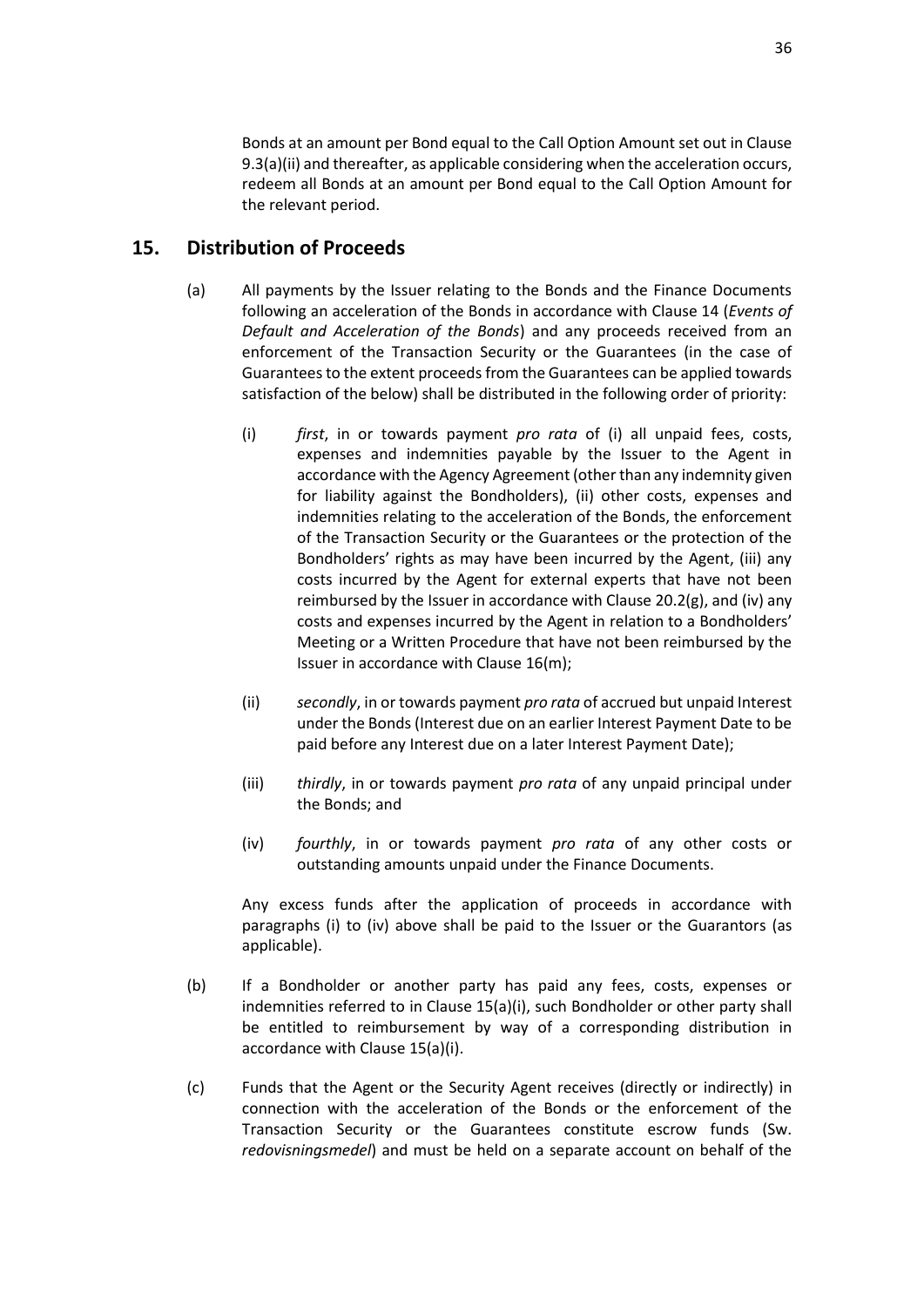Bondholders and the other interested parties. The Agent shall arrange for payments of such funds in accordance with this Clause [15](#page-38-0) as soon as reasonably practicable.

(d) If the Issuer or the Agent shall make any payment under this Clause [15,](#page-38-0) the Issuer or the Agent, as applicable, shall notify the Bondholders of any such payment at least fifteen (15) Business Days before the payment is made. Such notice shall specify the Record Date, the payment date and the amount to be paid. Notwithstanding the foregoing, for any Interest due but unpaid the Record Date specified in Clause [7\(b\)](#page-22-3) shall apply and for any partial redemption in accordance with Clause [9.4](#page-25-2) (*[Mandatory partial redemption](#page-25-2)*) and/or Clause [9.5](#page-25-1) (*[Voluntary partial redemption](#page-25-1)*) due but not made, the Record Date specified in Claus[e 9.4\(a\)](#page-25-4) and/or Clause [9.5\(a\)](#page-25-0) (as applicable) shall apply.

## <span id="page-39-0"></span>**16. Decisions by Bondholders**

- (a) A request by the Agent for a decision by the Bondholders on a matter relating to the Finance Documents shall (at the option of the Agent) be dealt with at a Bondholders' Meeting or by way of a Written Procedure.
- (b) Any request from the Issuer or a Bondholder (or Bondholders) representing at least ten (10) per cent. of the Adjusted Nominal Amount (such request may only be validly made by a Person who is a Bondholder on the Business Day immediately following the day on which the request is received by the Agent and shall, if made by several Bondholders, be made by them jointly) for a decision by the Bondholders on a matter relating to the Finance Documents shall be directed to the Agent and dealt with at a Bondholders' Meeting or by way a Written Procedure, as determined by the Agent. The Person requesting the decision may suggest the form for decision making, but if it is in the Agent's opinion more appropriate that a matter is dealt with at a Bondholders' Meeting than by way of a Written Procedure, it shall be dealt with at a Bondholders' Meeting.
- (c) The Agent may refrain from convening a Bondholders' Meeting or instigating a Written Procedure if (i) the suggested decision must be approved by any Person in addition to the Bondholders and such Person has informed the Agent that an approval will not be given, or (ii) the suggested decision is not in accordance with applicable laws.
- (d) Only a Bondholder, or the beneficial owner thereof having presented relevant evidence to the Agent pursuant to Clause [6](#page-22-0) (*[Bondholders' rights](#page-22-0)*):
	- (i) on the Record Date prior to the date of the Bondholders' Meeting, in respect of a Bondholders' Meeting, or
	- (ii) on the CSD Business Day specified in the communication pursuant to Clause [18\(c\),](#page-43-2) in respect of a Written Procedure,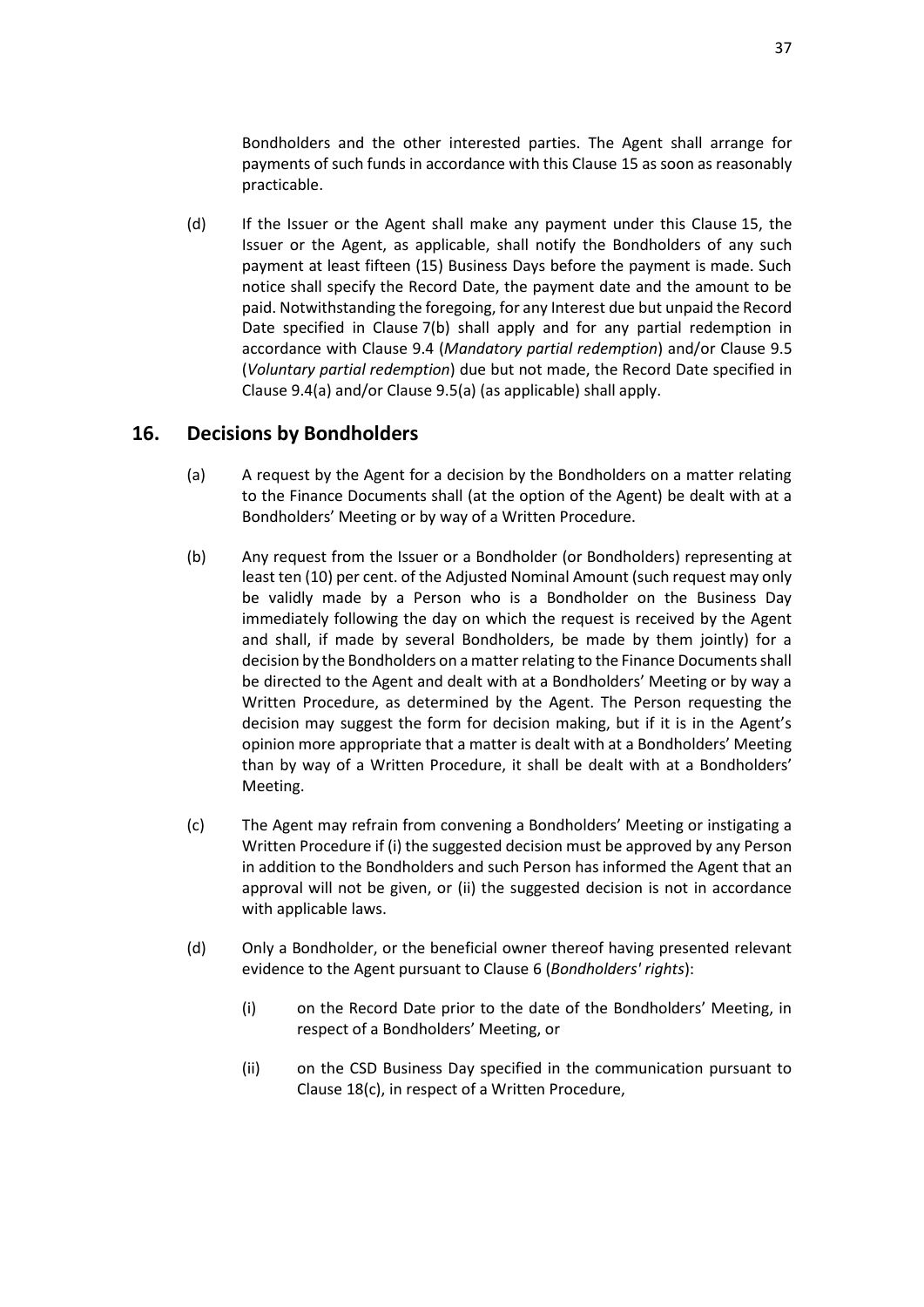may exercise voting rights as a Bondholder at such Bondholders' Meeting or in such Written Procedure, provided that the relevant Bonds are included in the definition of Adjusted Nominal Amount.

- <span id="page-40-1"></span><span id="page-40-0"></span>(e) The following matters shall require the consent of Bondholders representing at least sixty-six and two thirds (66 2/3) per cent. of the Adjusted Nominal Amount for which Bondholders are voting at a Bondholders' Meeting or for which Bondholders reply in a Written Procedure in accordance with the instructions given pursuant to Clause [18\(c\):](#page-43-2)
	- (i) the issue of any Subsequent Bonds, if the total nominal amount of the Bonds exceeds, or if such issue would cause the total nominal amount of the Bonds to at any time exceed, SEK 500,000,000 (for the avoidance of doubt, for which consent shall be required at each occasion such Subsequent Bonds are issued);
	- (ii) a change to the terms of any of Clause [2\(a\),](#page-18-3) and Clauses [2\(f\)](#page-19-2) t[o 2\(h\);](#page-19-3)
	- (iii) a reduction of the premium payable upon the redemption or repurchase of any Bond pursuant to Clause [9](#page-23-1) (*[Redemption and Repurchase of the](#page-23-1)  [Bonds](#page-23-1)*);
	- (iv) a change to the Interest Rate or the Nominal Amount (other than as a result of an application of Clause [9.4](#page-25-2) (*[Mandatory partial redemption](#page-25-2)*) and/or Clause [9.5](#page-25-1) (*[Voluntary partial redemption](#page-25-1)*));
	- (v) waive a breach of or amend an undertaking set out in Clause [13](#page-30-0) (*[General](#page-30-0)  [Undertakings](#page-30-0)*);
	- (vi) a change to the terms for the distribution of proceeds set out in Clause [15](#page-38-0) (*[Distribution of Proceeds](#page-38-0)*);
	- (vii) a change to the terms dealing with the requirements for Bondholders' consent set out in this Clause [16;](#page-39-0)
	- (viii) a change of issuer, an extension of the tenor of the Bonds or any delay of the due date for payment of any principal or interest on the Bonds;
	- (ix) a release of the Transaction Security or the Guarantees, except in accordance with the terms of the Security Documents and/or the Guarantee and Adherence Agreement (as applicable);
	- (x) a mandatory exchange of the Bonds for other securities; and
	- (xi) early redemption of the Bonds, other than upon an acceleration of the Bonds pursuant to Clause [14](#page-35-0) (*[Events of Default and Acceleration of the](#page-35-0)  [Bonds](#page-35-0)*) or as otherwise permitted or required by these Terms and Conditions.
- <span id="page-40-2"></span>(f) Any matter not covered by Clause [16\(e\)](#page-40-1) shall require the consent of Bondholders representing more than 50 per cent. of the Adjusted Nominal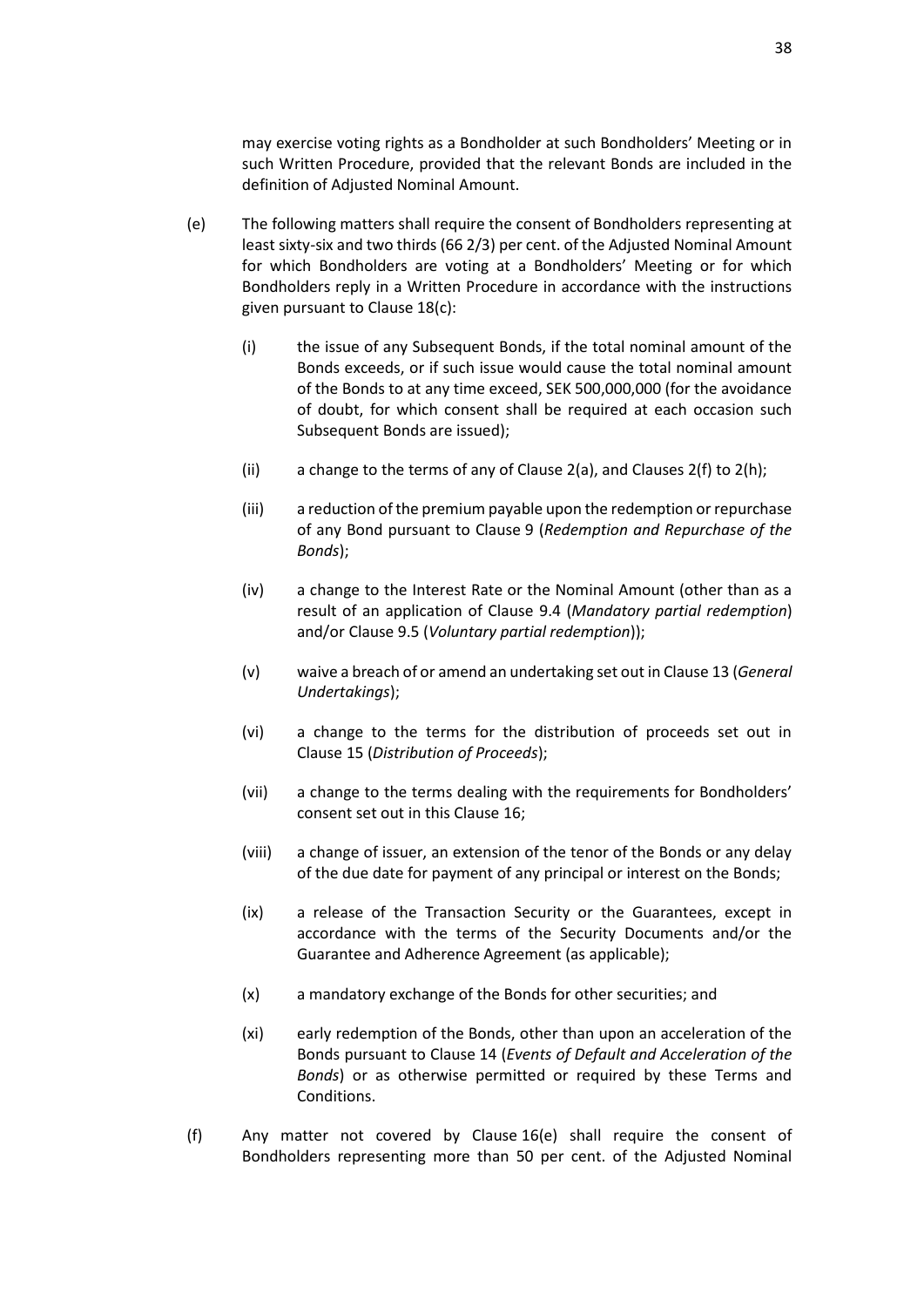Amount for which Bondholders are voting at a Bondholders' Meeting or for which Bondholders reply in a Written Procedure in accordance with the instructions given pursuant to Clause [18\(c\).](#page-43-2) This includes, but is not limited to, any amendment to, or waiver of, the terms of any Finance Document that does not require a higher majority (other than an amendment permitted pursuant to Clause [19\(a\)\(i\)](#page-43-3) or [19\(a\)\(ii\)\)](#page-43-4), an acceleration of the Bonds, the enforcement of any Transaction Security or any Guarantees.

- <span id="page-41-0"></span>(g) Quorum at a Bondholders' Meeting or in respect of a Written Procedure only exists if a Bondholder (or Bondholders) representing at least twenty (20) per cent. of the Adjusted Nominal Amount:
	- (i) if at a Bondholders' Meeting, attend the meeting in person or by telephone conference (or appear through duly authorised representatives); or
	- (ii) if in respect of a Written Procedure, reply to the request.
- (h) If a quorum does not exist at a Bondholders' Meeting or in respect of a Written Procedure, the Agent or the Issuer shall convene a second Bondholders' Meeting (in accordance with Clause [17\(a\)\)](#page-42-2) or initiate a second Written Procedure (in accordance with Clause [18\(a\)\)](#page-43-5), as the case may be, provided that the relevant proposal has not been withdrawn by the Person(s) who initiated the procedure for Bondholders' consent. The quorum requirement in Clause [16\(g\)](#page-41-0) shall not apply to such second Bondholders' Meeting or Written Procedure.
- (i) Any decision which extends or increases the obligations of the Issuer or the Agent, or limits, reduces or extinguishes the rights or benefits of the Issuer or the Agent, under the Finance Documents shall be subject to the Issuer's or the Agent's consent, as appropriate.
- (j) A Bondholder holding more than one Bond need not use all its votes or cast all the votes to which it is entitled in the same way and may in its discretion use or cast some of its votes only.
- (k) The Issuer may not, directly or indirectly, pay or cause to be paid any consideration to or for the benefit of any Bondholder for or as inducement to any consent under these Terms and Conditions, unless such consideration is offered to all Bondholders that consent at the relevant Bondholders' Meeting or in a Written Procedure within the time period stipulated for the consideration to be payable or the time period for replies in the Written Procedure, as the case may be.
- (l) A matter decided at a duly convened and held Bondholders' Meeting or by way of Written Procedure is binding on all Bondholders, irrespective of them being present or represented at the Bondholders' Meeting or responding in the Written Procedure. The Bondholders that have not adopted or voted for a decision shall not be liable for any damages that this may cause other Bondholders.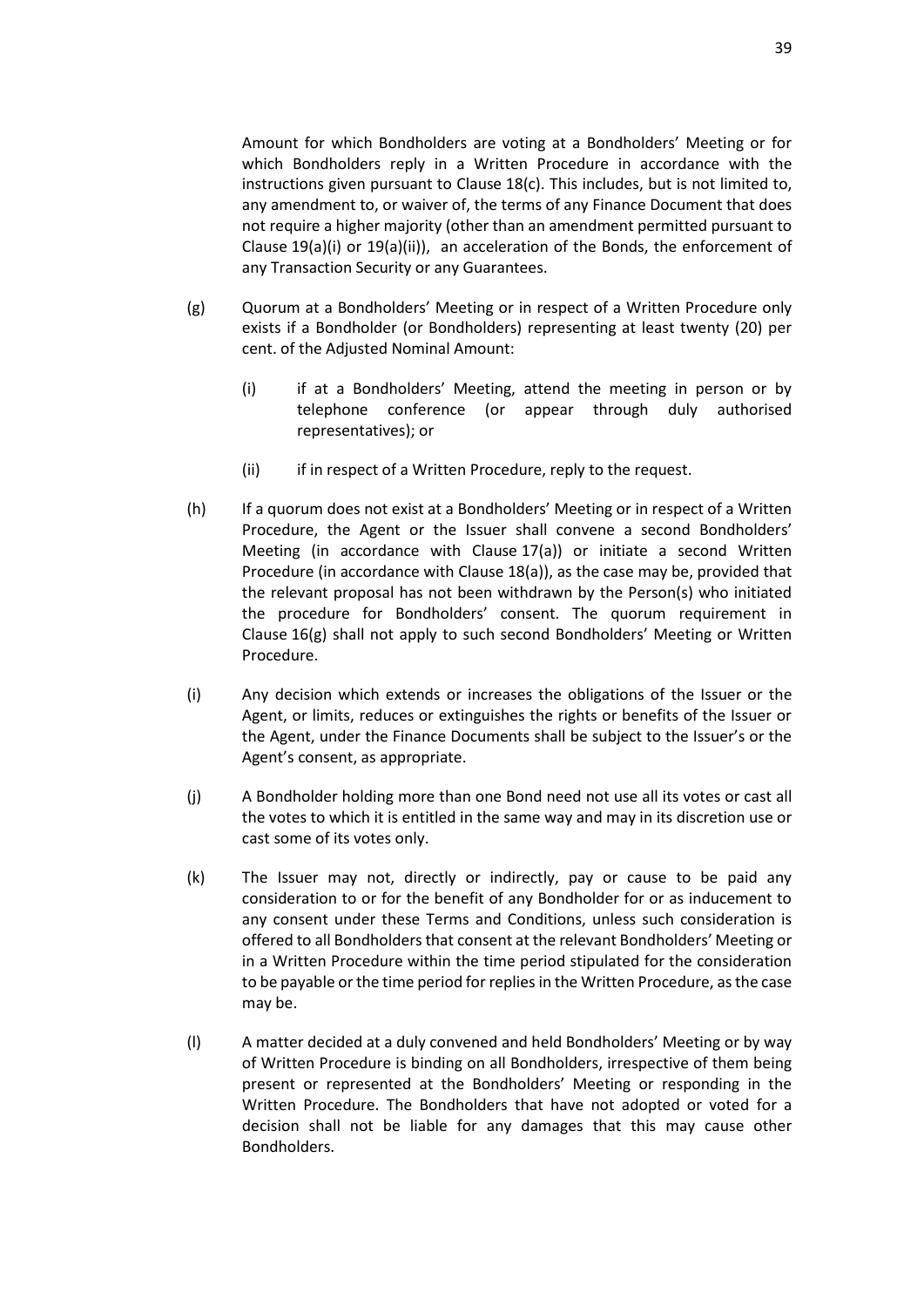- <span id="page-42-1"></span>(m) All costs and expenses incurred by the Issuer or the Agent for the purpose of convening a Bondholders' Meeting or for the purpose of carrying out a Written Procedure, including reasonable fees to the Agent, shall be paid by the Issuer.
- (n) If a decision shall be taken by the Bondholders on a matter relating to the Finance Documents, the Issuer shall promptly at the request of the Agent provide the Agent with a certificate specifying the number of Bonds owned by Group Companies or (to the knowledge of the Issuer) Affiliates, irrespective of whether such Person is directly registered as owner of such Bonds. The Agent shall not be responsible for the accuracy of such certificate or otherwise be responsible to determine whether a Bond is owned by a Group Company or an Affiliate.
- <span id="page-42-3"></span>(o) Information about decisions taken at a Bondholders' Meeting or by way of a Written Procedure shall promptly be sent by notice to the Bondholders and published on the websites of the Group and the Agent, provided that a failure to do so shall not invalidate any decision made or voting result achieved. The minutes from the relevant Bondholders' Meeting or Written Procedure shall at the request of a Bondholder be sent to it by the Issuer or the Agent, as applicable.

## <span id="page-42-2"></span><span id="page-42-0"></span>**17. Bondholders' Meeting**

- (a) The Agent shall convene a Bondholders' Meeting by sending a notice thereof to each Bondholder through the CSD no later than five (5) CSD Business Days after receipt of a request from the Issuer or the Bondholder(s) (or such later date as may be necessary for technical or administrative reasons).
- (b) Should the Issuer want to replace the Agent, it may convene a Bondholders' Meeting in accordance with Clause [17\(a\)](#page-42-2) with a copy to the Agent. After a request from the Bondholders pursuant to Clause [20.4\(c\),](#page-48-0) the Issuer shall no later than five (5) CSD Business Days after receipt of such request (or such later date as may be necessary for technical or administrative reasons) convene a Bondholders' Meeting in accordance with Clause [17\(a\).](#page-42-2)
- (c) The notice pursuant to Clause [17\(a\)](#page-42-2) shall include (i) time for the meeting, (ii) place for the meeting, (iii) agenda for the meeting (including each request for a decision by the Bondholders) and (iv) a form of power of attorney. Only matters that have been included in the notice may be resolved upon at the Bondholders' Meeting. Should prior notification by the Bondholders be required in order to attend the Bondholders' Meeting, such requirement shall be included in the notice.
- (d) The Bondholders' Meeting shall be held no earlier than fifteen (15) Business Days and no later than thirty (30) Business Days from the notice.
- (e) Without amending or varying these Terms and Conditions, the Agent may prescribe such further regulations regarding the convening and holding of a Bondholders' Meeting as the Agent may deem appropriate. Such regulations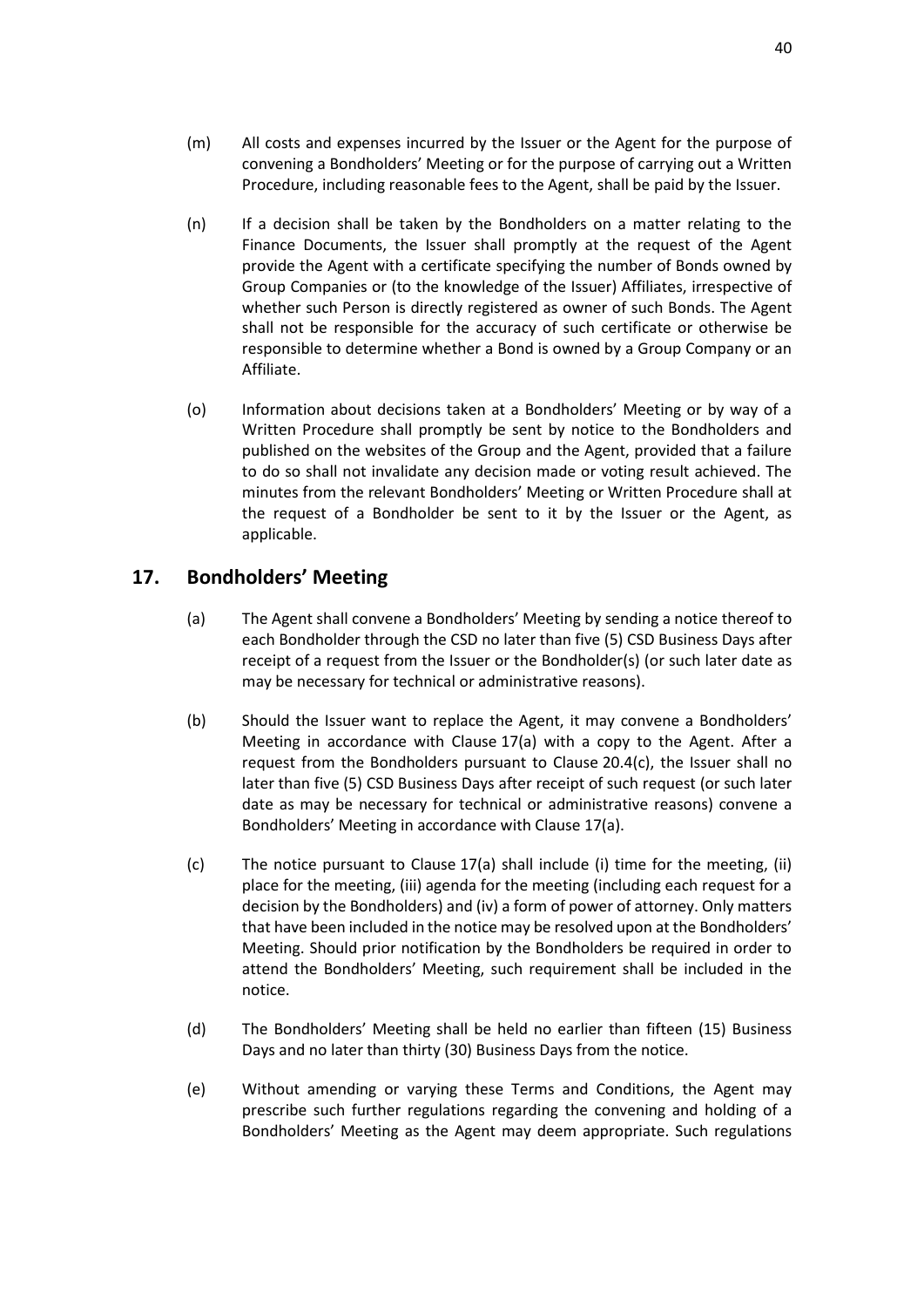may include a possibility for Bondholders to vote without attending the meeting in person.

## <span id="page-43-5"></span><span id="page-43-0"></span>**18. Written Procedure**

- (a) The Agent shall instigate a Written Procedure (which may be conducted electronically) no later than five (5) CSD Business Days after receipt of a request from the Issuer or the Bondholder(s) (or such later date as may be necessary for technical or administrative reasons) by sending a communication to the Bondholders through the CSD.
- (b) Should the Issuer want to replace the Agent, it may send a communication in accordance with Clause [18\(a\)](#page-43-5) to each Bondholder with a copy to the Agent.
- <span id="page-43-2"></span>(c) A communication pursuant to Clause [18\(a\)](#page-43-5) shall include (i) each request for a decision by the Bondholders, (ii) a description of the reasons for each request, (iii) a specification of the CSD Business Day on which a Person must be registered as a Bondholder in order to be entitled to exercise voting rights, (iv) instructions and directions on where to receive a form for replying to the request (such form to include an option to vote yes or no for each request) as well as a form of power of attorney, and (v) the stipulated time period within which the Bondholder must reply to the request (such time period to last at least fifteen (15) Business Days from the communication pursuant to Clause [18\(a\)\)](#page-43-5). If the voting shall be made electronically, instructions for such voting shall be included in the communication.
- (d) When the requisite majority consents of the total Adjusted Nominal Amount pursuant to Clauses [16\(e\)](#page-40-1) and [16\(f\)](#page-40-2) have been received in a Written Procedure, the relevant decision shall be deemed to be adopted pursuant to Clause [16\(e\)](#page-40-1) or [16\(f\),](#page-40-2) as the case may be, even if the time period for replies in the Written Procedure has not yet expired.

## <span id="page-43-6"></span><span id="page-43-1"></span>**19. Amendments and Waivers**

- <span id="page-43-4"></span><span id="page-43-3"></span>(a) The Issuer and the Agent and/or the Security Agent (as applicable) (in each case acting on behalf of the Bondholders) may agree to amend the Finance Documents or waive any provision in, or any right or obligation in respect of, a Finance Document, provided that:
	- (i) such amendment or waiver is not detrimental to the interest of the Bondholders, or is made solely for the purpose of rectifying obvious errors and mistakes;
	- (ii) such amendment or waiver is required by applicable law, a court ruling or a decision by a relevant authority; or
	- (iii) such amendment or waiver has been duly approved by the Bondholders in accordance with Clause [16](#page-39-0) (*[Decisions by Bondholders](#page-39-0)*).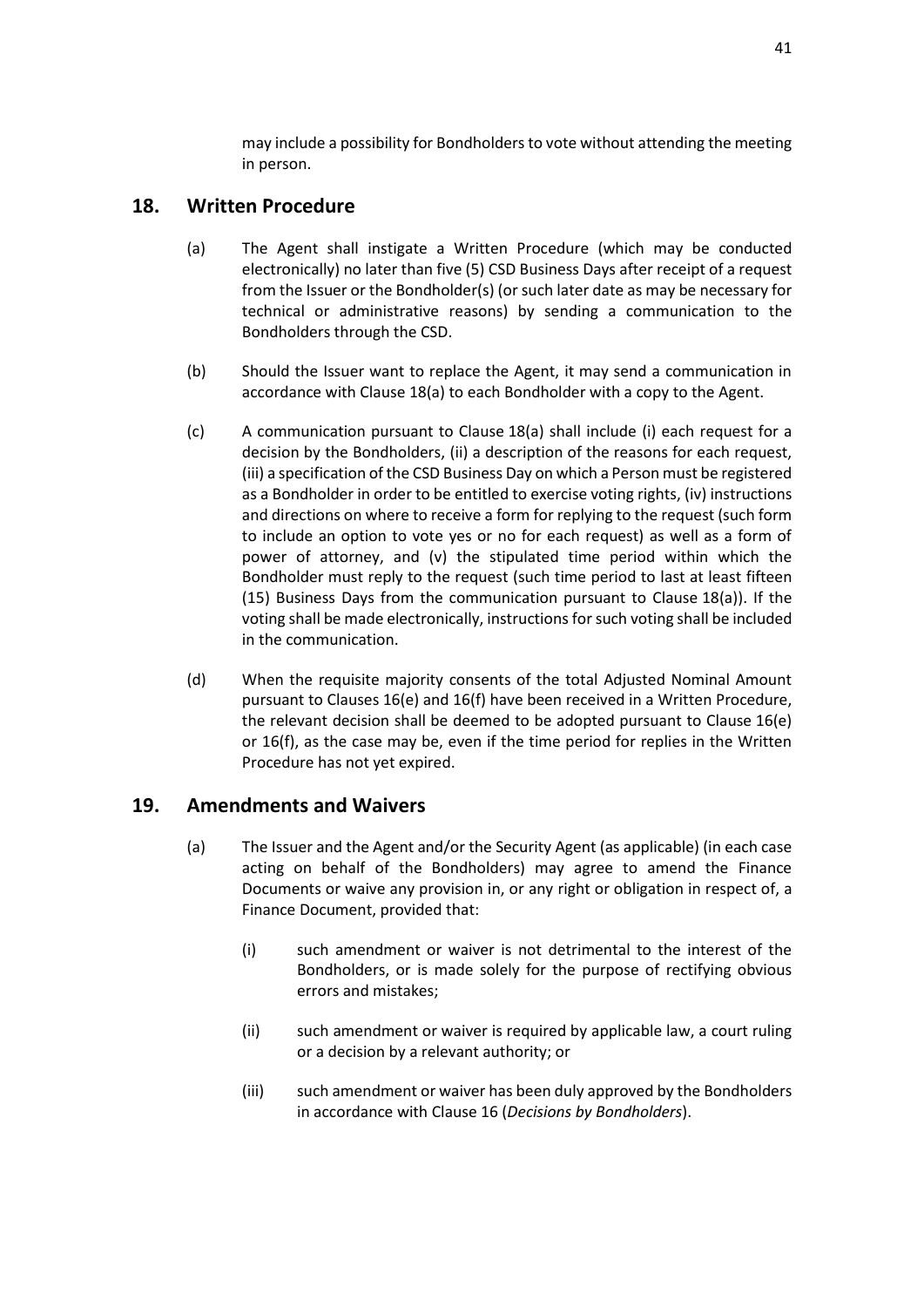- <span id="page-44-2"></span>(c) The Agent shall promptly notify the Bondholders of any amendments or waivers made in accordance with Clause [19\(a\),](#page-43-6) setting out the date from which the amendment or waiver will be effective, and ensure that any amendments to the Finance Documents are published in the manner stipulated in Clause [11.3](#page-29-3) (*[Publication of Finance Documents](#page-29-3)*). The Issuer shall ensure that any amendments to the Finance Documents are duly registered with the CSD and each other relevant organisation or authority, to the extent such registration is possible with the rules of the relevant CSD.
- (d) An amendment to the Finance Documents shall take effect on the date determined by the Bondholders Meeting, in the Written Procedure or by the Agent, as the case may be.

## <span id="page-44-0"></span>**20. Appointment and Replacement of the Agent and the Security Agent**

### **20.1 Appointment of Agent and the Security Agent**

- (a) By subscribing for Bonds, each initial Bondholder appoints the Agent and the Security Agent to act as its agent and security agent (as applicable) in all matters relating to the Bonds and the Finance Documents, and authorises each of the Agent and the Security Agent to act on its behalf (without first having to obtain its consent, unless such consent is specifically required by these Terms and Conditions) in any legal or arbitration proceedings relating to the Bonds held by such Bondholder including any legal or arbitration proceeding relating to the perfection, preservation, protection or enforcement of the Transaction Security and the Guarantees.
- (b) By acquiring Bonds, each subsequent Bondholder confirms the appointment and authorisation for the Agent and the Security Agent to act on its behalf, as set forth in paragraph (a) above.
- <span id="page-44-1"></span>(c) Each Bondholder shall immediately upon request provide the Agent and the Security Agent with any such documents, including a written power of attorney (in form and substance satisfactory to the Agent or the Security Agent, as applicable), that the Agent or the Security Agent (as applicable) deems necessary for the purpose of exercising its rights and/or carrying out its duties under the Finance Documents. Neither the Agent nor the Security Agent is under any obligation to represent a Bondholder which does not comply with such request.
- (d) The Issuer shall promptly upon request provide the Agent and the Security Agent with any documents and other assistance (in form and substance satisfactory to the Agent or the Security Agent, as applicable), that the Agent or the Security Agent (as applicable, acting reasonably) deems necessary for the purpose of exercising its rights and/or carrying out its duties under the Finance Documents.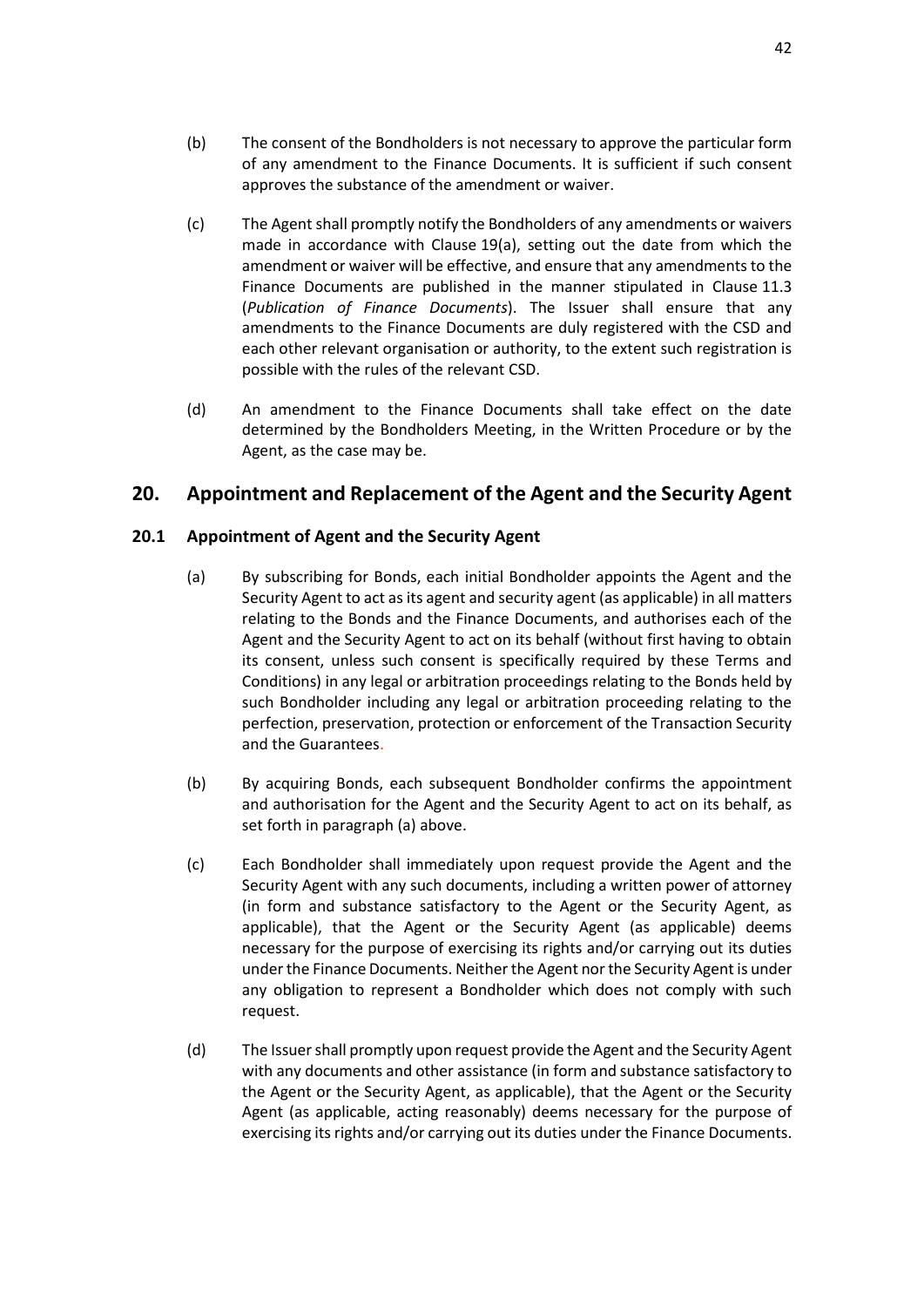- (e) Each of the Agent and the Security Agent is entitled to fees for its respective work and to be indemnified for costs, losses and liabilities on the terms set out in the Finance Documents and the Agent's and the Security Agent's respective obligations as Agent and Security Agent (as applicable) under the Finance Documents are conditioned upon the due payment of such fees and indemnifications.
- (f) Each of the Agent and the Security Agent may act as agent or trustee for several issues of securities issued by or relating to the Issuer and other Group Companies notwithstanding potential conflicts of interest.
- (g) Each of the Agent and the Security Agent is appointed as agent and representative (Dk. *fuldmægtig og repræsentant*) for the Bondholders pursuant to Chapter 4 of the Danish Capital Markets Act (Dk. *kapitalmarkedsloven*) (as amended, supplemented and/or replaced from time to time) under and in connection with the Bonds. The Agent shall be registered with the Danish Financial Supervisory Authority in accordance with the Capital Markets Act and the Issuer and the Agent shall provide all information required by the Danish Financial Supervisory Authority (Dk. *Finanstilsynet*) for registration in the Danish Financial Supervisory Authority's register of Representatives (Dk. *Finanstilsynets register over repræsentanter for obligationsudstedelser*).

### **20.2 Duties of the Agent and the Security Agent**

- (a) Each of the Agent and the Security Agent shall represent the Bondholders subject to and in accordance with the Finance Documents, including, *inter alia*, holding the Transaction Security pursuant to the Security Documents and the Guarantees pursuant to the Guarantee and Adherence Agreement on behalf of the Bondholders and, where relevant, enforcing the Transaction Security on behalf of the Bondholders. Neither the Agent nor the Security Agent is responsible for the content, valid execution (other than its own execution), legal validity or enforceability of the Finance Documents or the perfection of the Transaction Security.
- (b) When acting in accordance with the Finance Documents, each of the Agent and the Security Agent is always acting with binding effect on behalf of the Bondholders. Each of the Agent and the Security Agent shall carry out its duties under the Finance Documents in a reasonable, proficient and professional manner, with reasonable care and skill.
- (c) Each of the Agent and the Security Agent's duties under the Finance Documents are solely mechanical and administrative in nature and the Agent and the Security Agent only acts in accordance with the Finance Documents and upon instructions from the Bondholders, unless otherwise set out in the Finance Documents. In particular, neither the Agent nor the Security Agent is acting as an advisor (whether legal, financial or otherwise) to the Bondholders or any other Person.
- (d) Neither the Agent nor the Security Agent is obligated to assess or monitor the financial condition of the Issuer or compliance by the Issuer of the terms of the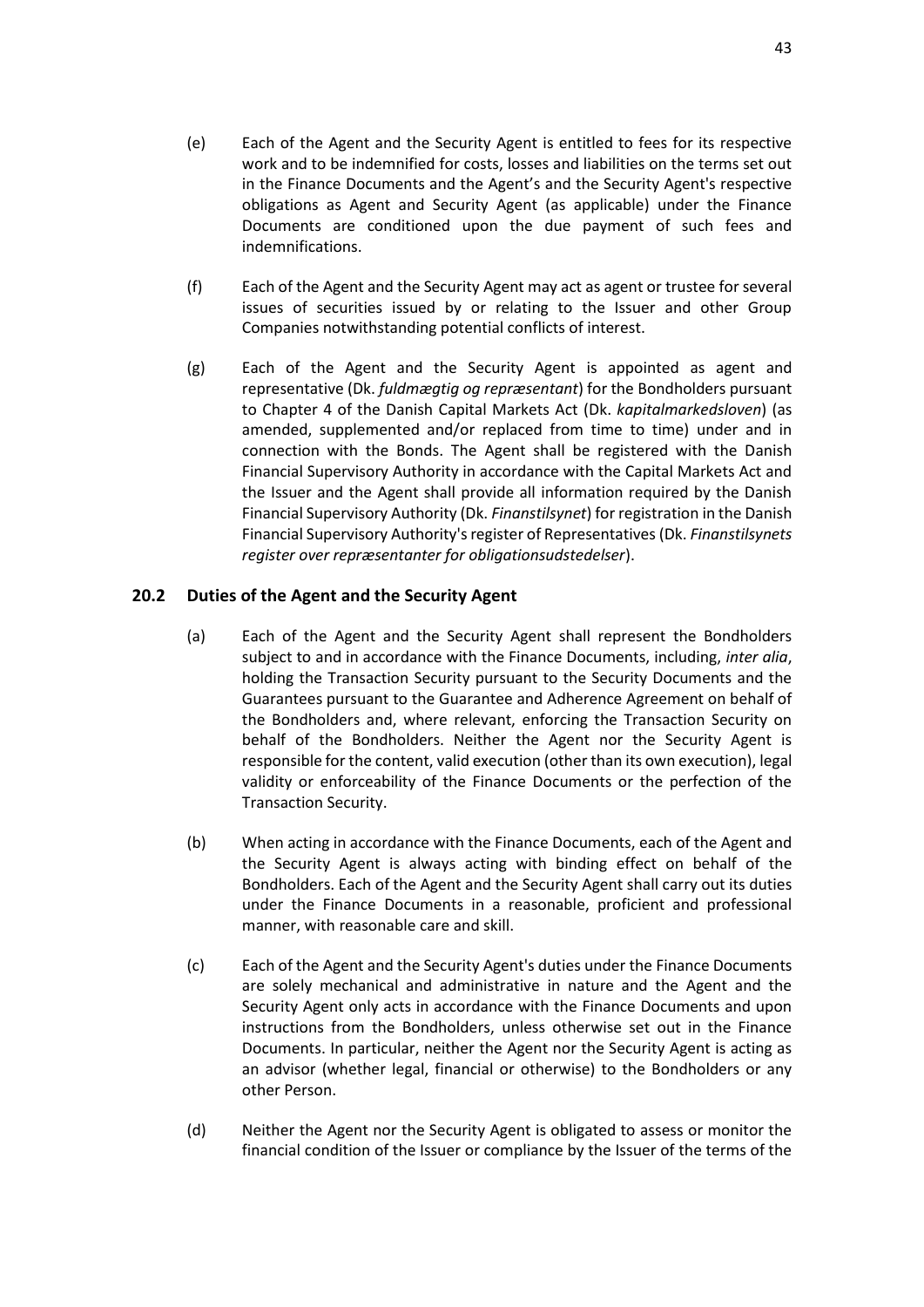Finance Documents unless to the extent expressly set out in the Finance Documents, or to take any steps to ascertain whether any Event of Default (or any event that may lead to an Event of Default) has occurred. Until it has actual knowledge to the contrary, each of the Agent and the Security Agent is entitled to assume that no Event of Default (or any event that may lead to an Event of Default) has occurred.

- (e) Each of the Agent and the Security Agent is entitled to delegate its duties to other professional parties, but each of them shall remain liable for the actions of such parties under the Finance Documents.
- (f) Each of the Agent and the Security Agent shall treat all Bondholders equally and, when acting pursuant to the Finance Documents, act with regard only to the interests of the Bondholders and shall not be required to have regard to the interests or to act upon or comply with any direction or request of any other Person, other than as explicitly stated in the Finance Documents.
- <span id="page-46-0"></span>(g) Each of the Agent and the Security Agent is entitled to engage external experts when carrying out its duties under the Finance Documents. The Issuer shall on demand by the Agent and/or the Security Agent pay all costs for external experts engaged after the occurrence of an Event of Default, or for the purpose of investigating or considering (i) an event which the Agent reasonably believes is or may lead to an Event of Default, (ii) a matter relating to the Issuer or the Transaction Security which the Agent and/or the Security Agent reasonably believes may be detrimental to the interests of the Bondholders under the Finance Documents or (iii) as otherwise agreed between the Agent and/or the Security Agent and the Issuer. Any compensation for damages or other recoveries received by the Agent and/or the Security Agent from external experts engaged by it for the purpose of carrying out its duties under the Finance Documents shall be distributed in accordance with Clause [15](#page-38-0) (*[Distribution of](#page-38-0)  [Proceeds](#page-38-0)*).
- (h) The Agent shall, as applicable, enter into agreements with the CSD, and comply with such agreements and the CSD Regulations applicable to the Agent, as may be necessary in order for the Agent to carry out its duties under the Finance Documents.
- (i) Notwithstanding any other provision of the Finance Documents to the contrary, neither the Agent nor the Security Agent is obliged to do or omit to do anything if it would or might in its reasonable opinion constitute a breach of any law or regulation.
- <span id="page-46-1"></span>(j) If in the Agent's or Security Agent's (as applicable) reasonable opinion the cost, loss or liability which it may incur (including its respective reasonable fees) in complying with instructions of the Bondholders, or taking any action at its own initiative, will not be covered by the Issuer, or the Bondholders (as applicable), the Agent or the Security Agent (as applicable) may refrain from acting in accordance with such instructions, or taking such action, until it has received such funding or indemnities (or adequate Security has been provided therefore) as it may reasonably require.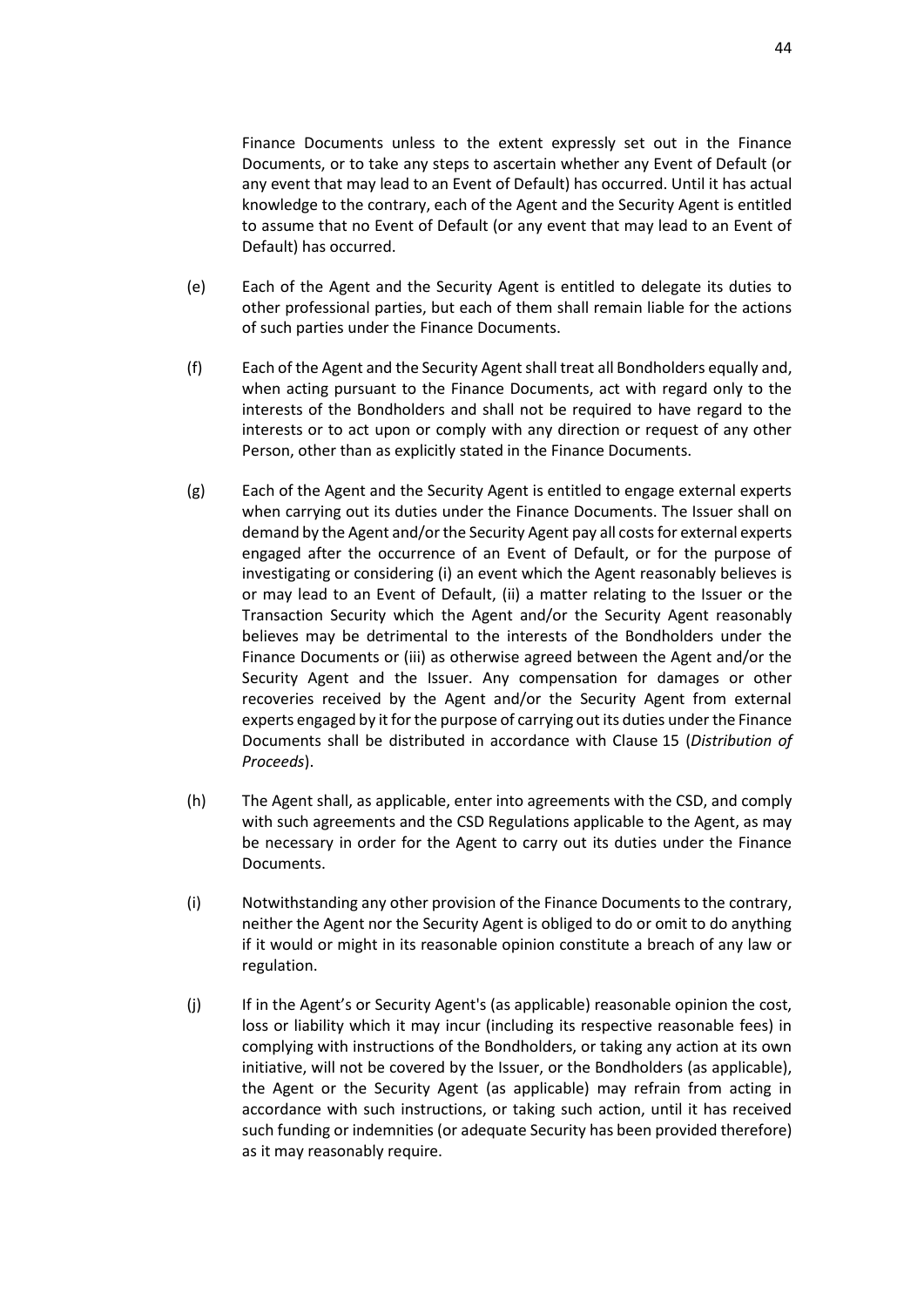- <span id="page-47-0"></span>(l) Each of the Agent and the Security Agent shall give a notice to the Bondholders (i) before it ceases to perform its obligations under the Finance Documents by reason of the non-payment by the Issuer of any fee or indemnity due to the Agent or the Security Agent under the Finance Documents or (ii) if it refrains from acting for any reason described in Clause [20.2\(j\).](#page-46-1)
- (m) The Agent may instruct the CSD to split the Bonds to a lower nominal amount in order to facilitate partial redemptions, restructuring of the Bonds or other situations.

## **20.3 Limited liability for the Agentand the Security Agent**

- (a) Neither the Agent nor the Security Agent will be liable to the Bondholders for damage or loss caused by any action taken or omitted by it under or in connection with any Finance Document, unless directly caused by its negligence or wilful misconduct. Neither the Agent nor the Security Agent shall be responsible for indirect loss.
- (b) Neither the Agent nor the Security Agent shall be considered to have acted negligently if it has acted in accordance with advice addressed to it from or opinions of reputable external experts or if it has acted with reasonable care in a situation when it considers that it is detrimental to the interests of the Bondholders to delay the action in order to first obtain instructions from the Bondholders.
- (c) Neither the Agent nor the Security Agent shall be liable for any delay (or any related consequences) in crediting an account with an amount required pursuant to the Finance Documents to be paid by it to the Bondholders, provided that it has taken all necessary steps as soon as reasonably practicable to comply with the regulations or operating procedures of any recognised clearing or settlement system used by it for that purpose.
- (d) Neither the Agent nor the Security Agent shall have any liability to the Bondholders for damage caused by it acting in accordance with instructions of the Bondholders given in accordance with the Finance Documents.
- (e) Any liability towards the Issuer which is incurred by the Agent or the Security Agent in acting under, or in relation to, the Finance Documents shall not be subject to set-off against the obligations of the Issuer to the Bondholders under the Finance Documents.
- (f) The Agent is not liable for information provided to the Bondholders by or on behalf of the Issuer or any other Person.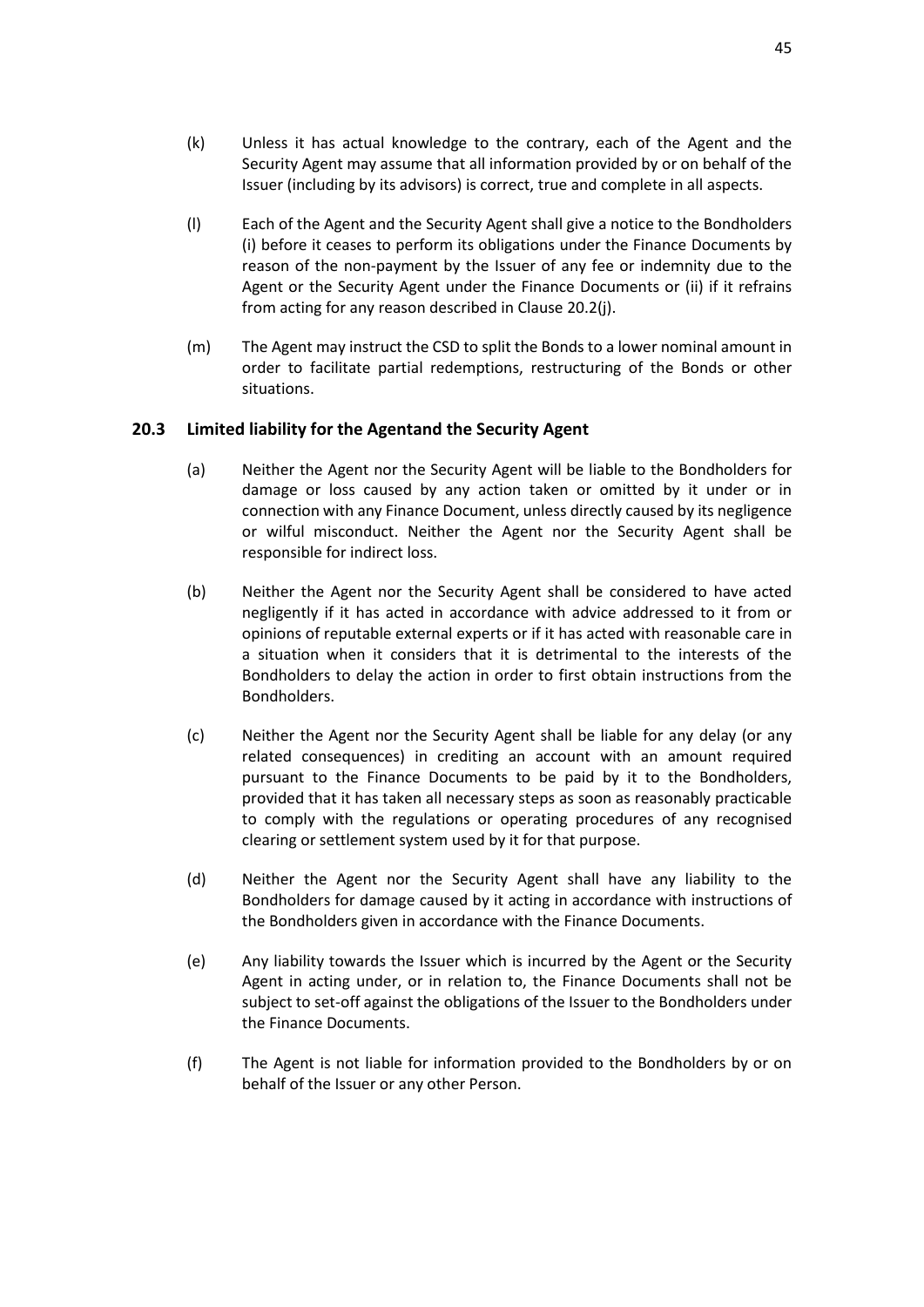#### <span id="page-48-2"></span>**20.4 Replacement of the Agent and the Security Agent**

- (a) Subject to Clause [20.4\(f\),](#page-48-1) each of the Agent and the Security Agent may resign by giving notice to the Issuer and the Bondholders, in which case the Bondholders shall appoint a successor Agent and/or the Security Agent at a Bondholders' Meeting convened by the retiring Agent or by way of Written Procedure initiated by the retiring Agent.
- (b) Subject to Clause [20.4\(f\),](#page-48-1) if the Agent and/or the Security Agent is Insolvent, the Agent and/or the Security Agent (as applicable) shall be deemed to resign as Agent and/or the Security Agent (as applicable) and the Issuer shall within ten (10) Business Days appoint a successor Agent and/or a successor Security Agent (as applicable) which shall be an independent financial institution or other reputable company which regularly acts as agent under debt issuances.
- <span id="page-48-0"></span>(c) A Bondholder (or Bondholders) representing at least ten (10) per cent. of the Adjusted Nominal Amount may, by notice to the Issuer (such notice may only be validly given by a Person who is a Bondholder on the CSD Business Day immediately following the day on which the notice is received by the Issuer and shall, if given by several Bondholders, be given by them jointly), require that a Bondholders' Meeting is held for the purpose of dismissing the Agent and/or the Security Agent and appointing a new Agent and/or the new Security Agent (as applicable). The Issuer may, at a Bondholders' Meeting convened by it or by way of Written Procedure initiated by it, propose to the Bondholders that the Agent and/or the Security Agent be dismissed and a new Agent and/or a new Security Agent (as applicable) be appointed.
- (d) If the Bondholders have not appointed a successor Agent and/or successor Security Agent within ninety (90) days after (i) the earlier of the notice of resignation was given or the resignation otherwise took place or (ii) the Agent and/or the Security Agent was dismissed through a decision by the Bondholders, the Issuer shall appoint a successor Agent and/or successor Security Agent (as applicable) which shall be an independent financial institution or other reputable company which regularly acts as agent under debt issuances.
- (e) The retiring Agent and/or the retiring Security Agent (as applicable) shall, at its own cost, make available to the successor Agent and/or the successor Security Agent (as applicable) such documents and records and provide such assistance as the successor Agent and/or successor Security Agent may reasonably request for the purposes of performing its functions as Agent and/or the Security Agent (as applicable) under the Finance Documents.
- <span id="page-48-1"></span>(f) The Agent's and the Security Agent's resignation or dismissal shall only take effect upon the appointment of a successor Agent and/or the successor Security Agent (as applicable) and acceptance by such successor Agent and/or the successor Security Agent (as applicable) of such appointment and the execution of all necessary documentation to effectively substitute the retiring Agent and/or the retiring Security Agent (as applicable).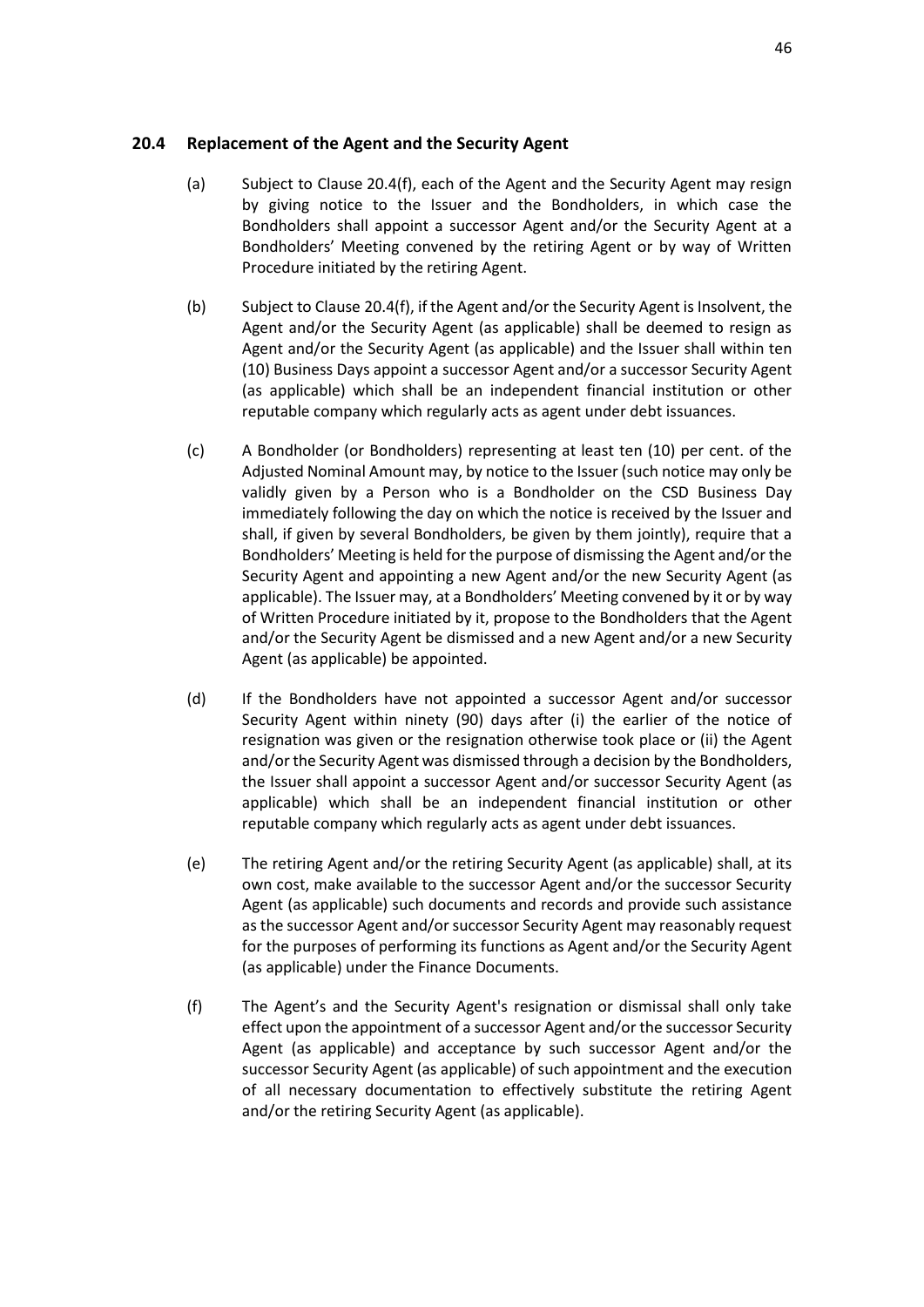- (g) Upon the appointment of a successor, the retiring Agent and/or the retiring Security Agent shall be discharged from any further obligation in respect of the Finance Documents but shall remain entitled to the benefit of the Finance Documents and remain liable under the Finance Documents in respect of any action which it took or failed to take whilst acting as Agent and/or the Security Agent (as applicable). Its successor, the Issuer and each of the Bondholders shall have the same rights and obligations amongst themselves under the Finance Documents as they would have had if such successor had been the original Agent and/or the Security Agent.
- (h) In the event that there is a change of the Agent and/or the Security Agent in accordance with this Clause [20.4,](#page-48-2) the Issuer shall execute such documents and take such actions as the new Agent and/or the new Security Agent may reasonably require for the purpose of vesting in such new Agent and/or the new Security Agent (as applicable) the rights, powers and obligation of the Agent and/or the Security Agent and releasing the retiring Agent and/or the retiring Security Agent (as applicable) from its respective further obligations under the Finance Documents. Unless the Issuer and the new Agent and/or the new Security Agent agrees otherwise, the new Agent and/or the new Security Agent shall be entitled to the same fees and the same indemnities as the retiring Agent and/or the retiring Security Agent (as applicable).

## <span id="page-49-0"></span>**21. Appointment and Replacement of the CSD**

- (a) The Issuer has appointed the CSD to manage certain tasks under these Terms and Conditions and in accordance with the CSD regulations and the other regulations applicable to the Bonds.
- (b) The CSD may retire from its assignment or be dismissed by the Issuer provided that the Issuer has effectively appointed a replacement CSD that accedes as CSD at the same time as the old CSD retires or is dismissed and provided also that the replacement does not have a negative effect on any Bondholder.

## <span id="page-49-1"></span>**22. Appointment and Replacement of the Paying Agent**

- (a) The Issuer appoints the Paying Agent to manage certain specified tasks under these Terms and Conditions and in accordance with the legislation, rules and regulations applicable to and/or issued by the CSD and relating to the Bonds.
- (b) The Paying Agent may retire from its assignment or be dismissed by the Issuer, provided that the Issuer has approved that a commercial bank or securities institution approved by the CSD accedes as new Paying Agent at the same time as the old Paying Agent retires or is dismissed. If the Paying Agent is Insolvent, the Issuer shall immediately appoint a new Paying Agent, which shall replace the old Paying Agent as issuing agent in accordance with these Terms and Conditions.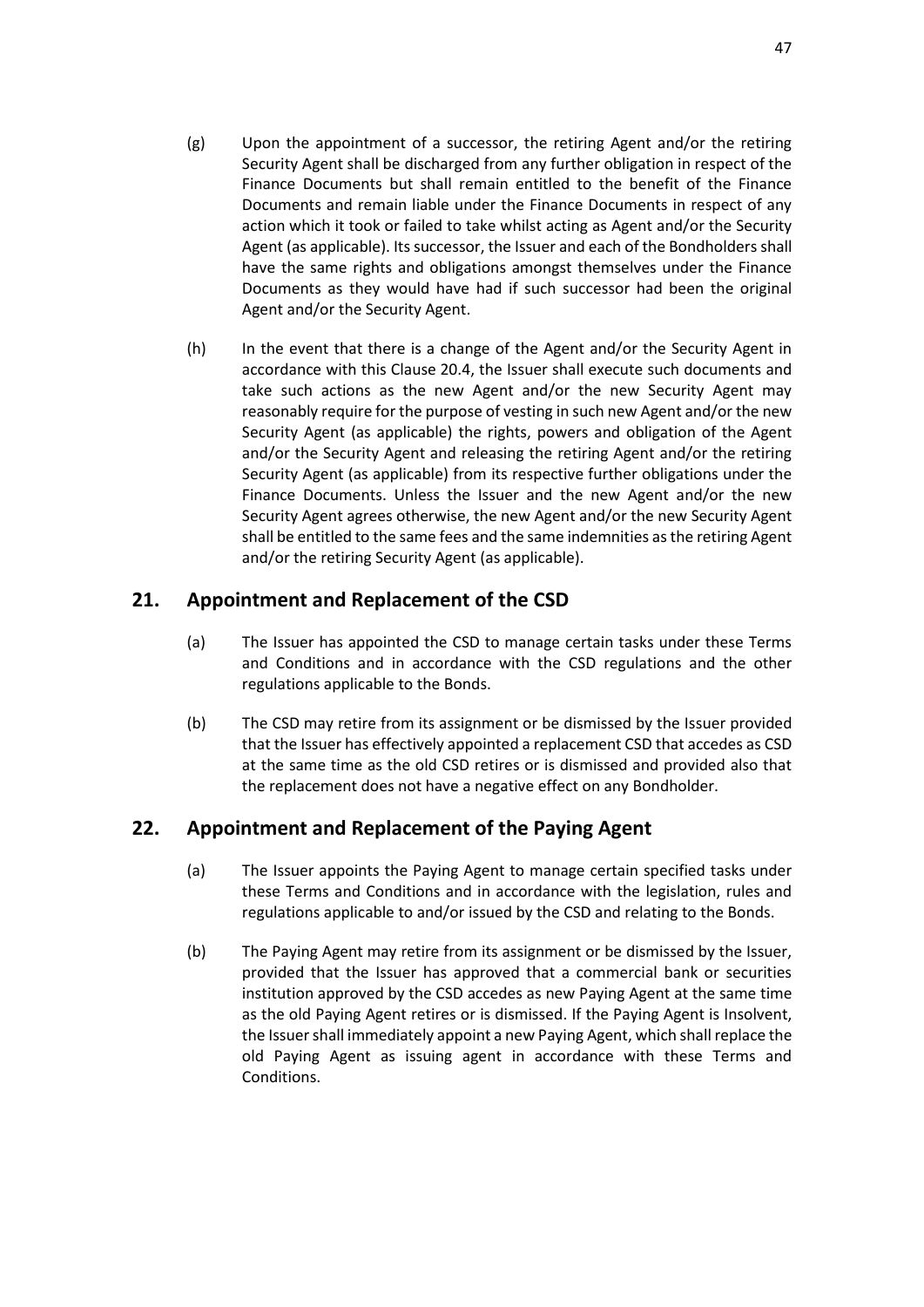## <span id="page-50-2"></span><span id="page-50-0"></span>**23. No Direct Actions by Bondholders**

- (a) A Bondholder may not take any steps whatsoever against the Issuer or with respect to the Transaction Security or the Guarantees to enforce or recover any amount due or owing to it pursuant to the Finance Documents, or to initiate, support or procure the winding-up, dissolution, liquidation, company reorganisation (Sw. *företagsrekonstruktion*) or bankruptcy (Sw. *konkurs*) (or its equivalent in any other jurisdiction) of the Issuer in relation to any of the liabilities of the Issuer under the Finance Documents.
- (b) Clause [23\(a\)](#page-50-2) shall not apply if the Agent has been instructed by the Bondholders in accordance with the Finance Documents to take certain actions but fails for any reason to take, or is unable to take (for any reason other than a failure by a Bondholder to provide documents in accordance with Clause [20.1\(c\)\)](#page-44-1), such actions within a reasonable period of time and such failure or inability is continuing. However, if the failure to take certain actions is caused by the nonpayment by the Issuer of any fee or indemnity due to the Agent under the Finance Documents or by any reason described in Clause [20.2\(j\),](#page-46-1) such failure must continue for at least forty (40) Business Days after notice pursuant to Clause [20.2\(l\)](#page-47-0) before a Bondholder may take any action referred to in Clause [23\(a\).](#page-50-2)
- (c) The provisions of Clause [23\(a\)](#page-50-2) shall not in any way limit an individual Bondholder's right to claim and enforce payments which are due to it under Clause [9.6](#page-26-2) (*[Mandatory repurchase due to a Change of Control Event](#page-26-2) (put [option\)](#page-26-2)*) or other payments which are due by the Issuer to some but not all Bondholders.

## <span id="page-50-1"></span>**24. Prescription**

- (a) The right to receive repayment of the principal of the Bonds shall be prescribed and become void ten (10) years from the Redemption Date. The right to receive payment of interest (excluding any capitalised interest) shall be prescribed and become void three (3) years from the relevant due date for payment. The Issuer is entitled to any funds set aside for payments in respect of which the Bondholders' right to receive payment has been prescribed and has become void.
- (b) If a limitation period is duly interrupted in accordance with the Swedish Act on Limitations (Sw. *preskriptionslag (1981:130)*), a new limitation period of ten (10) years with respect to the right to receive repayment of the principal of the Bonds, and of three (3) years with respect to receive payment of interest (excluding capitalised interest) will commence, in both cases calculated from the date of interruption of the limitation period, as such date is determined pursuant to the provisions of the Swedish Act on Limitations.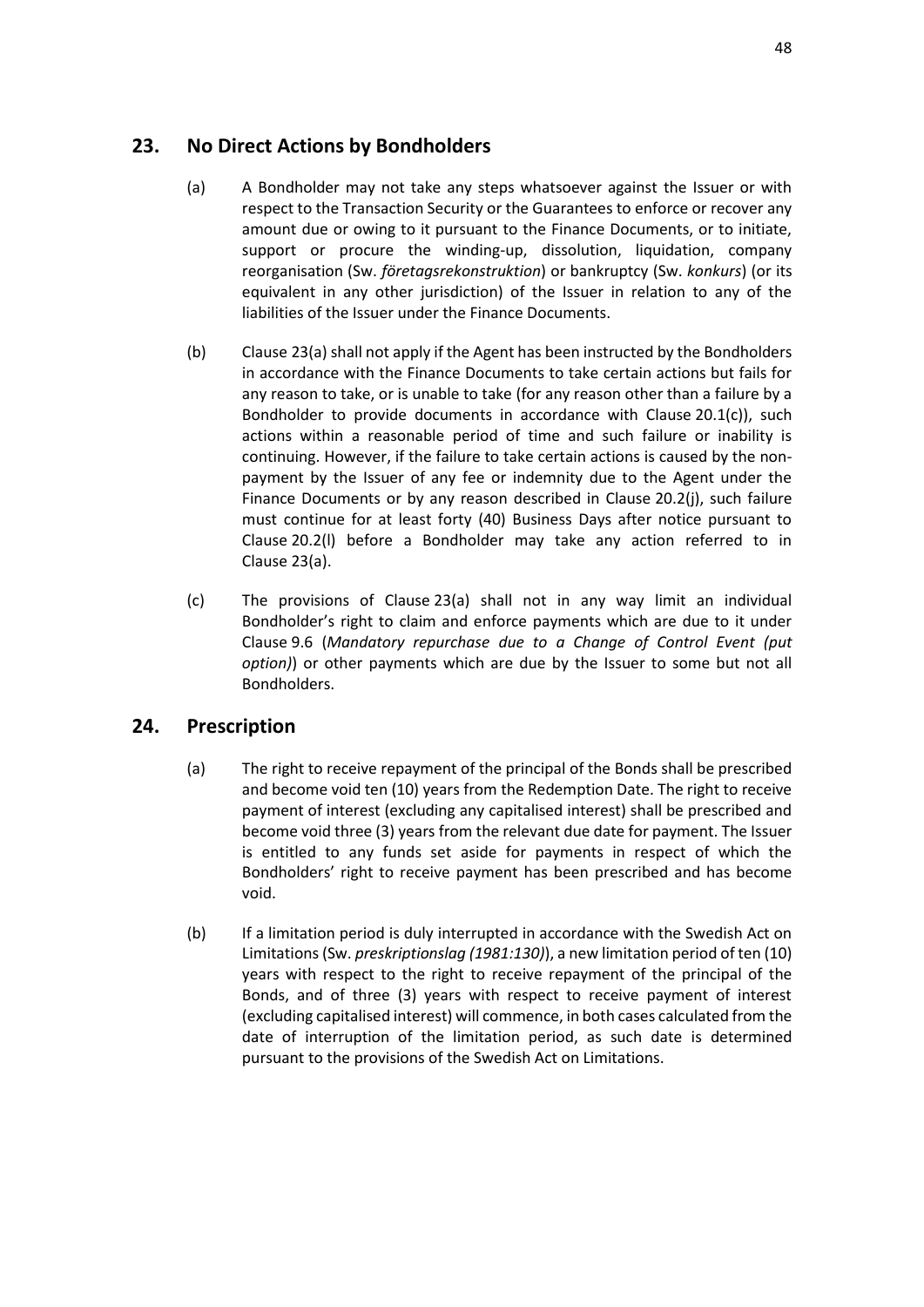## <span id="page-51-0"></span>**25. Notices and Press Releases**

### <span id="page-51-1"></span>**25.1 Notices**

- (a) Any notice or other communication to be made under or in connection with the Finance Documents:
	- (i) if to the Agent, shall be given at the address registered with the Swedish Companies Registration Office (Sw. *Bolagsverket*) on the Business Day prior to dispatch or, if sent by email by the Issuer, to the email address notified by the Agent from time to time;
	- (ii) if to the Issuer, shall be given at the address registered with the Companies House on the Business Day prior to dispatch or if sent by email by the Agent, to the email address notified by the Issuer to the Agent from time to time; and
	- (iii) if to the Bondholders, shall:
		- (A) if made by the Agent, be sent to the Bondholders via the CSD with a copy to the Issuer. Any such notice or communication will be deemed to be given or made via the CSD, when sent from the CSD; or
		- (B) if made by the Issuer, be sent to the Bondholders via the Agent or through the CSD with a copy to the Agent.
- (b) Any notice or other communication made by one Person to another under or in connection with the Finance Documents shall be sent by way of courier, personal delivery or letter, or if between the Issuer and the Agent, by email, and will only be effective:
	- (i) in case of courier or personal delivery, when it has been left at the address specified in Clause [25.1\(a\);](#page-51-1)
	- (ii) in case of letter, three (3) Business Days after being deposited postage prepaid in an envelope addressed to the address specified in Clause [25.1\(a\);](#page-51-1) or
	- (iii) in case of email, on the day of dispatch (unless a delivery failure message was received by the sender), save that any notice or other communication sent by email that is sent after 5.00 pm in the place of receipt shall be deemed only to become effective on the following day.
- (c) Failure to send a notice or other communication to a Bondholder or any defect in it shall not affect its sufficiency with respect to other Bondholders.

### <span id="page-51-2"></span>**25.2 Press releases**

(a) Any notice that the Issuer or the Agent shall send to the Bondholders pursuant to Clauses [9.3](#page-24-0) (*[Voluntary total redemption \(call option\)\)](#page-24-0),* [9.5](#page-25-1) (*[Voluntary partial](#page-25-1)*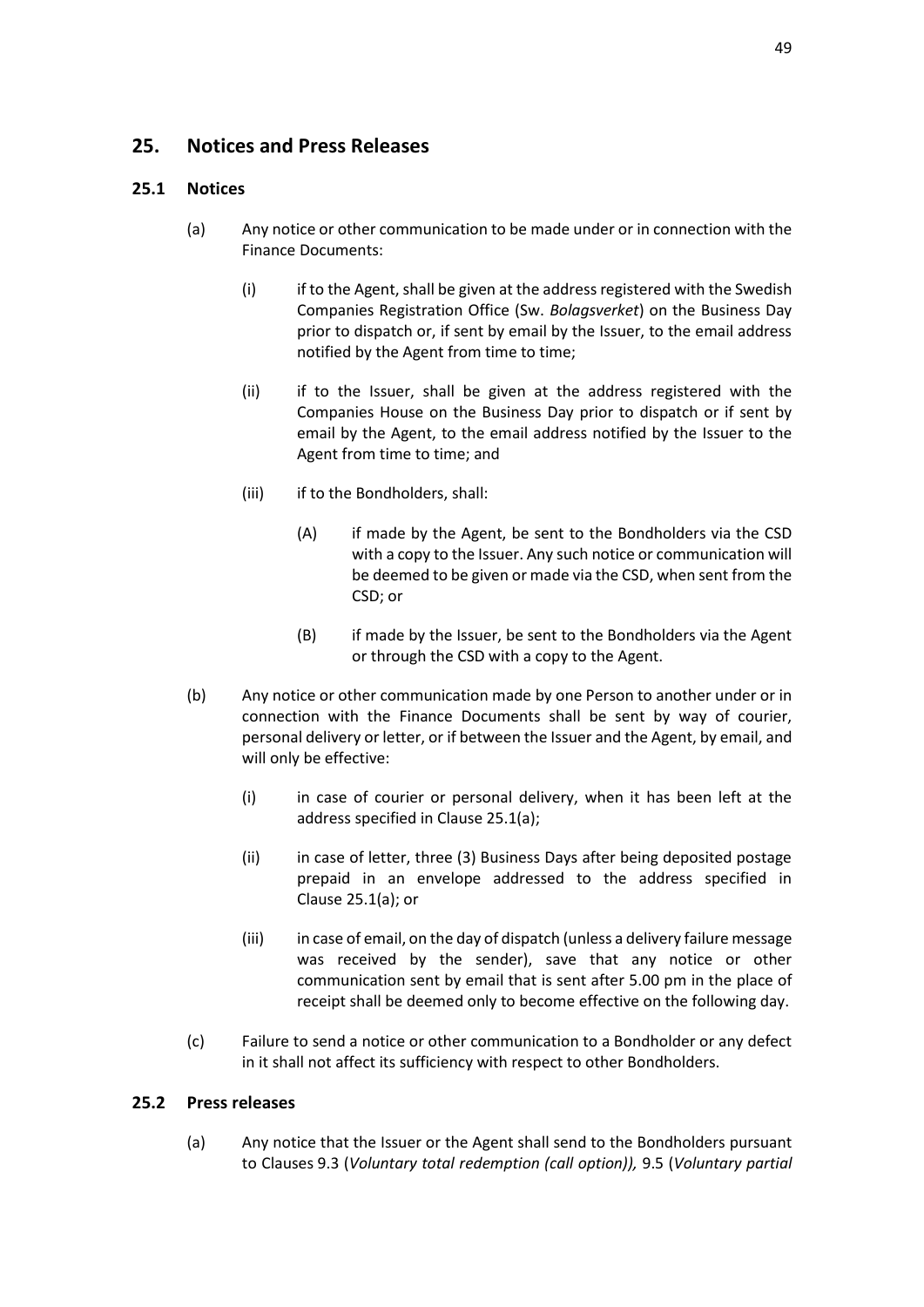*[redemption](#page-25-1)*), [11.1\(e\),](#page-28-0) [14.10\(c\),](#page-37-4) [16\(o\),](#page-42-3) [17\(a\),](#page-42-2) [18\(a\)](#page-43-5) and [19\(c\)](#page-44-2) shall also be published by way of press release by the Issuer or the Agent, as applicable.

(b) In addition to Clause [25.2\(a\),](#page-51-2) if any information relating to the Bonds or the Group contained in a notice the Agent may send to the Bondholders under these Terms and Conditions has not already been made public by way of a press release, the Agent shall before it sends such information to the Bondholders give the Issuer the opportunity to issue a press release containing such information. If the Issuer does not promptly issue a press release and the Agent considers it necessary to issue a press release containing such information before it can lawfully send a notice containing such information to the Bondholders, the Agent shall be entitled to issue such press release.

## <span id="page-52-2"></span><span id="page-52-0"></span>**26. Force Majeure and Limitation of Liability**

- (a) None of the Agent, the Security Agent or the Paying Agent shall be held responsible for any damage arising out of any legal enactment, or any measure taken by a public authority, or war, strike, lockout, boycott, blockade or any other similar circumstance (a "**Force Majeure Event**"). The reservation in respect of strikes, lockouts, boycotts and blockades applies even if the Agent, the Security Agent or the Paying Agent itself takes such measures, or is subject to such measures.
- (b) The Paying Agent shall have no liability to the Bondholders if it has observed reasonable care. The Paying Agent shall never be responsible for indirect damage with exception of gross negligence and willful misconduct.
- (c) Should a Force Majeure Event arise which prevents the Agent, the Security Agent or the Paying Agent from taking any action required to comply with these Terms and Conditions, such action may be postponed until the obstacle has been removed.
- (d) The provisions in this Clause [26](#page-52-0) apply unless they are inconsistent with the provisions of the applicable securities registration legislation which provisions shall take precedence.

## <span id="page-52-1"></span>**27. Governing Law and Jurisdiction**

- (a) These Terms and Conditions, and any non-contractual obligations arising out of or in connection therewith, shall be governed by and construed in accordance with the laws of Swedish.
- (b) The Issuer submits to the non-exclusive jurisdiction of the City Court of Stockholm (Sw. *Stockholms tingsrätt*).

\_\_\_\_\_\_\_\_\_\_\_\_\_\_\_\_\_\_\_\_\_\_\_\_\_\_\_\_\_\_\_\_\_\_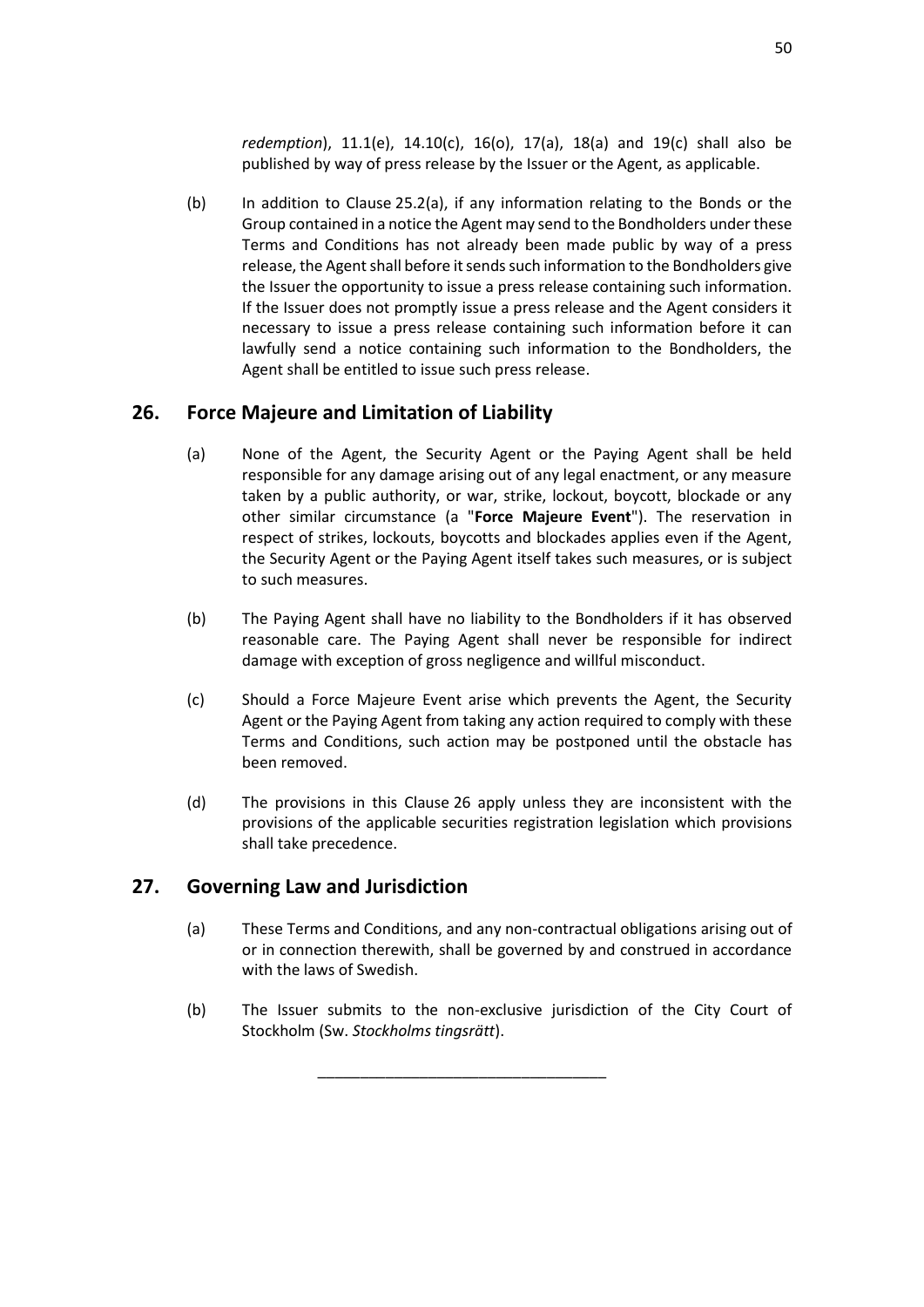We hereby certify that the above terms and conditions are binding upon ourselves.

#### Impala Bondco plc (formerly known as Impala Group plc)

as Issuer fulle South

We hereby undertake to act in accordance with the above terms and conditions to the extent they refer to us.

### **Nordic Trustee & Agency AB (publ)**

as Agent and Security Agent

Name: